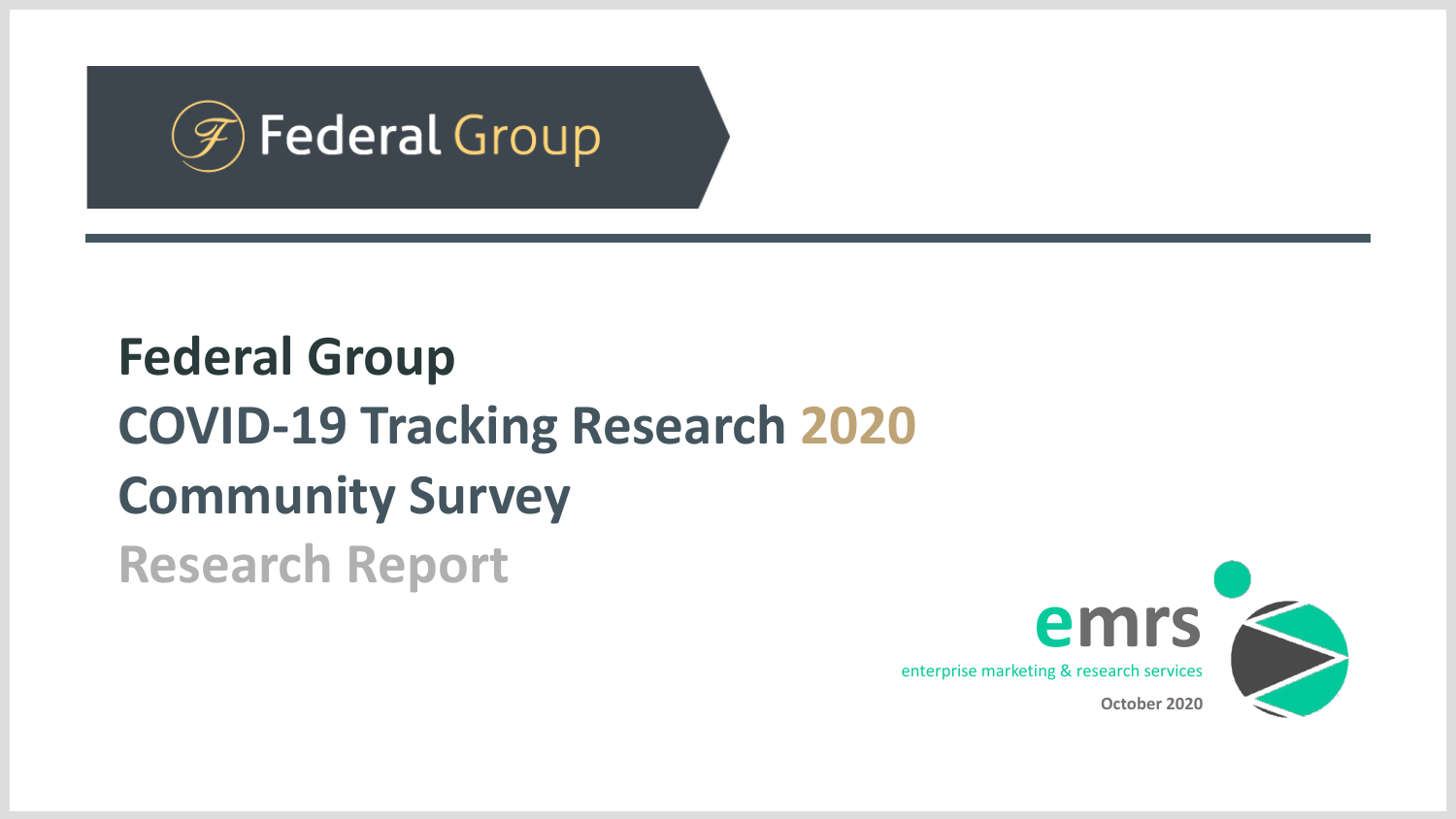

enterprise marketing & research services

**This report has been prepared by Enterprise Marketing and Research Services 60 Main Road, Moonah TAS 7009**

**All enquiries should be addressed to:**

**Paul Jamrozik Research Manager EMRS Phone: (03) 6211 1222 PO Box 402 Fax: (03) 6211 1219 Moonah TAS 7009 E-mail: paul.jamrozik@emrs.com.au**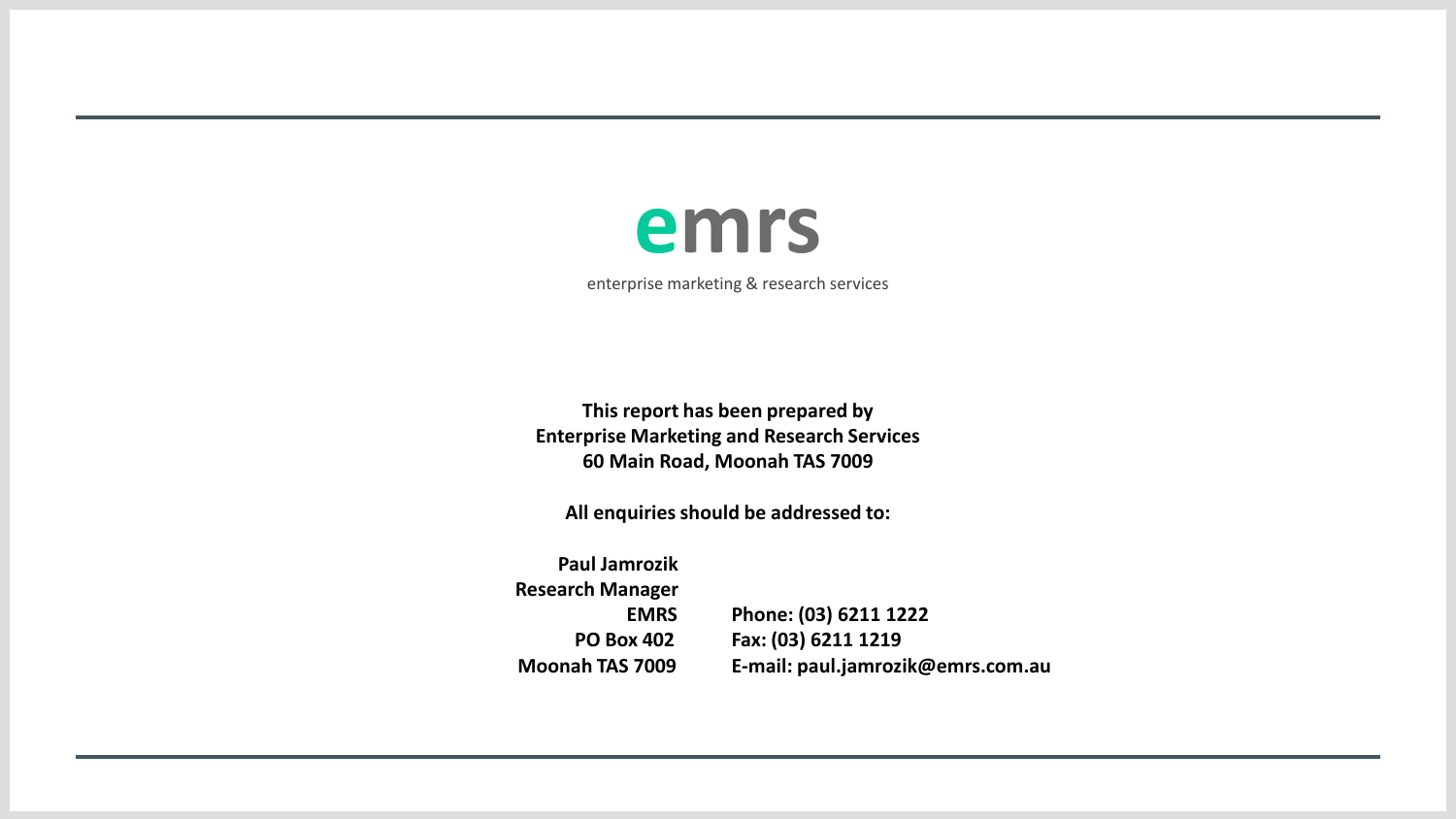

 $\mathbf{r}$ 

| <b>Section One - Executive Summary</b>                                                         |    |
|------------------------------------------------------------------------------------------------|----|
| Section Two - Introduction                                                                     | 1  |
| <b>Background and Scope of the Research</b>                                                    | 2  |
| <b>Objectives of the Research</b><br>п                                                         | 3  |
| <b>Research Methodology</b><br>п                                                               | 4  |
| <b>Reporting on the Results</b><br>п                                                           | 5  |
| <b>The People Surveyed</b><br>Ш                                                                | 6  |
| Section Three - Level of Concern about Specified COVID-19 Impacts                              | 8  |
| Section Four – Personal Actions and Expectations in Response to COVID-19                       | 10 |
| Download of the COVID-Safe Tracing App                                                         | 11 |
| <b>Adherence to Social Distancing Guidelines</b><br>п                                          | 12 |
| <b>Expectations of the Duration of Social Distancing</b><br>п                                  | 13 |
| <b>Personal Test for COVID-19</b><br>п                                                         | 14 |
| Confidence in the State Government to Manage a Second Wave<br>ш                                | 15 |
| Section Five - Barriers to Socialising                                                         | 16 |
| <b>General Level of Concern about Socialising or Social Environments</b>                       | 17 |
| <b>Specified Concerns about Socialising or Visiting Hospitality Venues</b><br>Ш                | 18 |
| Section Six – Perceptions of the Government Restrictions on Hospitality and Tourism Businesses | 19 |
| Perceptions of the Government Restrictions on Hospitality and Tourism<br>m.                    | 20 |
| Perceptions of the Pace of Easing Government Restrictions on Hospitality and Tourism           | 21 |

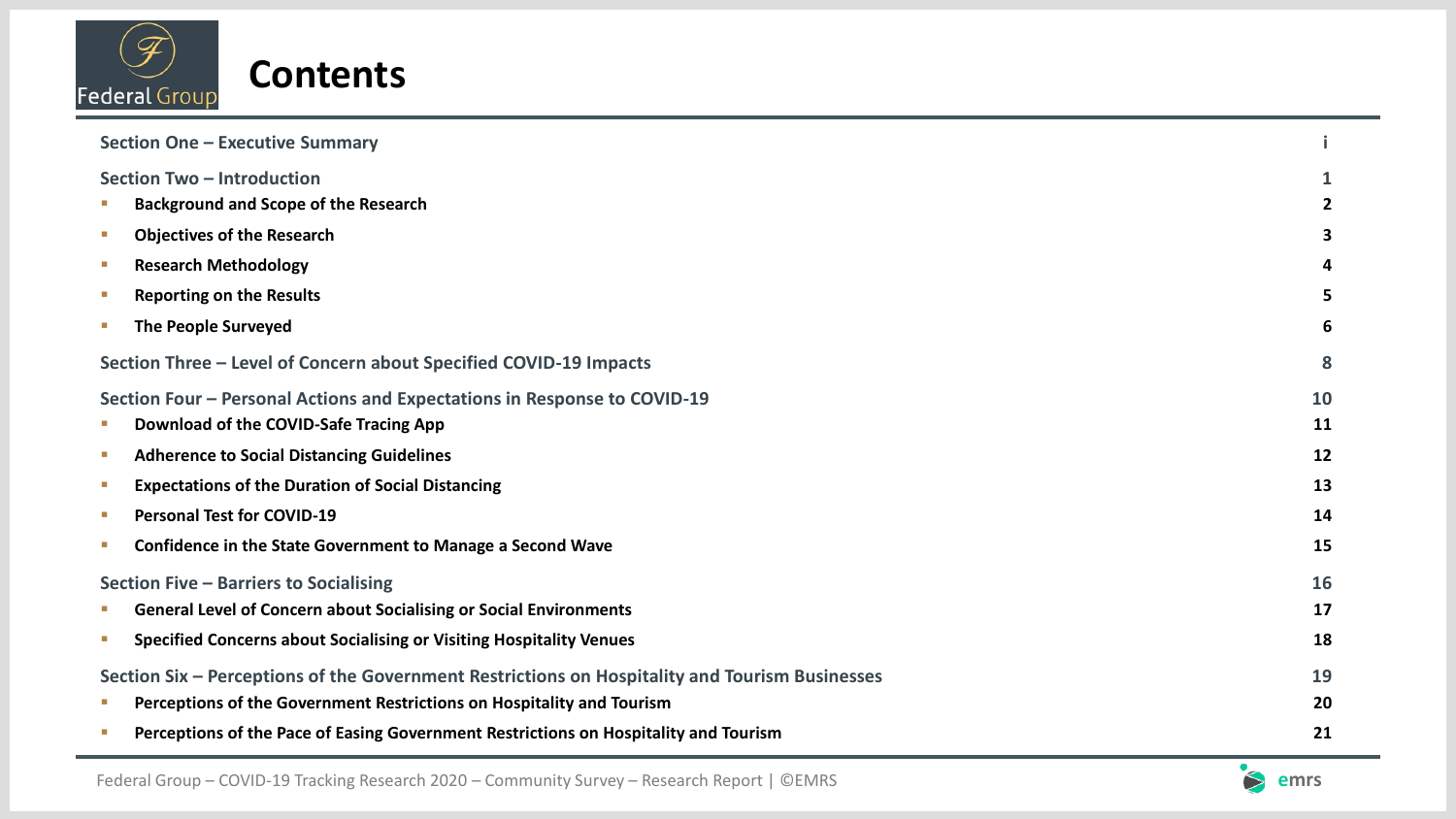

### **Contents**

| Section Seven – Past and Future Overnight Trips Staying in Paid Accommodation                                              | 22 |
|----------------------------------------------------------------------------------------------------------------------------|----|
| Overnight Trips Already Planned, Booked or Taken Since Restrictions were Lifted in Tasmania<br>m.                          | 23 |
| Frequency of Intended Overnight Trips within Tasmania While Restrictions Remain on Mainland and Overseas Travel<br>U.      | 24 |
| Frequency of Interstate Travel Prior to the COVID-19 Restrictions<br>U.                                                    | 25 |
| Frequency of Intended Interstate Travel Post the Lifting of the COVID-19 Restrictions<br>U.                                | 26 |
| Section Eight – Economic and Social Recovery from the COVID-19 Impacts                                                     | 27 |
| Importance of Specified Industry Sectors for Government Investment and Support to Help Tasmania Recover Economically<br>U. | 28 |
| - Ranking of Industry Sectors for Government Investment and Support                                                        | 29 |
| Importance of Specified Areas for Government Investment and Support to Help Tasmania Recover Socially<br>a.                | 30 |
| - Ranking of Social Areas for Government Investment and Support                                                            | 31 |
| Section Nine – Support for Interstate Travel to and from Tasmania Prior to 1 December                                      | 32 |
| Section Ten - Attendance at Live Performances                                                                              | 34 |
| Frequency of Attending Live Performances Previously Prior to the COVID-19 Restrictions<br>Ш                                | 35 |
| Frequency of Likely Attendance at Live Performances Post the COVID-19 Restrictions Compared to Previously<br>U.            | 36 |
| Importance of Specified Measures in Making Attendees at Live Performances Feel Comfortable in Future<br>U.                 | 37 |

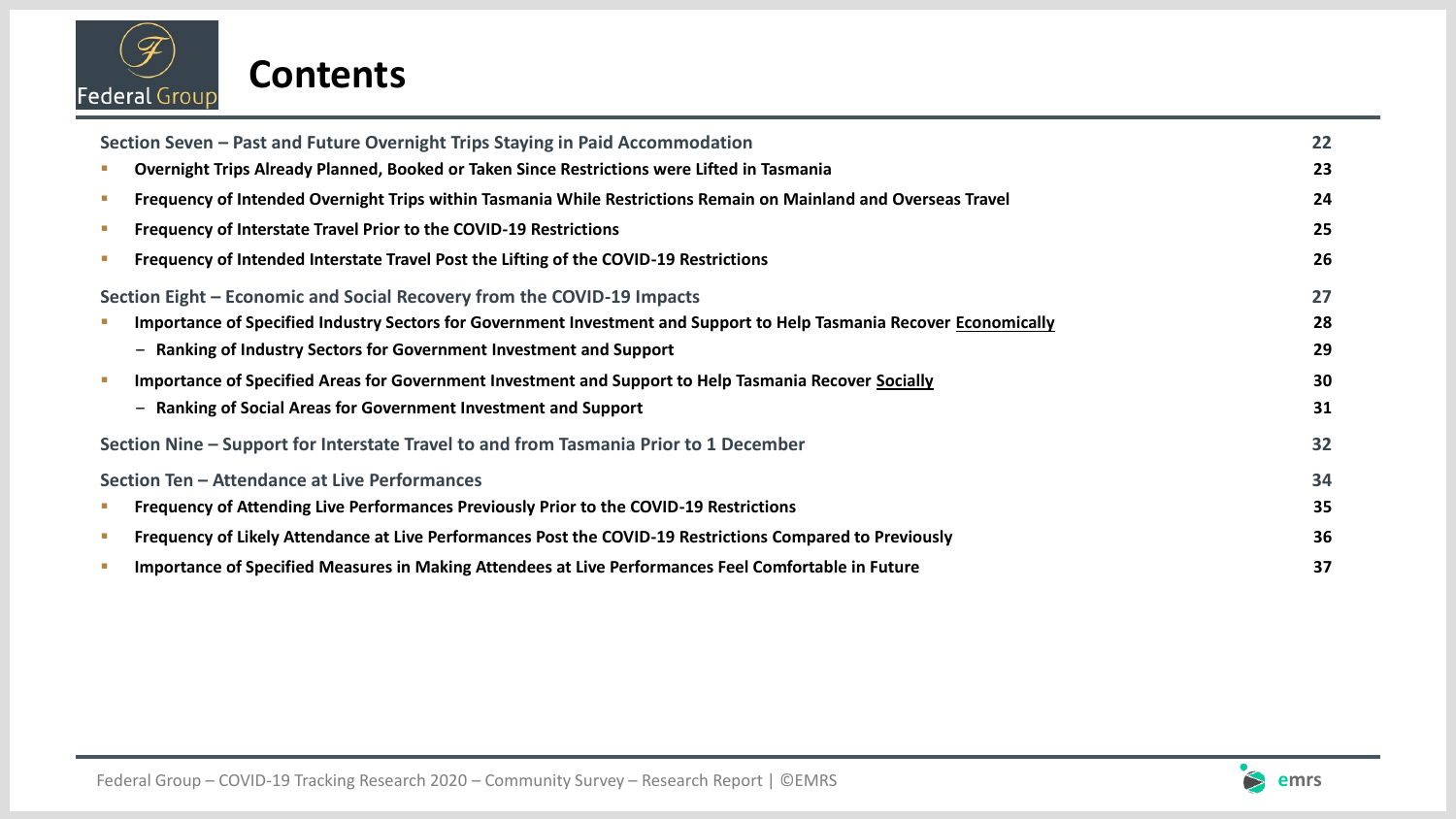

## **Section One Executive Summary**

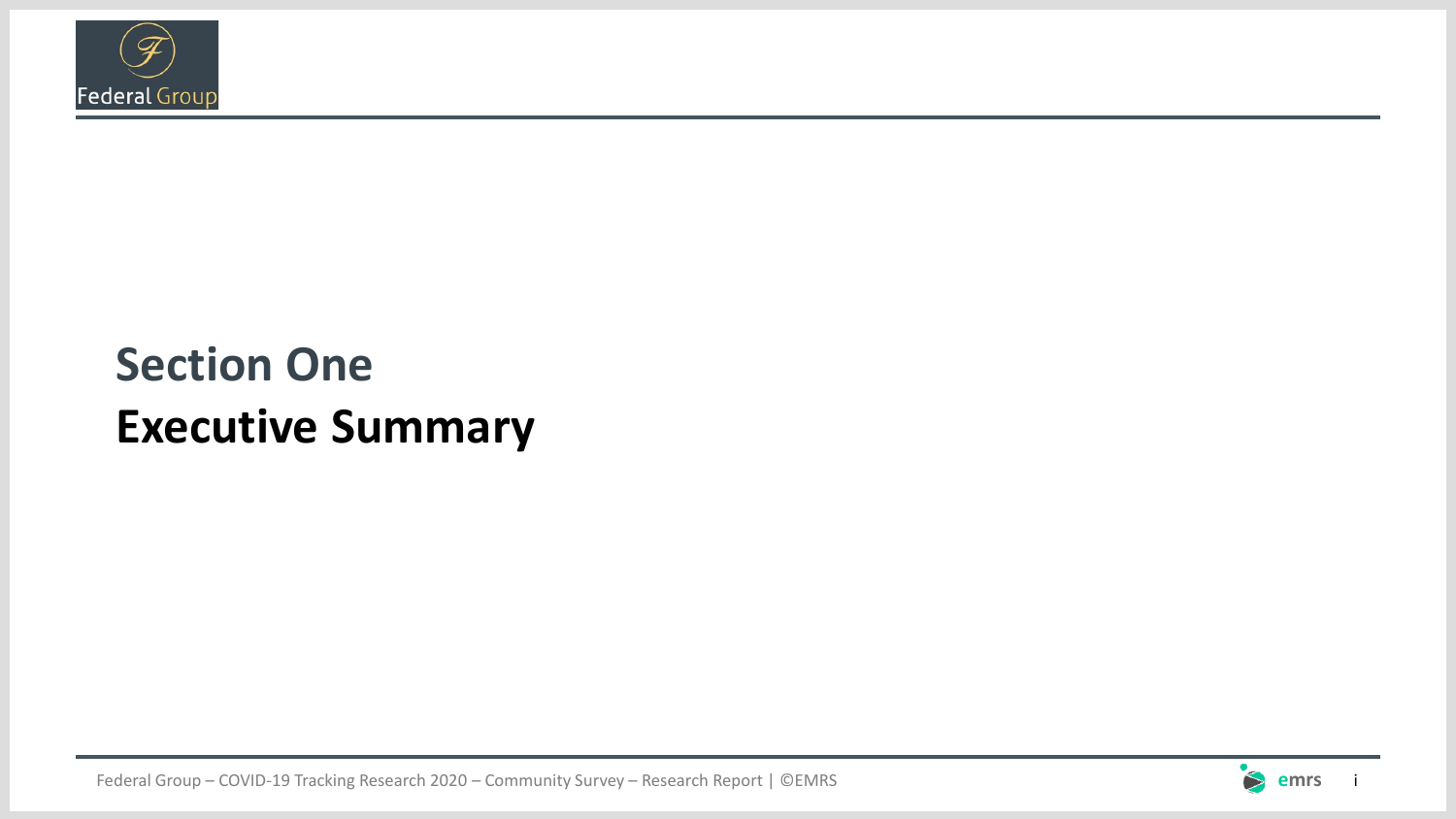

### **Introduction to the Research**

In the light of the 2020 COVID-19 pandemic and the restrictions put in place to prevent its spread, Federal Group sought to determine and track the ensuing impacts on community and consumer behaviours and perceptions in Tasmania. Of particular interest to Federal Group was to explore how Tasmanians were feeling about leaving their socially isolated environments and re-engaging with hospitality through, for example, restaurants, bars, cafés, domestic travel, and casinos.

In undertaking this important community research, Federal Group also sought to share the findings with a range of key external stakeholders: including, industry colleagues, business groups, government, parliamentarians, and the wider community through the media. Federal Group recognised that, as a large Tasmanian company, it could play a leadership role in undertaking and sharing this research widely, to inform decision making by businesses and governments during the COVID-19 pandemic.

Thus, with the above aim, and to inform Federal Group's COVID-19 Response Group on its strategic considerations and decisions as the restrictions are eased, and best position its Tasmanian businesses, Federal Group assigned EMRS, the independent research firm, to design and implement an extensive tracking research program. Feedback was gathered from Tasmanian adults, aged 18 years and over, and resident in all regions of the state, on their behaviours and perceptions in response to the circumstances pertaining in Tasmania at six points in time during the ongoing COVID-19 pandemic.

The benchmark survey was conducted in May 2020, followed by 'pulse check' tracking surveys in June, early July, late July, August, and September 2020. The research was conducted via a quantitative online survey methodology. In total, n=3,500 Tasmanian adults were successfully surveyed across the five-month period.

The following report brings together the findings of the six rounds of the tracking research. In the body of the report, the results have been presented comparatively by each individual track across the research project, to observe levels of stability and change over time in the survey responses. This summary presents the key informational insights gained.

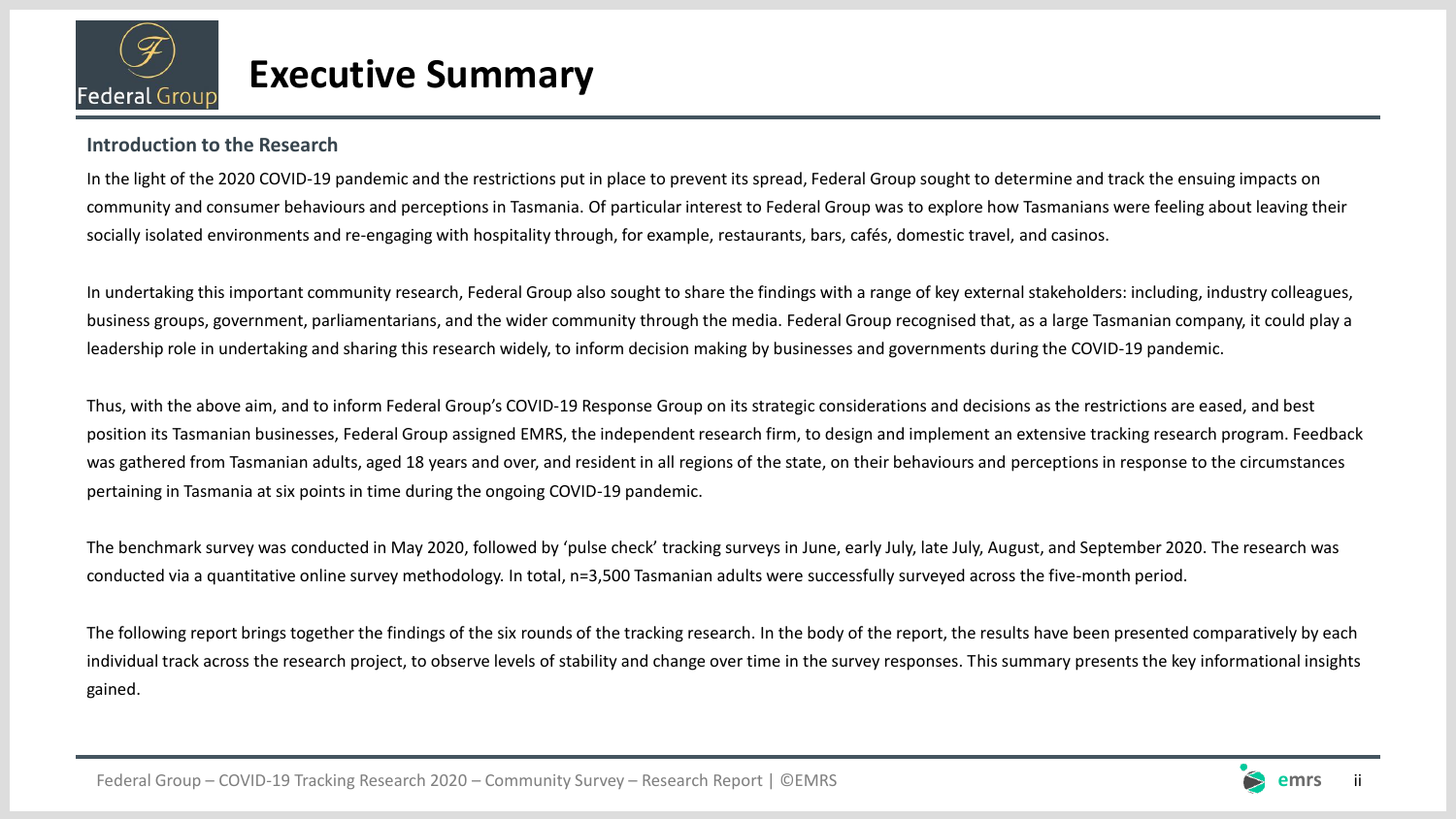

### **Level of Concern about Specified COVID-19 Impacts**

On being prompted by a list of specified areas, respondents were significantly more likely to be concerned about the impact of COVID-19 and the current restrictions on:

- **Local businesses** (with the total concerned in a high range from 89% to 97% across the six research rounds)
- **The loss of Tasmanian jobs** (93% to 96%)
- **The Tasmanian economy** (90% to 95%)

The levels of concern about personal impacts fell into the following ranges:

- **Your health and the health of your family** (53% to 65%)
- **Your personal finances and the finances of your family** (48% to 54%)
- **Your personal life** (39% to 49%)

The levels of concern about personal impacts were not negligible, however the results indicated that Tasmanians remained **far more concerned about the wider economic impacts**.

Whilst the levels of concern with respect to each of the areas tended to be somewhat lower in the most recent September track, compared to the first May track, there were **no clear trends of change** to be noted over time.

See Table 5, p.9.

### **Personal Actions and Expectations in Response to COVID-19**

- **Download of the COVID-Safe Tracing App**  Confirmed download of the app remained **steady** across all six research rounds (in a range from 47% to 51%). See Chart 1, p.11.
- **EXTH Adherence to Social Distancing Guidelines** The overwhelming majority in each of the six rounds confirmed that "yes" they were adhering to social distancing guidelines to some degree (in a high range from 97% to 100%).

On comparing the degrees of adherence to social distancing guidelines, by Track 2 in June 2020, the proportion of respondents reporting they were adhering to the guidelines **"all the time" began steadily decreasing**, while the proportion stating they were doing so **"most of the time" began increasing**.

The lessening of adherence to the guidelines was also evident in the **increase** in respondents stating they were doing so **"some of the time"**, from 3% in May Track 1 to 17% in September Track 6.

See Chart 2, p.12.

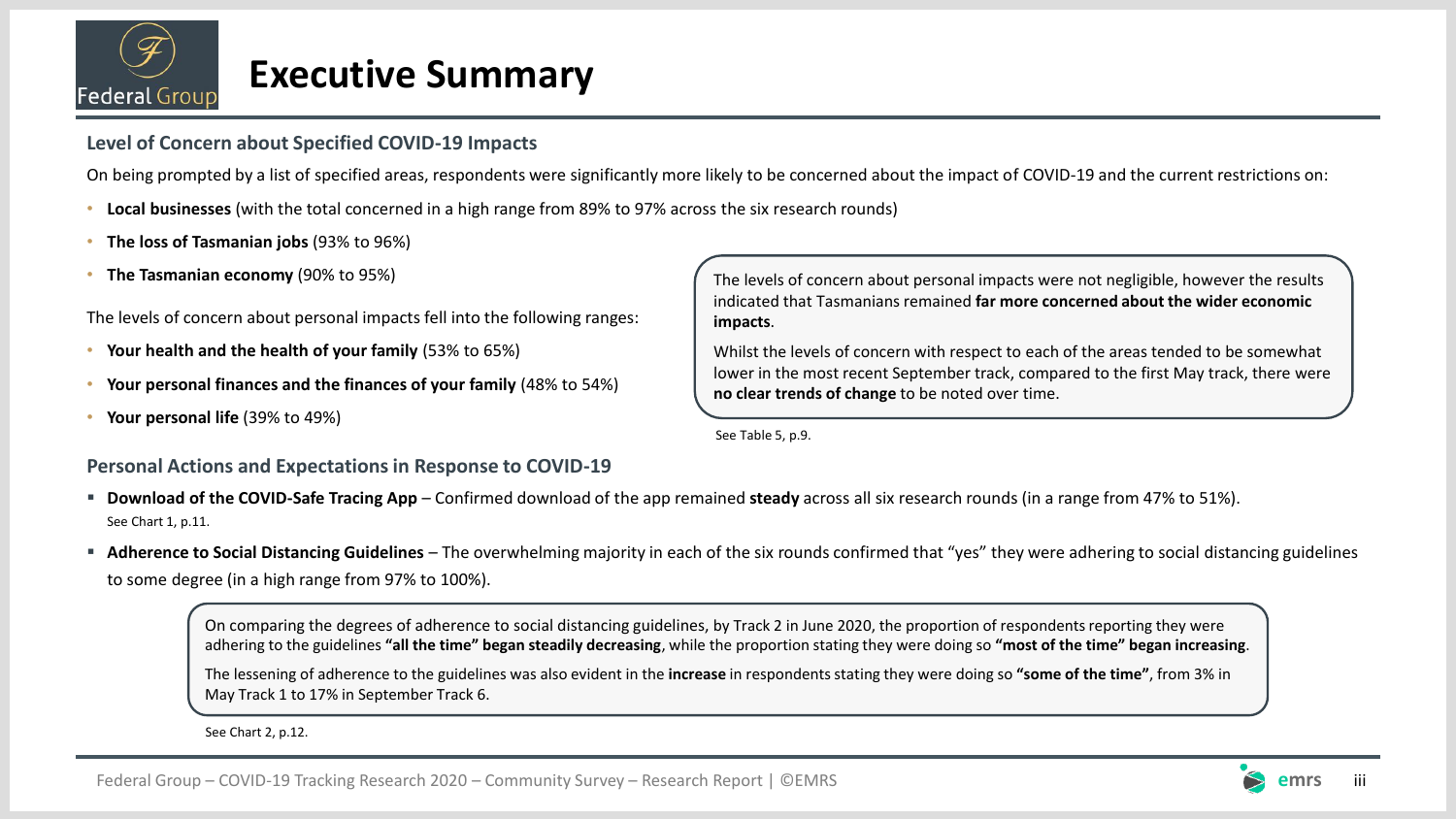

■ Expectations of the Duration of Social Distancing – Over the course of the tracking research since May 2020, there has been an increase in the proportion of respondents expecting social distancing to last for a longer time period of 1 to 2 years.

> The expectation that social distancing would last for **1-2 years was cited by a higher proportion of respondents in the latter half of 2020**: namely, Track 3 (26%), Track 4 (30%), Track 5 (33%), and Track 6 (30%); when compared to Tracks 1 and 2 (16% and 12% respectively).

See Chart 3, p.13.

▪ **Personal Test for COVID-19** – Since June 2020, the proportion of respondents who had been tested for COVID-19 steadily **increased**.

By September 2020, 26% of those participating in Track 6 confirmed having been tested; compared to 13% in the June track.

See Chart 4, p.14.

■ **Confidence in the State Government to Manage a Second Wave** – At all stages of the COVID-19 research from Track 2 on, the clear majority of respondents indicated their confidence to some degree that any increase in positive tests or a new outbreak in Tasmania would be well managed by the State Government. The high totals of those confident ranged between 89% and 95%.

> Whilst there were some shifts across the tracks in the proportion of respondents who were "very confident" as opposed to "somewhat" confident, these were **marginal and did not indicate any clear trend**.

See Chart 5, p.15.

### **Barriers to Socialising**

**Example 20 and Terron about Socialising or Social Environments** – In each of the research rounds from Tracks 1 to 4, more than one half of the respondents were

concerned to some degree about socialising or going to social environments, with the combined totals ranging from 54% to 66%.

By Track 5 in August 2020, the totals were split equally between those concerned and those not concerned (50% in each case). The shift became more pronounced in September 2020 (Track 6), with **41% concerned to some degree and an increase to 59% who were not concerned**.

See Chart 6, p.17.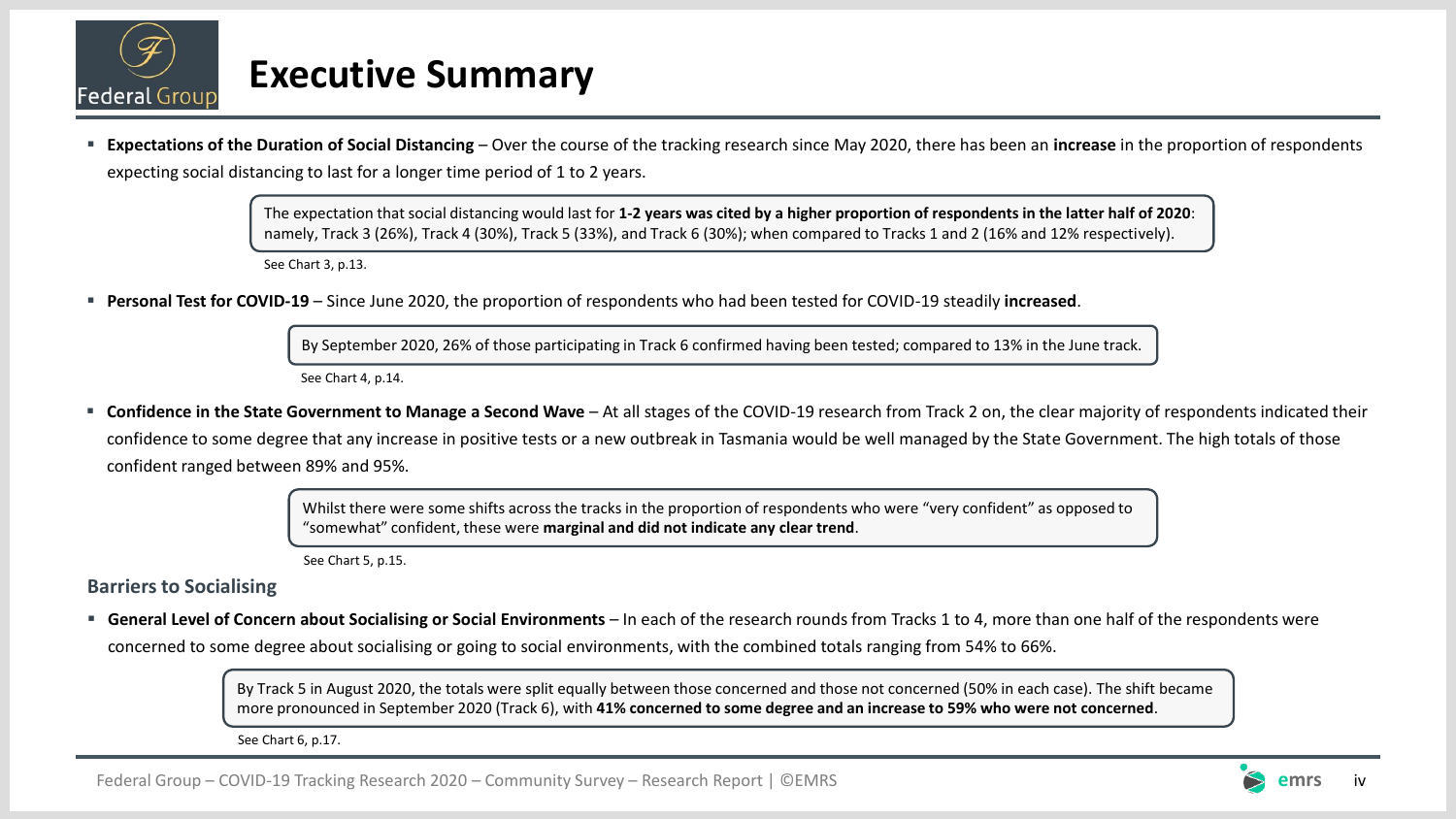

**Specified Concerns about Socialising or Visiting Hospitality Venues**

On being prompted by a list of potential concerns, the primary cause for concern that emerged among respondents in each of the six research rounds was:

• **Contracting COVID-19 from another customer** (with the total concerned to some degree ranging from 43% to 67%)

followed by:

- **Contracting COVID-19 from a surface** (33% to 55%)
- **Contracting COVID-19 from a staff member** (32% to 50%)
- **Being able to afford these activities** (34% to 37%)

For each of the three aspects related to **contracting COVID-19**, there were significant **decreases in the levels of concern** from May to September 2020. Thus, the higher percentage figures here were recorded in Track 1 in May 2020, and the lower figures in September Track 6.

See Table 6, p.18.

**Perceptions of the Government Restrictions on Hospitality and Tourism Businesses**

**• Perceptions of the Government Restrictions on Hospitality and Tourism** – In all six research rounds, the clear majority of respondents believed that the government restrictions imposed on hospitality and tourism businesses were "about right", the figures falling into a high and close range from 84% to 88%.

Whilst in the latest Track 6 in September 2020, there was a very **slight increase** to 12% in the proportion of respondents thinking that the restrictions were **"too restrictive",** this variation was well **within the margin of error**.

See Chart 7, p.20.

Perceptions of the Pace of Easing Government Restrictions on Hospitality and Tourism - In all six rounds, the clear majority of respondents believed that the government restrictions imposed on hospitality and tourism businesses were being eased "at about the right pace", the figures falling into a range from 69% to 77%.

> The view that the restrictions were being **eased "too quickly"** was somewhat more prevalent in May 2020 Track 1 at 18%, **decreasing** to 5% in September Track 6.

And in the two most recent tracks, a slight shift was discernible in the proportion of respondents believing the restrictions were being eased **"not quickly enough"**, namely Track 5 in August (18%) and Track 6 in September (23%), an **increase** from between 10% and 12% in the earlier rounds.

See Chart 8, p.21.

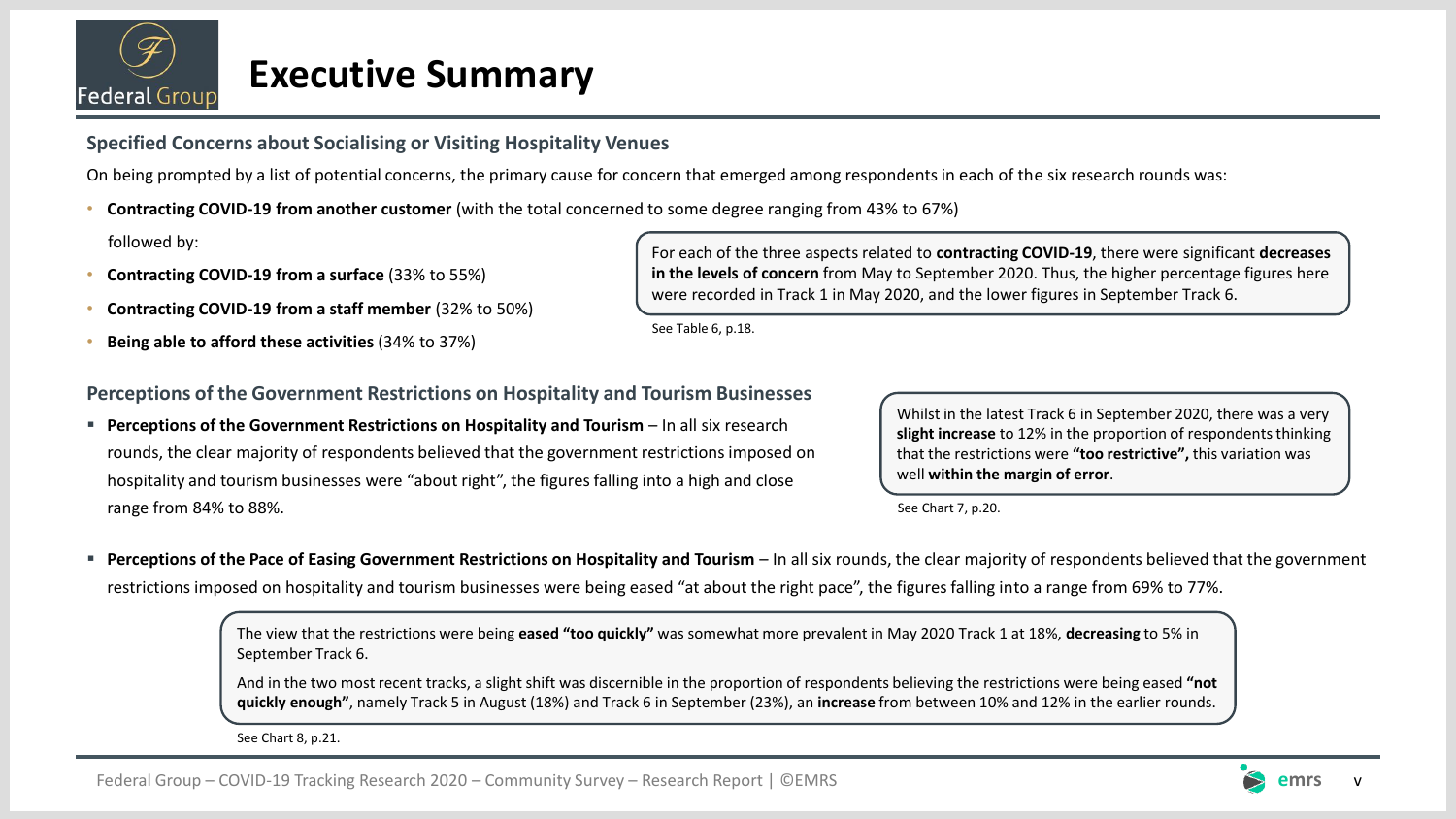

**Past and Future Overnight Trips Staying in Paid Accommodation**

**EXP** Overnight Trips Already Planned, Booked or Taken Since Restrictions were Lifted in Tasmania – From June to August 2020, the proportion of respondents who had already planned, booked, or taken an overnight trip staying in paid accommodation upon restrictions being lifted in Tasmania remained relatively steady across the four research tracks, in a range from 19% to 24%.

> A significant 27 percentage-point **increase** subsequently emerged, from **24% in August 2020 up to 51% in September 2020**, reflecting an encouraging rebound in the intrastate travel market.

See Chart 9, p.23.

**EXTED FREQUENCY of Intended Overnight Trips within Tasmania While Restrictions Remain on Mainland and Overseas Travel – From June 2020 onwards, a significant proportion** of respondents in each of the research rounds reported that they would be taking "more trips" within Tasmania staying in paid accommodation, with a range of between 24% and 40%. These figures were somewhat exceeded by those intending to take "about the same" number of trips, with the range falling between 41% and 57%.

> In the August 2020 round, the **margin narrowed significantly** between those stating **"about the same"** number of trips (41%) and those stating **"more trips"** (40%).

In the latest September Track 6, around one in three reported they would be taking "more trips" (35%).

See Chart 10, p.24.

■ Frequency of Past and Intended Interstate Travel Prior to and Post the COVID-19 Restrictions – From June 2020 on, the percentages of respondents reporting each of the frequency intervals were:

- **At least every 3 months** Past Interstate Travel (11% to 14%); Intended Interstate Travel (6% to 9%)
- **At least every 6 months** Past Interstate Travel (19% to 24%); Intended Interstate Travel (12% to 20%)
- **At least once a year**  Past Interstate Travel (34% to 37%); Intended Interstate Travel (29% to 32%)
- **Less than once a year** Past Interstate Travel (22% to 27%); Intended Interstate Travel (25% to 34%)

Even though the levels of frequency of past interstate travel, prior to the COVID-19 restrictions, shifted downwards to some **slight decreases in the respondents' intended frequency of interstate travel**, post the restrictions, it should be noted that the variations were **relatively marginal**.

See Charts 11 &12, pp.25-26.

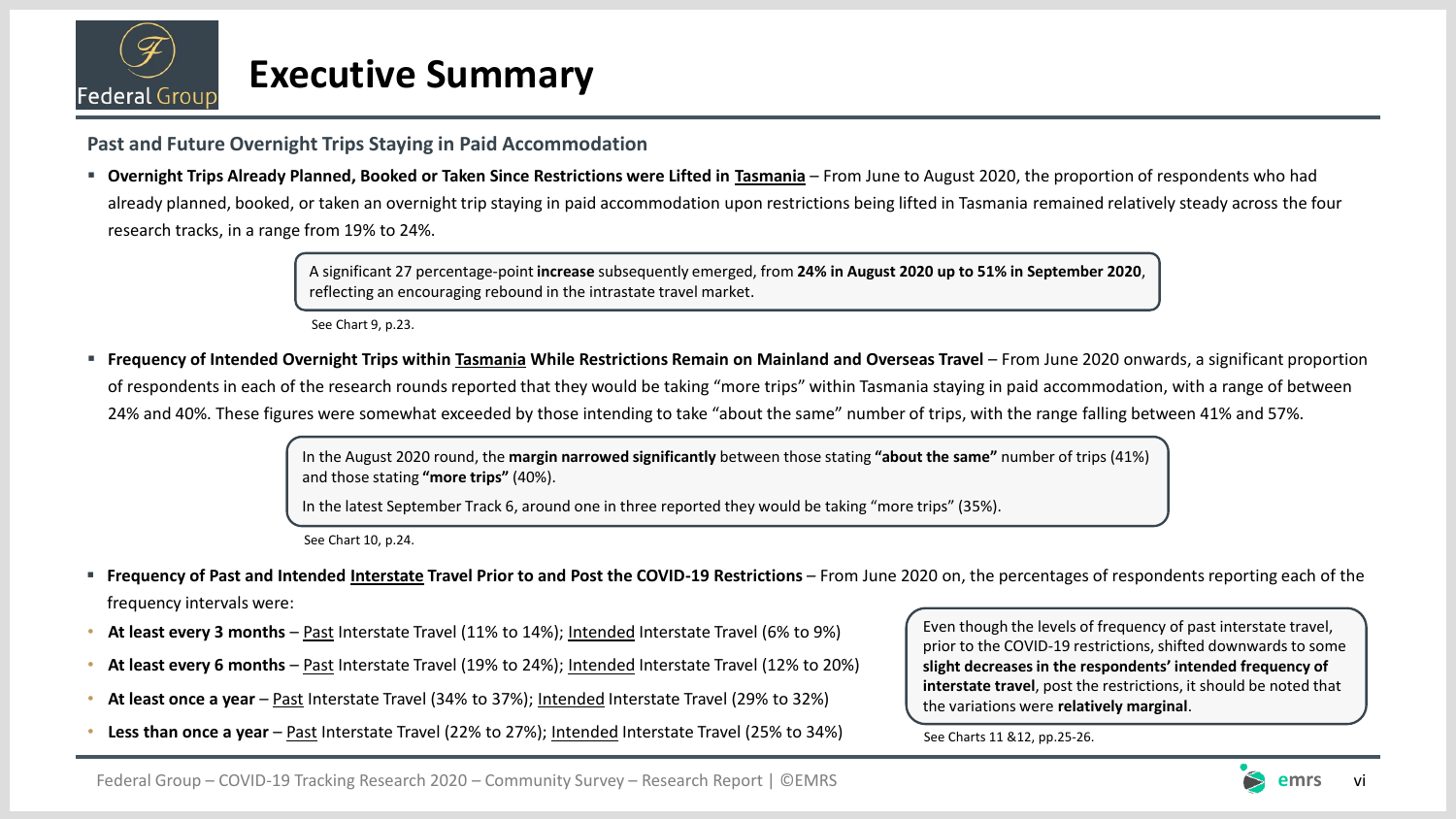

### **Economic Recovery from the COVID-19 Impacts**

#### ▪ **Importance of Specified Industry Sectors for Government Investment and Support to Help Tasmania Recover Economically**

On being prompted by a list of specified industry sectors for governments to invest in and support to help Tasmania's recovery economically, respondents across all tracks from June 2020 were most likely to identify as important to some degree:

- **Hospitality** (91% to 92%)
- **Tourism** (89% to 93%)
- **Residential housing construction** (86% to 89%) followed by:
- **Road/ rail/ port infrastructure** (81% to 86%)
- **Arts and entertainment** (79% to 81%)
- **Commercial property construction** (56% to 61%)

The total percentages regarding the industry sector as important represented the majority of respondents and remained in a close range in each case, with only **marginal variations** discernible across the research rounds.

Whilst "commercial property construction" was nominated as important by a significantly lower proportion in each of the tracks, the majority here too considered the sector important.

See Table 7, p.28.

On being asked to rank the sectors from **Most Important (1) to Least Important (6)**  for governments to invest in and support to help Tasmania's recovery economically**,** the top average importance scores across all tracks were:

- **Tourism** (2.4 to 2.6)
- **Hospitality** (2.7 to 2.9)
- **Residential housing construction** (2.9 to 3.1) followed by:
- **Road/ rail/ port infrastructure** (3.7 to 4)
- **Arts and entertainment** (3.8 to 4)
- **Commercial property construction** (4.9 to 5)

The ranking of the industry sectors and the average importance scores they recorded remained relatively **consistent** across the research rounds.

The only trend that was to be noted was the widening of the differential between the scores for "tourism", "hospitality" and "residential housing and construction". On comparing the June 2020 scores with those in the subsequent tracks, **"tourism" drew slightly ahead** over time.

See Chart 13, p.29.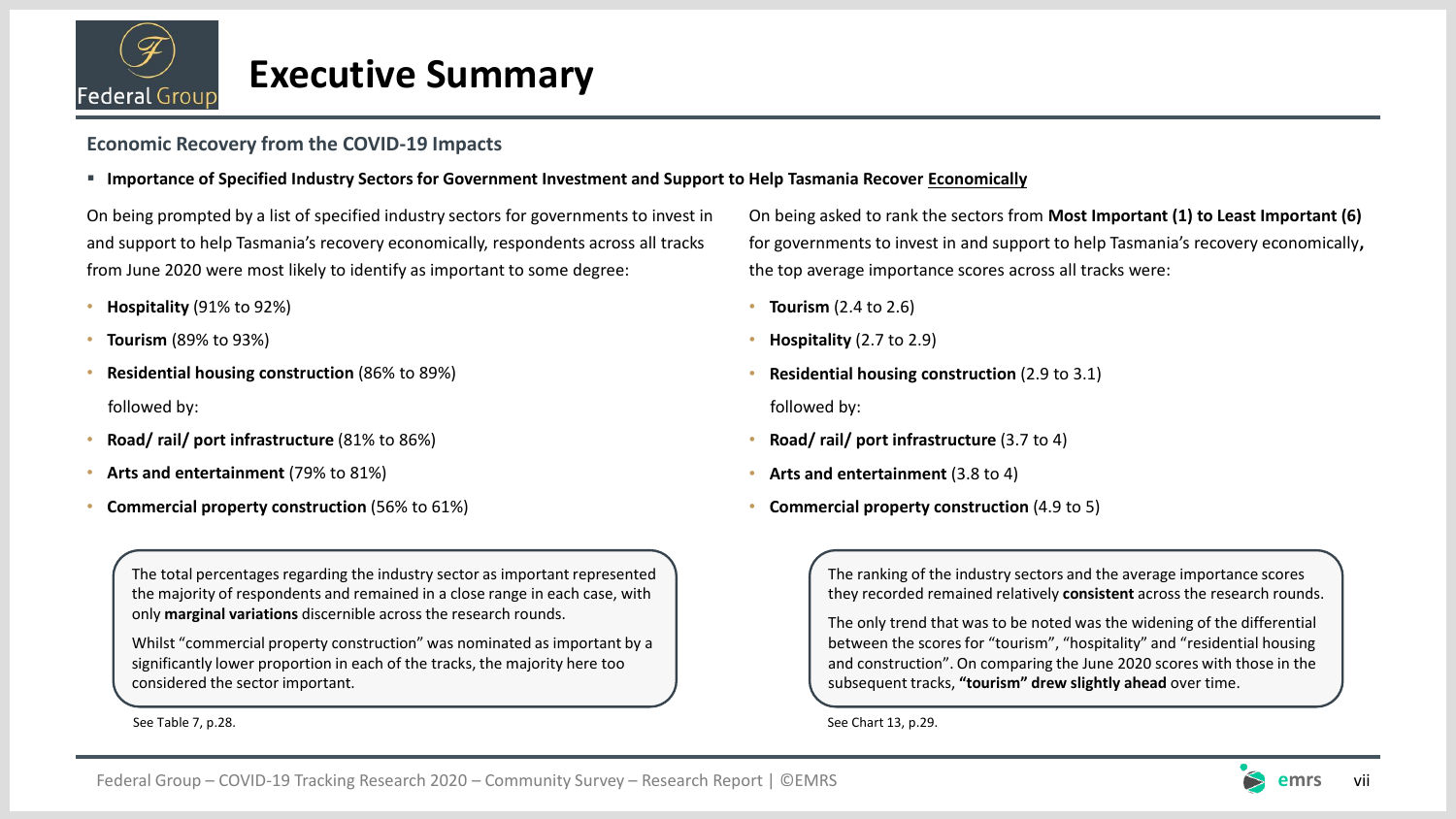

### **Social Recovery from the COVID-19 Impacts**

#### ▪ **Importance of Specified Areas for Government Investment and Support to Help Tasmania Recover Socially**

On being prompted by a list of specified areas for governments to invest in and support to help Tasmania's recovery socially, respondents across all tracks from June 2020 were most likely to identify all as important to some degree:

- **Job creation** (97% to 99%)
- **Hospitals** (97% to 99%)
- **Vocational training and skills** (94% to 98%)
- **Schools and education** (96% to 97%)
- **Mental health** (95% to 97%)
- **Affordable housing** (94% to 96%)

On being asked to rank the areas from **Most Important (1) to Least Important (6)**  for governments to invest in and support to help Tasmania's recovery socially**,** the top average importance scores across all tracks were:

- **Job creation** (2.5 to 3.1)
- **Hospitals** (2.7 to 3.3)
- **Mental health** (3.5 to 3.8)
- **Affordable housing** (3.7 to 3.9)
- **Schools and education** (3.8 to 4)
- **Vocational training and skills** (3.7 to 4.1)

The great majority of respondents attributed each of the above listed areas with importance for government investment and support to help Tasmania's social recovery from COVID-19.

The results were **consistent** across all the individual tracks, with each area recording importance totals in a high and close range from 94% to 99%.

See Table 8, p.30.

The ranking of the social areas according to their importance showed some variations in the course of the research rounds.

**"Job creation" was ranked highest in importance** in all the individual tracks from June to August 2020, while **"hospitals" drew ahead** in the September 2020 track. Also, by this latest track, **"mental health" had moved higher** in the rankings.

See Chart 14, p.31.

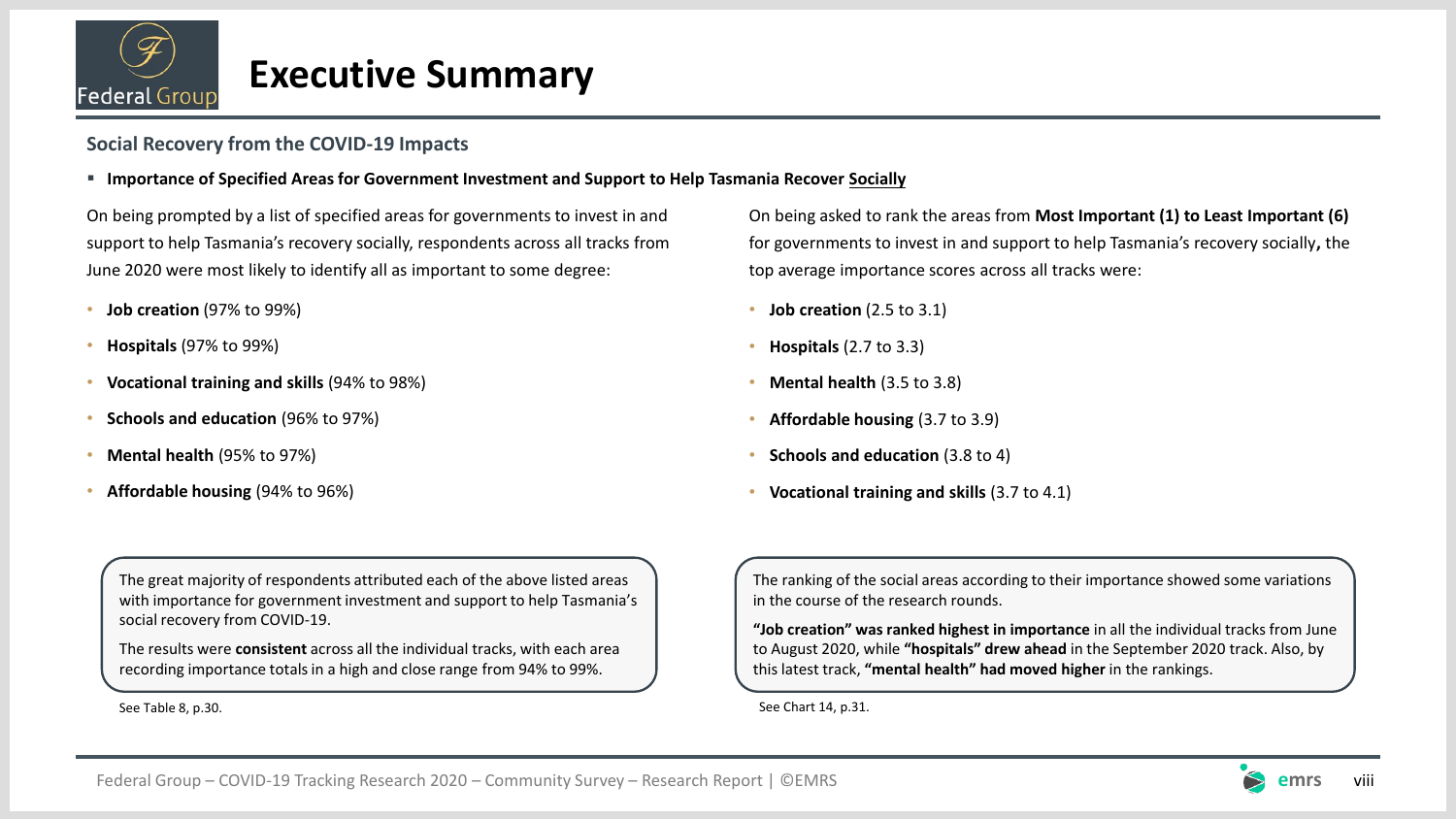

### **Support for Interstate Travel to and From Tasmania Prior to 1 December**

**TOTAL**

In the two most recent tracks in August and September 2020, respondents were asked whether there should be interstate travel to and from Tasmania prior to 1 December for those states and territories with no community transmission. Over the two tracks, a **discernible increase** was recorded **in those stating yes**, from 55% in total in August up to 66% in total in September.

- **Yes - definitely –** Track 5, 16%; Track 6, 27%
- **Yes - maybe –** Track 5, 39%; Track 6, 39%
- **No –** Track 5, 43%; Track 6, 32%

### To be noted was the **increase in those stating yes - definitely**, from 16% in August, up by 11 percentage points to 27% in September; and the equivalent 11 percentage-point **decrease in those stating no**.

See Chart 15, p.33.

### **Attendance at Live Performances**

- Frequency of Attending Live Performances Previously Prior to the COVID-19 Restrictions In the most recent Track 6 round in September 2020, respondents were asked how often they had attended live performances prior to the COVID-19 restrictions:
- **9% - At least once a month**
- **15% - At least every 3 months**
- **17% - At least every 6 months**
- **24% - At least once a year**
- **24% - Less than once a year**
- **9% - Never**

**41%** With respect to the individual frequency intervals, respondents were most likely to report that, prior to the COVID-19 restrictions, they had attended live performances "at least once a year" or "less than once a year"(24% in each case). Nonetheless, a significant proportion of the sample confirmed more frequent attendance (a combined total of 41%).

See Chart 16, p.35.

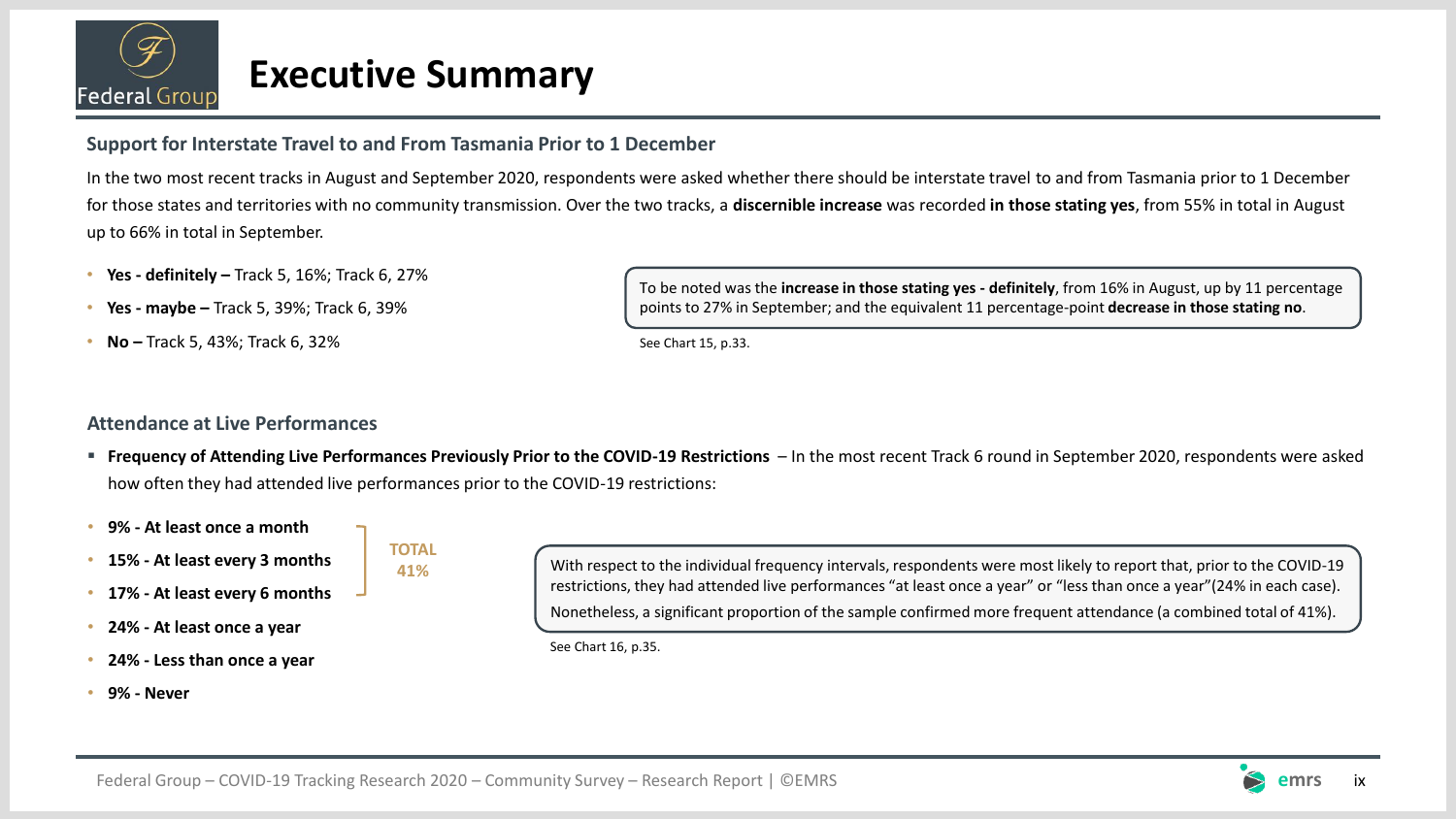

- **Frequency of Likely Attendance at Live Performances Post the COVID-19 Restrictions Compared to Previously** Those respondents who had attended live performances in the past were most likely by far to state that their likely attendance post the COVID-19 restrictions would be about the same as previously:
- **9% - More often**
- **70% - About the same**
- **14% - Less often**

Among respondents reporting a change to their likely attendance, there was only a marginal difference between the proportions stating "more often" (9%) and "less often" (14%). Further tracking research would help to ascertain any larger shifts in attendance levels that may emerge in conjunction with future developments related to COVID-19.

See Chart 17, p.36.

- **EXTED THE IMPORTATES IN MEASURES IN Making Attendees at Live Performances Feel Comfortable in Future** The clear majority of respondents who had attended live performances in the past confirmed all the listed measures as important to some degree:
- **Cleaning and hygiene practices of the staff TOTAL IMPORTANT**, **95**% ("very" 71%; "somewhat" 24%)
- **Appropriate social distancing TOTAL IMPORTANT**, **85**% ("very" 47%; "somewhat" 39%)
- **Further easing of restrictions TOTAL IMPORTANT**, **80**% ("very" 27%; "somewhat" 52%)

The "cleaning and hygiene practices of the staff and venue" emerged as the most critical measure, confirmed by 95% in total as important, among whom the greatest proportion by far stated it was "very important" (71%).

See Table 9, p.37.

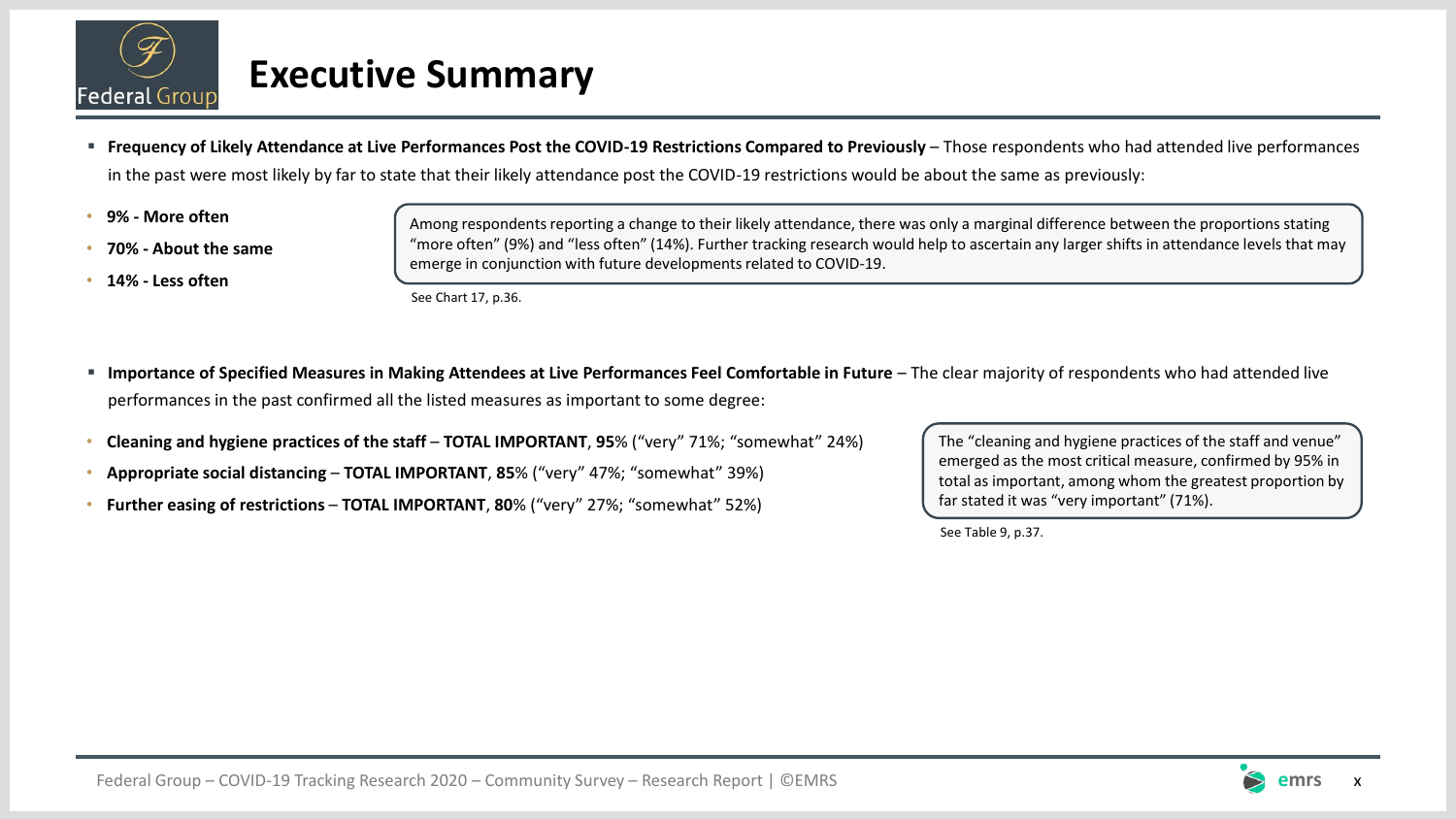

## **Section Two Introduction**

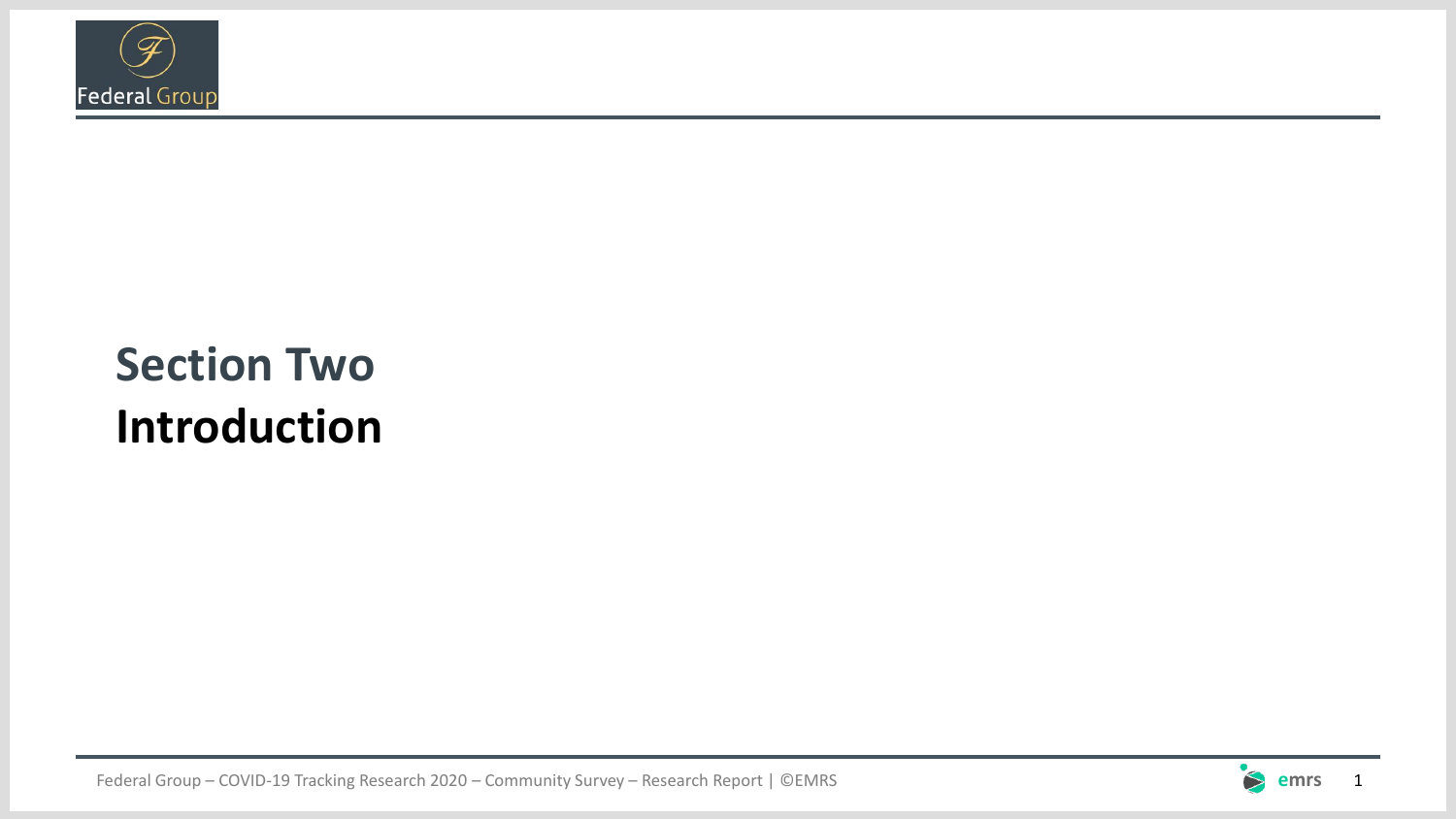

### **Background to the Research**

Federal Group is a privately-owned family company, operating significant tourism, hospitality, retail, casino and gaming assets in Tasmania. In the light of the 2020 COVID-19 pandemic and the restrictions put in place to prevent its spread, Federal Group sought to determine and track the ensuing impacts on community and consumer behaviours and perceptions in Tasmania. Of particular interest to Federal Group was to explore how Tasmanians were feeling about leaving their socially isolated environments and reengaging with hospitality through, for example, restaurants, bars, cafés, domestic travel, casinos, and gaming.

In order to inform Federal Group's COVID-19 Response Group on its strategic considerations and decisions as the restrictions are eased, and best position their Tasmanian businesses, Federal Group assigned EMRS, the independent research firm, to design and implement an extensive tracking research program, gathering feedback from residents across the state on their behaviours and perceptions in response to the circumstances pertaining in Tasmania at six points in time during the ongoing COVID-19 pandemic.

### **Scope of the Research**

In accordance with Federal Group's brief, the scope of the research was to survey a representative sample of Tasmanian adults, aged 18 years and over, and resident in all regions of the state. The points at which the six rounds were conducted, and the sample sizes achieved (n=), were as follows:

- **1. May 2020**: Benchmark survey, n=1,000
- **2. June 2020**: Pulse check survey, n=500
- **3. Early July 2020**: Pulse check survey, n=500
- **4. Late July 2020**: Pulse check survey, n=500
- **5. August 2020**: Pulse check survey, n=500
- **6. September 2020**: Pulse check survey, n=500

### In total, across the six tracking rounds, n=3,500 Tasmanian adults, aged 18 years and over, participated in the research.

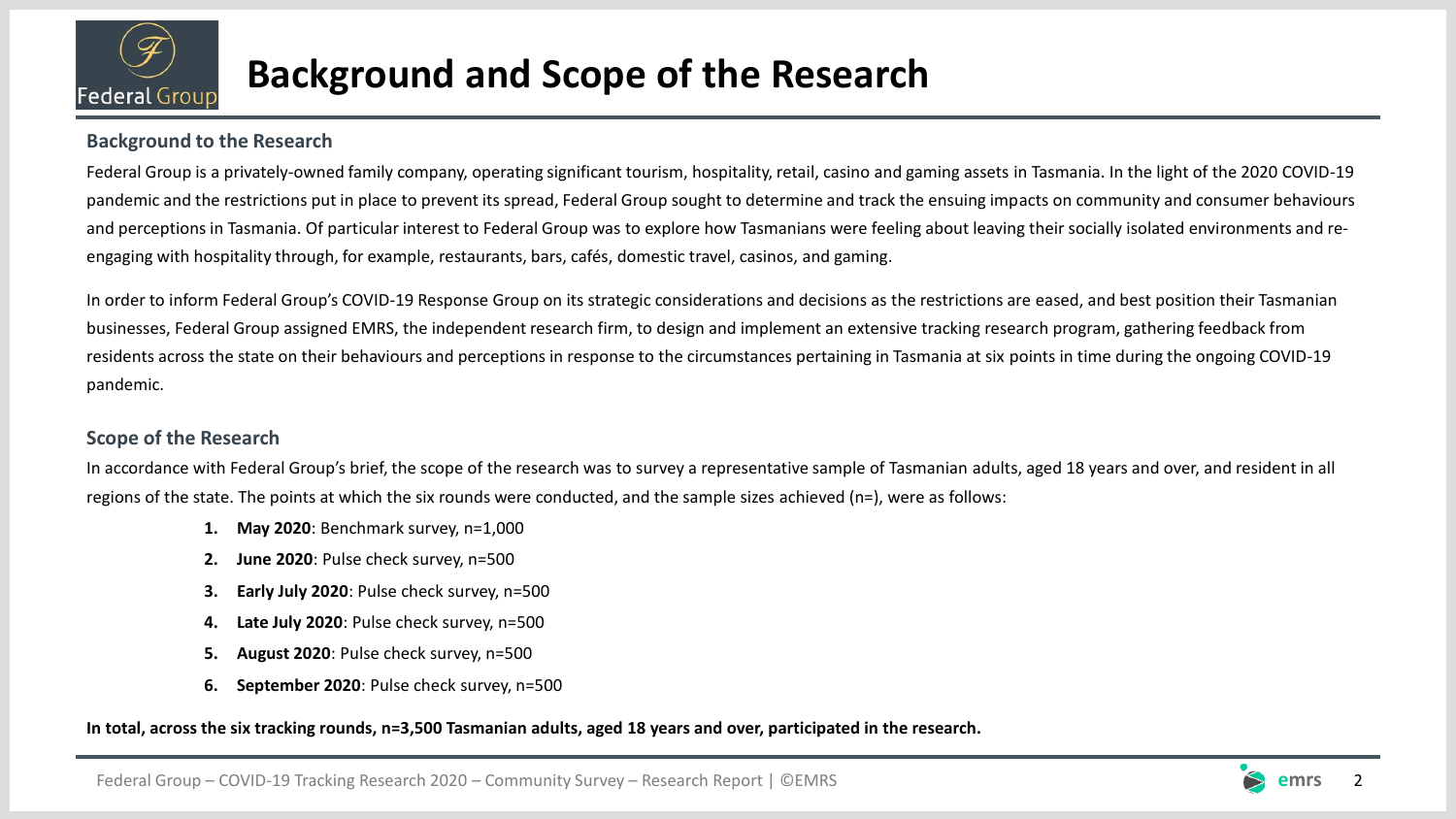

## **Objectives of the Research**

### **Objectives of the Research**

The key informational objectives of the research were to identify, across at least five of the six tracks:

- Concerns about the impact of COVID-19 on specified areas of personal welfare and the wider economy;
- The rate of download of the COVID-Safe tracing app, and of testing for COVID-19;
- Adherence to social distancing guidelines, and expectations as to their duration;
- The level of confidence in the State Government to manage an increase in positive tests, or a new outbreak in Tasmania;
- Concerns around socialising, or going to social environments, and concerns specifically about visiting cafés, restaurants, pubs, clubs or casinos;
- Perceptions of the severity of government restrictions imposed on hospitality and tourism businesses, and the speed at which they are being eased;
- Tasmanian travel planned, or taken, since restrictions were lifted within Tasmania, and any correlation with restrictions on interstate and/or international travel;
- The frequency of past travel to mainland Australia prior to the COVID-19 restrictions, and of future travel once it is possible to do so; and
- Consideration of the most important industries for government investment and support to best enable Tasmania to recover from the economic and social damage caused by COVID-19.

There were also additional research objectives specified for certain individual tracking rounds to determine:

- The most important areas for government investment and support to assist young people with the employment impacts of COVID-19 (Track 3);
- The level of personal concern about safety and security in the community (Track 4);
- Views on allowing interstate travel to and from Tasmania prior to December 1st from states and territories with no community transmission (Track 6); and
- The frequency of past attendance at live performances prior to the COVID-19 restrictions, and of future attendance once restrictions are eased, as well the importance attributed to specified measures in making attendees at live performances feel comfortable (Track 6).

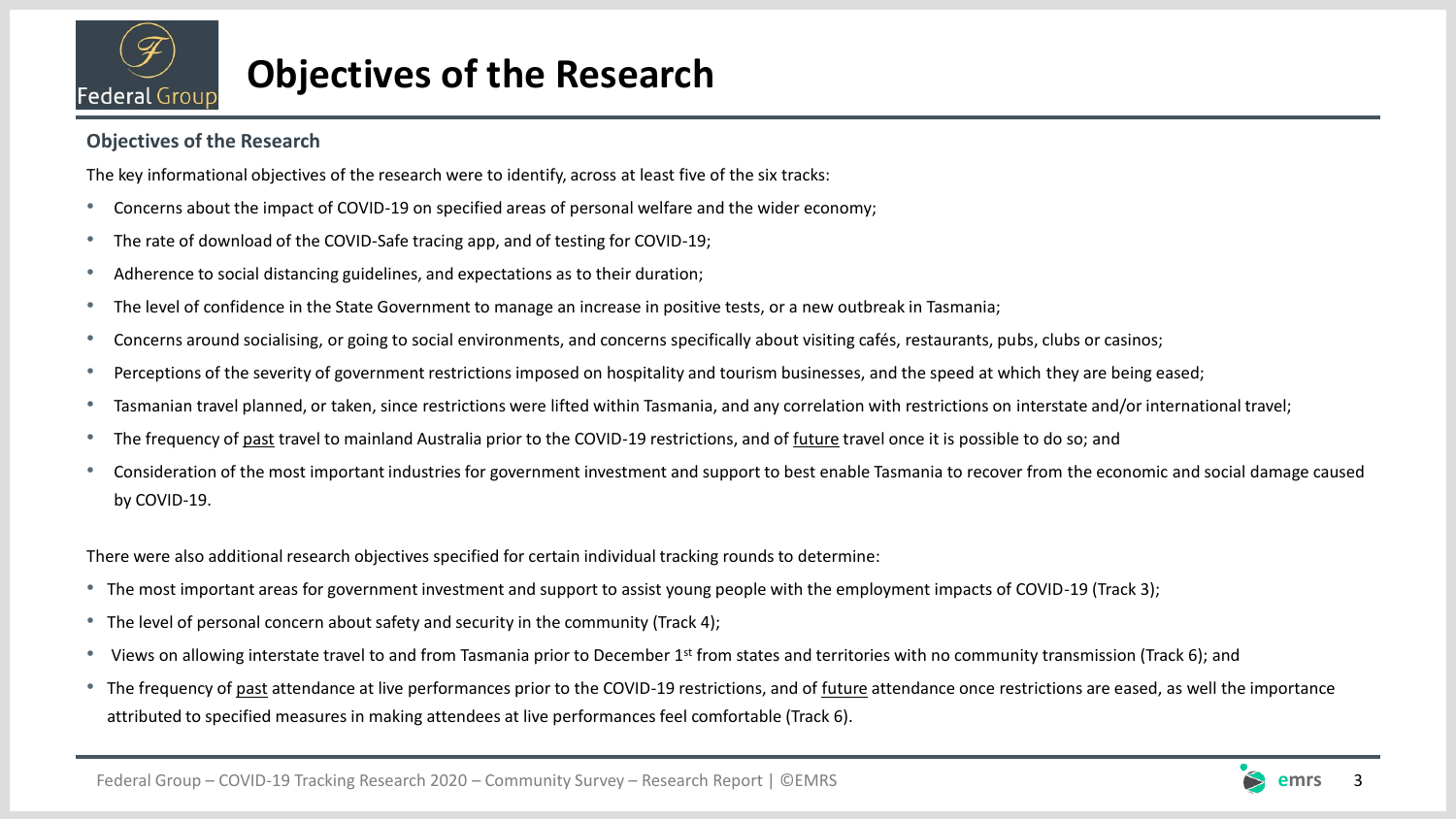

## **Research Methodology**

### **The Research Methodology**

EMRS undertook the design and conduct of all six rounds of the research, in close consultation with Federal Group. In order to collect the required information to meet the specified objectives, EMRS used a quantitative online survey methodology. The method of data collection was through a survey questionnaire of around 10 minutes in length. The target sample size was achieved, with n=3,500 Tasmanian adults, aged 18 years and over, being successfully surveyed across the five-month period.

The data was collected by means of EMRS' own online research capability. The fieldwork took place on the following dates:

- **Track 1 Benchmark survey:** 21st to 28th March 2020
- **Track 2:** 12th to 15th June 2020
- **Track 3:** 3<sup>rd</sup> to 7<sup>th</sup> July 2020
- **Track 4:** 24th to 27th July 2020
- **Track 5:** 23rd to 27th August 2020
- **Track 6:** 25<sup>th</sup> of September to 1<sup>st</sup> October 2020

To acquire the sample of respondents, EMRS utilised its own online panel, comprised of pre-screened Tasmanians who have expressed a willingness to participate in online surveys. A unique and secure link was sent by email directly to all panel members through which they could access and complete the survey.

In order to ensure results representative of the target population, quotas were put in place for gender, age and region. Where it was not possible to meet the set quotas, weighting was applied to the data, so that the results reflected as closely as possible the demographic profile of the Tasmanian adult population in accordance with the latest 2016 ABS census.

To maximise the response rate and ensure a quick capture, or 'pulse check' survey, members of EMRS' online panel were able to participate in multiple rounds of research. In total, n=311 individuals took part in the survey in two tracks, n=171 took part in three tracks, n=97 took part in four tracks, n=81 took part in 5 tracks, and n=44 took part in all six tracking rounds of research.

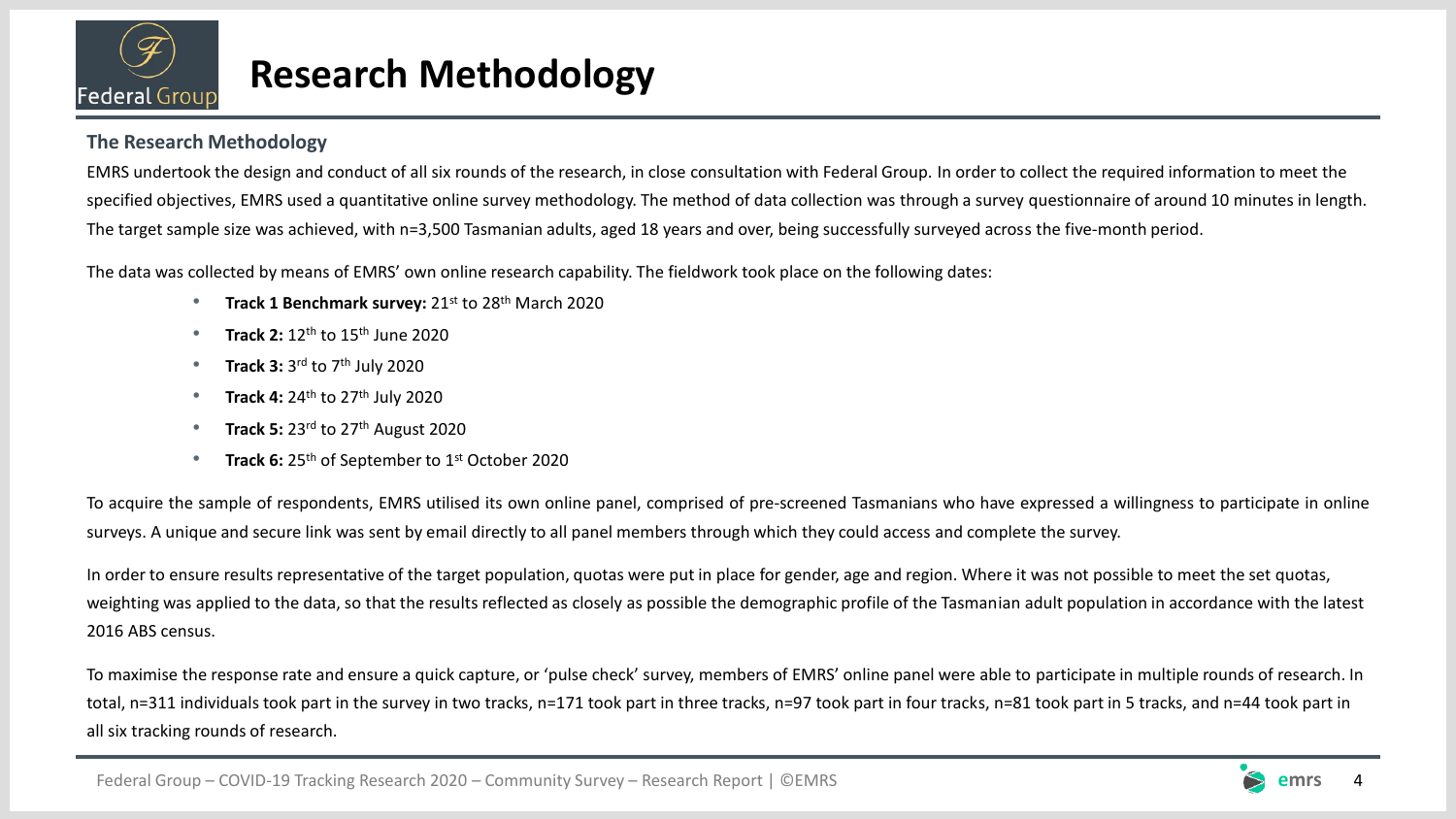

## **Reporting on the Results**

#### *Reporting on the Results*

Where percentages do not sum to 100, this may be due to rounding or where respondents were able to give multiple responses. Throughout the report, an asterisk<sup>(\*)</sup> denotes the reason for the results not summing to 100 per cent.

Any table cells that have been highlighted in colour indicate a statistically significant variation in the results, most notably with green-highlighted cells denoting a significantly more positive result and pink-highlighted cells denoting a significantly less positive result. Blue-highlighted cells indicate a significantly higher percentage figure.

The following report presents the findings of the quantitative research, conducted among a total cohort of n=3,500 adults aged 18 years and over, resident in Tasmania, and representative of the population, in order to determine and track the impacts on community and consumer behaviours and perceptions in the light of the 2020 COVID-19 pandemic and the restrictions put in place to prevent its spread.

The research results have been presented predominantly in charts and tables. Any statistically significant variations in the results across the population subgroups have been remarked upon in the accompanying analytical commentary.

**The results have been presented by each individual track across the research project, to observe levels of stability and change over time in the survey responses.**

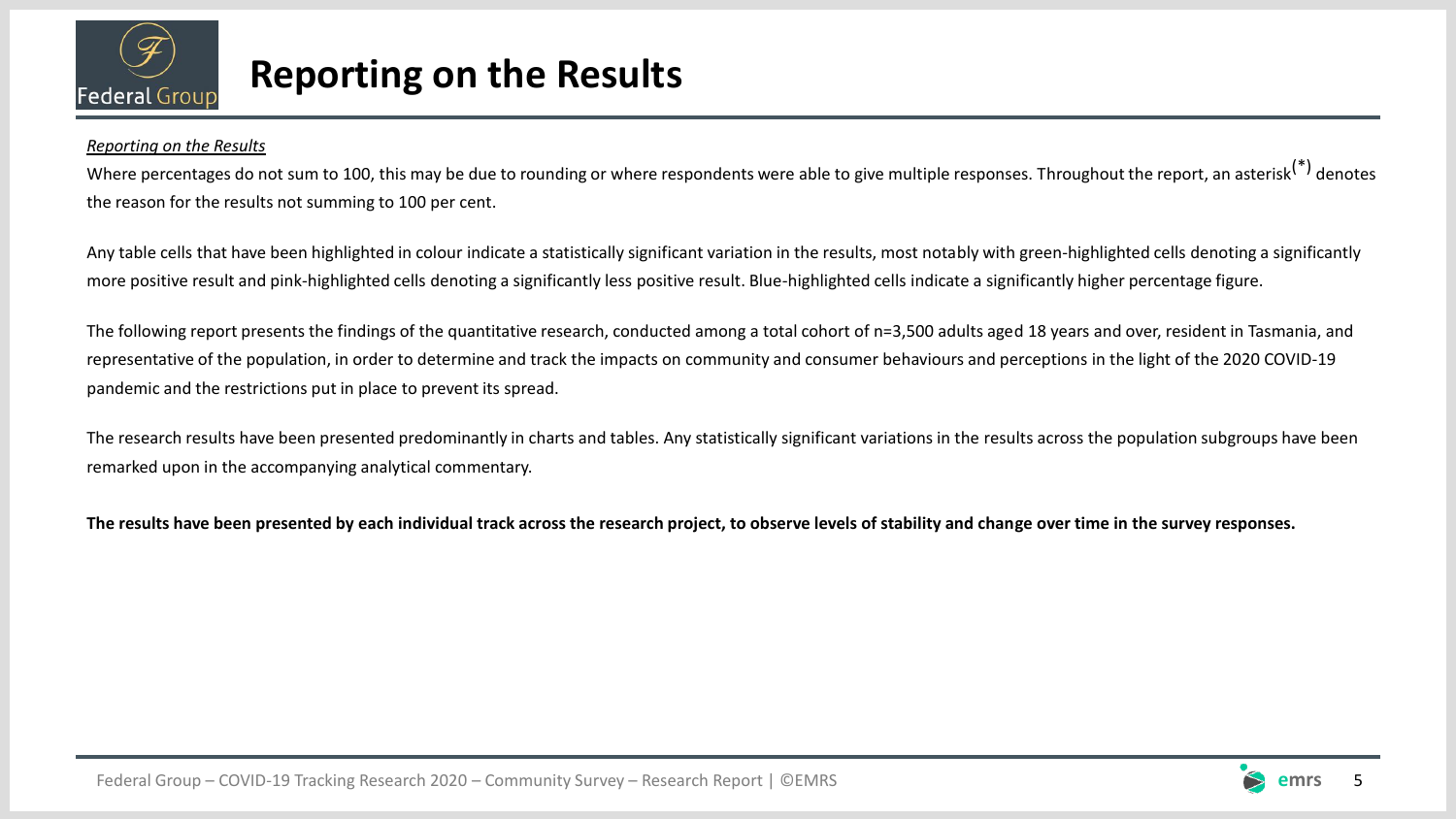

## **The People Surveyed (1)**

### **The People Surveyed**

The tables which follow provide a breakdown of the population subgroups within the total sample of n=3,500 Tasmanian adults surveyed.

| <b>Gender</b> | <b>Number</b> | Percentage |
|---------------|---------------|------------|
| <b>Total</b>  | 3,500         | 100        |
| <b>Male</b>   | 1,611         | 46         |
| Female        | 1,877         | 54         |
| <b>Other</b>  | 12            |            |

#### **TABLE 1 – GENDER (Number and percentage of respondents)†**

#### **TABLE 2 – REGION (Number and percentage of respondents)†**

| <b>Region</b>                 | <b>Number</b> | Percentage |
|-------------------------------|---------------|------------|
| <b>Total</b>                  | 3,500         | <b>100</b> |
| South                         | 1,818         | 52         |
| <b>North &amp; North East</b> | 871           | 25         |
| <b>North West &amp; West</b>  | 811           | 23         |

| Age              | <b>Number</b> | Percentage |
|------------------|---------------|------------|
| <b>Total</b>     | 3,500         | 100        |
| 18 to 24 years   | 93            | 3          |
| 25 to 34 years   | 366           | 10         |
| 35 to 44 years   | 528           | 15         |
| 45 to 54 years   | 671           | 19         |
| 55 to 69 years   | 1,121         | 32         |
| 70 years or over | 721           | 21         |

#### **TABLE 3 – AGE (Number and percentage of respondents)†**

†Number and percentage figures in these tables are unweighted. Elsewhere in the report, the percentage figures have been weighted accurately to reflect the demographic profile of the Tasmanian adult population according to gender, age and region.

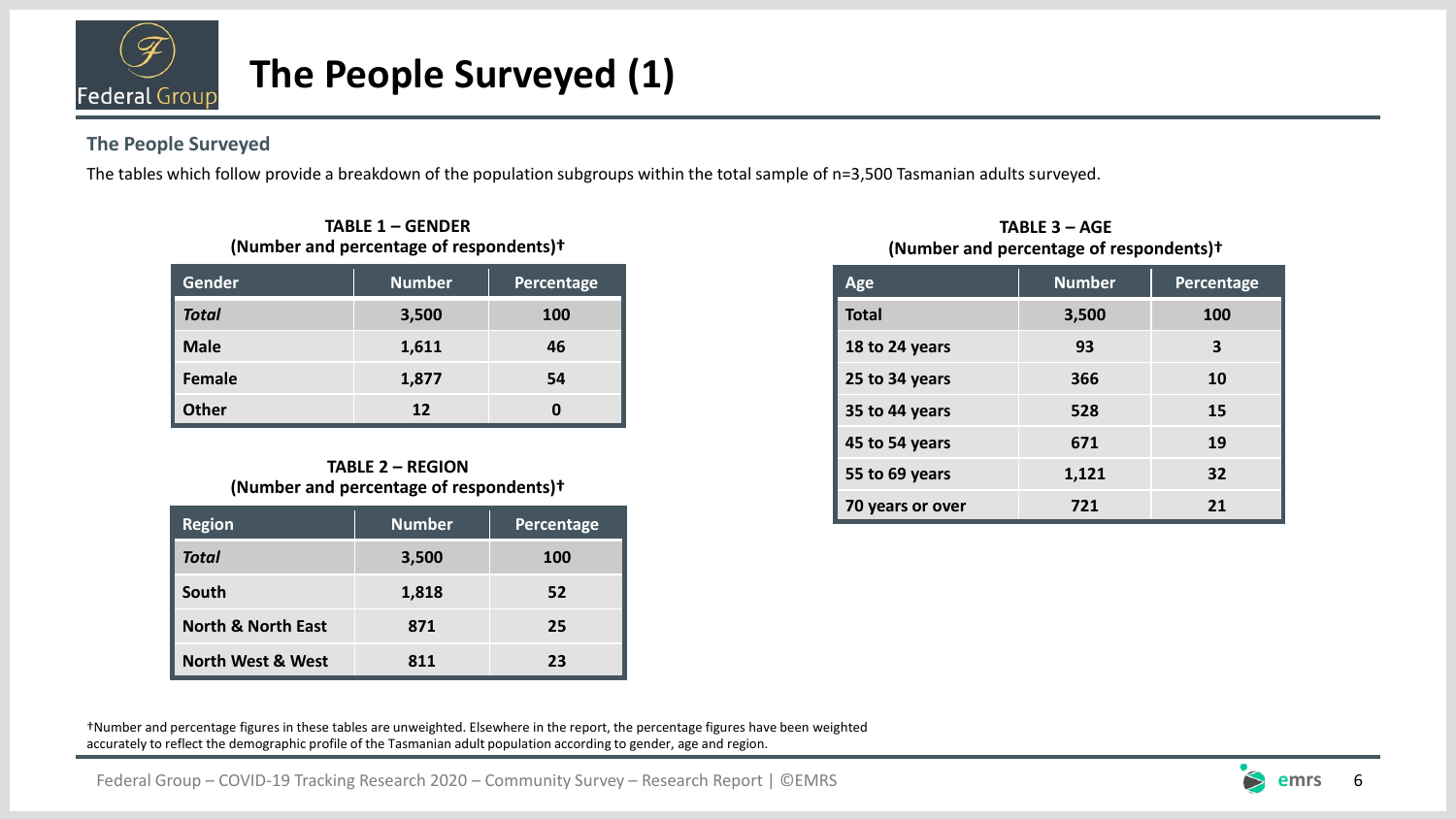

## **The People Surveyed (2)**

### **TABLE 4 – CURRENT SITUATION (Number and percentage of respondents)\*†**

| <b>Current Situation</b>          | <b>Number</b> | Percentage              |
|-----------------------------------|---------------|-------------------------|
| <b>Total</b>                      | 3,500         | 100                     |
| <b>Employed - full time</b>       | 949           | 27                      |
| Employed - part time or casual    | 670           | 19                      |
| Self employed                     | 255           | 7                       |
| Unemployed - but looking for work | 75            | $\overline{2}$          |
| Unemployed - not looking for work | 57            | $\overline{\mathbf{z}}$ |
| Unemployed - due to COVID-19      | 50            | 1                       |
| <b>Retired</b>                    | 1,158         | 33                      |
| <b>Student</b>                    | 73            | $\mathbf{z}$            |
| <b>Home duties</b>                | 130           | 4                       |
| <b>Other</b>                      | 75            | $\overline{2}$          |
| I'd prefer not to say             | 8             | O                       |

\*Percentages do not sum to 100 due to rounding.

†Number and percentage figures in this table are unweighted. Elsewhere in the report, the percentage figures have been weighted accurately to reflect the demographic profile of the Tasmanian adult population according to gender, age and region.

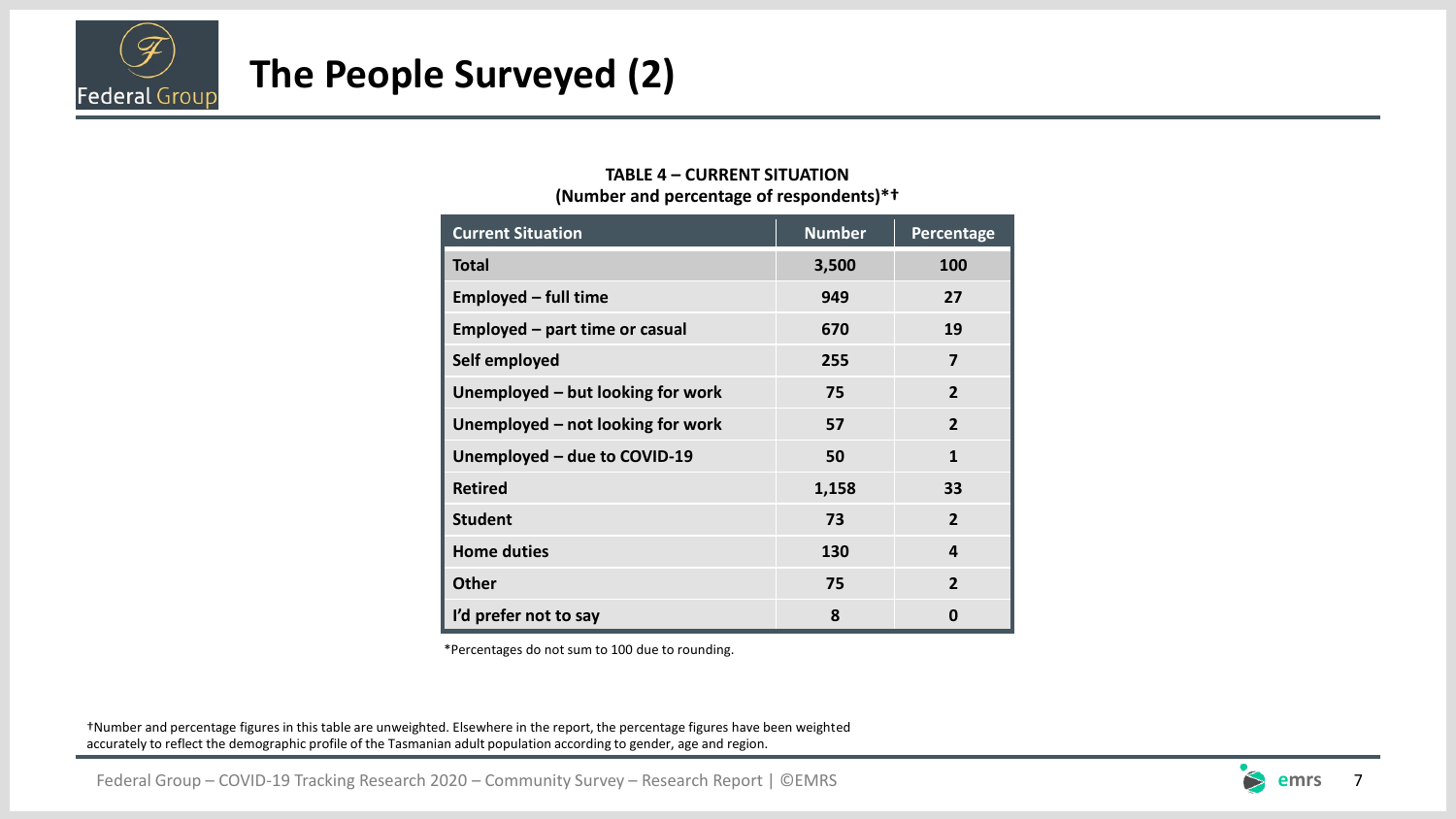

## **Section Three Level of Concern about Specified COVID-19 Impacts**

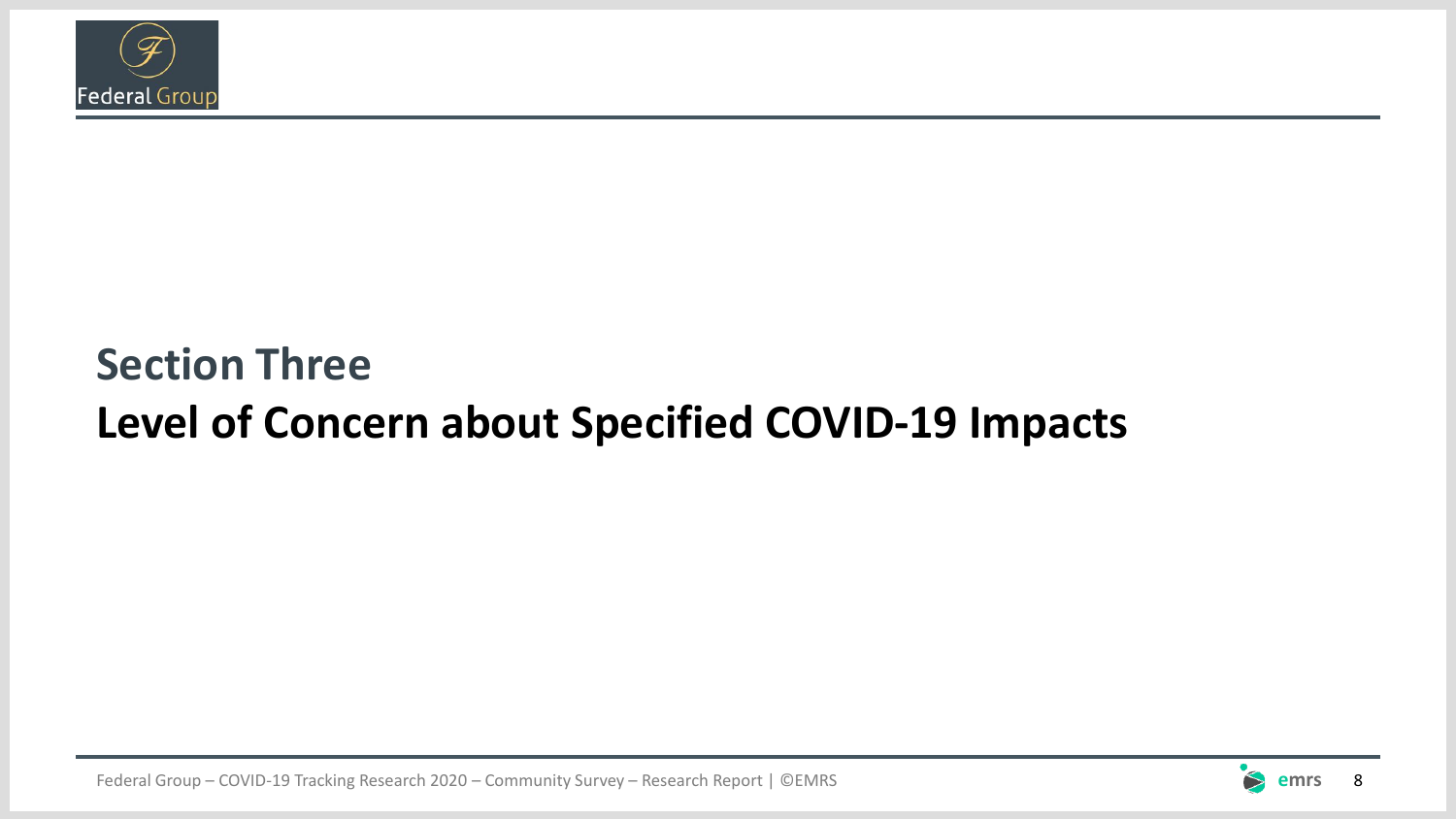

## **Level of Concern about Specified COVID-19 Impacts**

**TABLE 5 – LEVEL OF CONCERN ABOUT SPECIFIED COVID-19 IMPACTS**

**(Percentage of all respondents in each round)\***

| <b>Area of Concern</b>                                 |                                     | <b>TRACK 1</b><br><b>May</b><br>2020<br>$(n=1,000)$               |                                     | <b>TRACK 2</b><br>June<br>2020<br>$(n=500)$                    |                                    | <b>TRACK 3</b><br><b>Early July</b><br>2020<br>$(n=500)$ |                                    | <b>TRACK4</b><br>Late July<br>2020<br>$(n=500)$ |                           | <b>TRACK 5</b><br><b>August</b><br>2020<br>$(n=500)$             |                                       | <b>TRACK 6</b><br><b>September</b><br>2020<br>$(n=500)$ |
|--------------------------------------------------------|-------------------------------------|-------------------------------------------------------------------|-------------------------------------|----------------------------------------------------------------|------------------------------------|----------------------------------------------------------|------------------------------------|-------------------------------------------------|---------------------------|------------------------------------------------------------------|---------------------------------------|---------------------------------------------------------|
|                                                        | <b>NCERNED</b><br><b>TOTAL</b><br>S | <b>NCERNED</b><br><b>DTAL</b><br>$\overline{\text{S}}$<br>$\circ$ | TOTAL<br>INCERNED<br>$\overline{S}$ | CONCERNED<br><b>TOTAL</b><br>$\overline{\overline{\text{SD}}}$ | <b>NCERNED</b><br><b>UNIO</b><br>S | ONCERNED<br><u>TOTAL</u><br>$\overline{O}$               | <b>NCERNED</b><br><b>UTAL</b><br>S | CONCERNED<br><b>UTAL</b><br><b>TON</b>          | CONCERNED<br><b>TOTAL</b> | ш<br><b>NCERNE</b><br><b>TOTAL</b><br><b>NOT</b><br>$\circ$<br>Ō | TOTAL<br>NCERNED<br>$\circ$<br>$\cup$ | <b>NOT</b><br>CONCERNED<br><b>TOTAL</b>                 |
| <b>Local businesses</b>                                | 97                                  | 3                                                                 | 96                                  | 3                                                              | 94                                 | 6                                                        | 96                                 | $\overline{4}$                                  | 93                        | 7                                                                | 89                                    | 11                                                      |
| The loss of Tasmanian jobs                             | 96                                  | 4                                                                 | 95                                  | 5                                                              | 95                                 | 5                                                        | 96                                 | $\overline{3}$                                  | 95                        | 5                                                                | 93                                    | $\overline{7}$                                          |
| The Tasmanian economy                                  | 95                                  | 5                                                                 | 94                                  | 5                                                              | 90                                 | 8                                                        | 94                                 | 6                                               | 94                        | 6                                                                | 94                                    | 6                                                       |
| Your health and the health of your family              | 63                                  | 37                                                                | 57                                  | 43                                                             | 58                                 | 42                                                       | 65                                 | 35                                              | 60                        | 40                                                               | 53                                    | 47                                                      |
| Your personal finances and the finances of your family | 54                                  | 46                                                                | 51                                  | 49                                                             | 51                                 | 49                                                       | 50                                 | 50                                              | 48                        | 51                                                               | 50                                    | 50                                                      |
| Your personal life                                     | 49                                  | 51                                                                | 40                                  | 59                                                             | 44                                 | 56                                                       | 42                                 | 58                                              | 43                        | 57                                                               | 39                                    | 60                                                      |

**On being prompted by a list of specified areas, respondents were significantly more likely to be concerned about the impact of COVID-19 and the current restrictions on "local businesses" (with the total concerned in a high range from 89% to 97% across the six tracking rounds), "the loss of Tasmanian jobs" (93% to 96%), and "the Tasmanian economy" (90% to 95%).** 

**Whilst the levels of concern about personal impacts were not negligible, the results indicated that Tasmanians were far more concerned about the wider economic impacts. On comparing the six tracking rounds, the levels of concern with respect to each of the areas showed no clear trends of change over time.**

\*Percentages may not sum to 100 as those who were "unsure" have not been included in this table.

**Q. Thinking specifically about the COVID-19 pandemic and current restrictions, how concerned are you about the impact it is having on each of the following areas.**

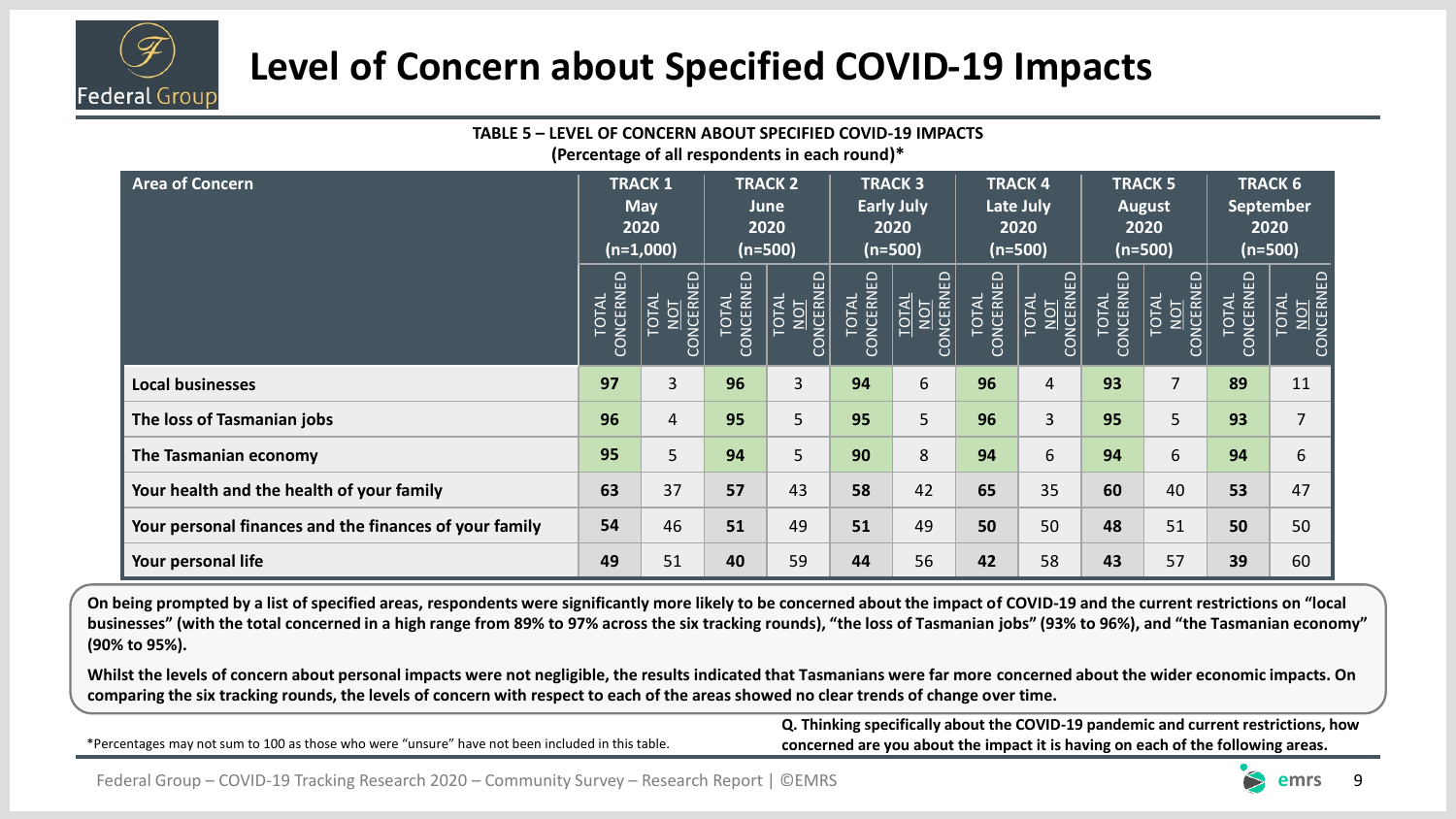

## **Section Four Personal Actions and Expectations in Response to COVID-19**

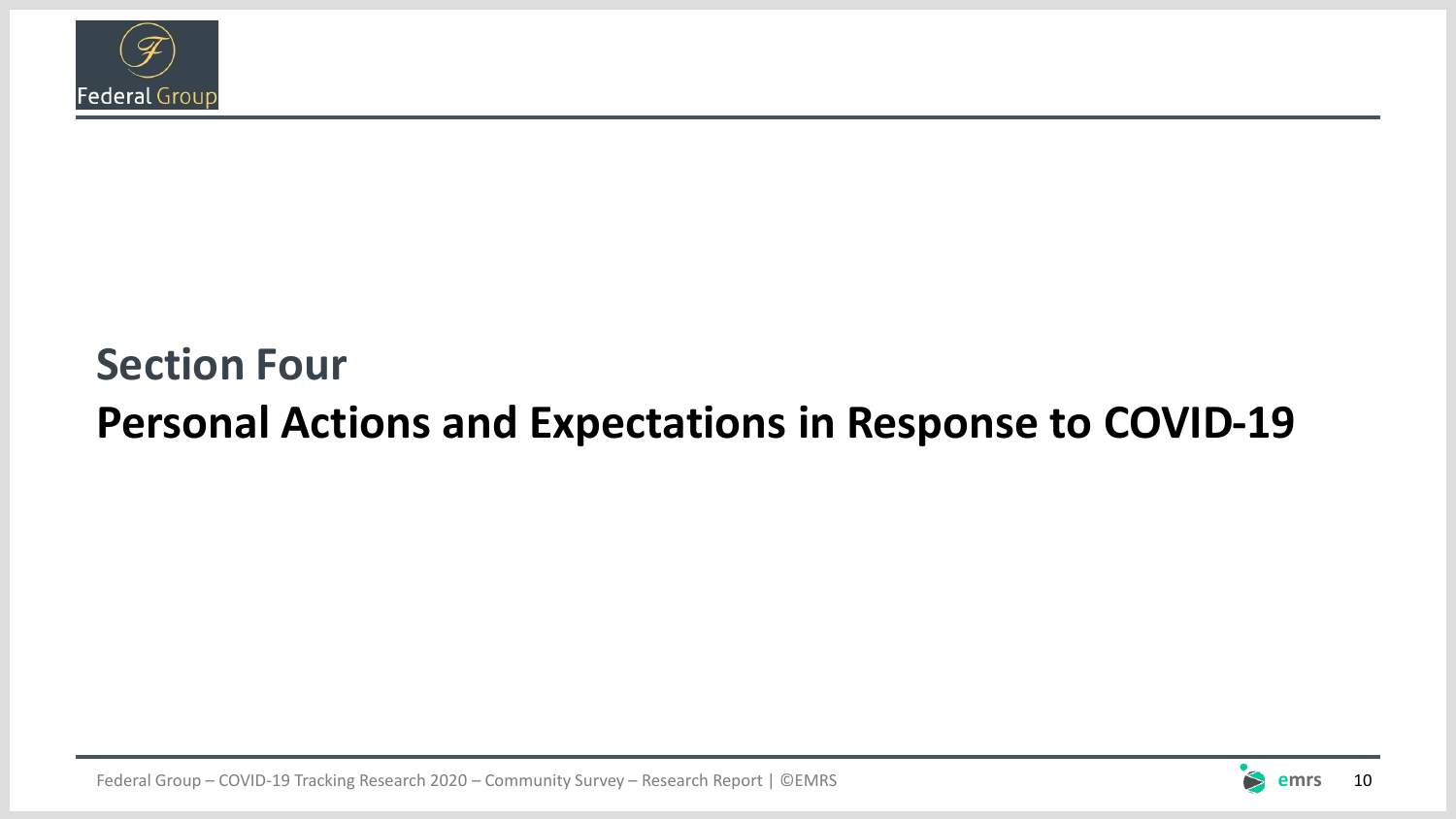

## **Download of the COVID-Safe Tracing App**



\*Percentages may not sum to 100 as those respondents who were "unsure" in Track 1 (n=4), Track 2 (n=2), Track 3 (n=4), Track 5 (n=2) and Track 6 (n=3) have not been included in the chart.

**Across the six research rounds, confirmation of having downloaded the COVID-Safe tracing app remained steady, at around one half of the sample in each case, and ranging from 47% to 51% over the five months of surveying.** 

**Thus, the results were split relatively evenly between those who had downloaded the app, and those who had not done so, in the case of each of the tracking rounds.** 

Note: Respondents were able to participate in more than one track, and therefore would not have changed their response from round to round.

On analysing the total combined sample (n=3,500) demographically, the following findings emerged:

- Younger respondents aged 18 to 34 were significantly less likely to have downloaded the app (36%).
- Respondents employed full-time were significantly more likely to have downloaded the app (63%).

**Q. Have you downloaded the COVID-Safe tracing app on your mobile phone?**

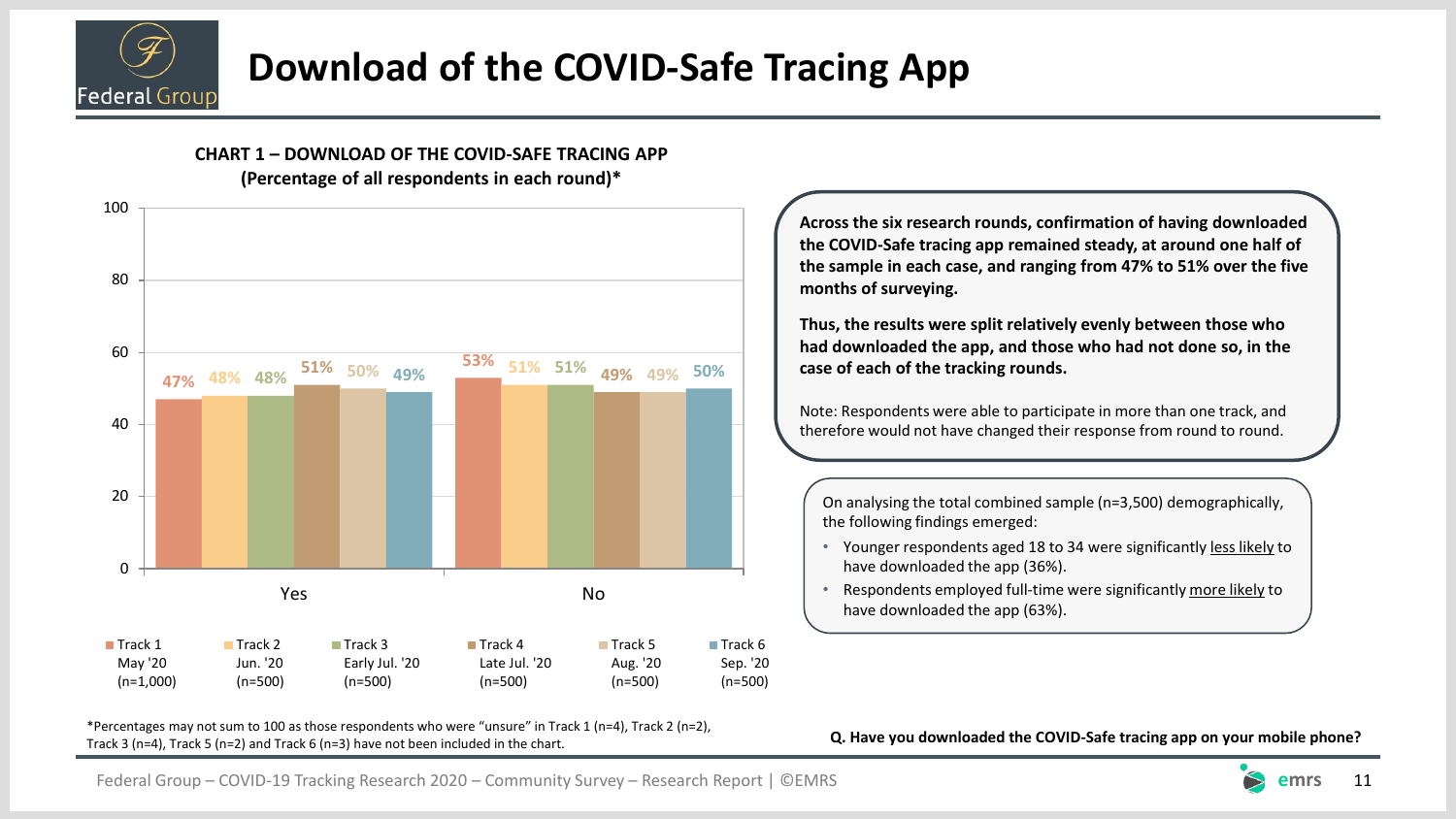





\*Percentages may not sum to 100 as those respondents who were "unsure" in Track 1 (n=1), Track 3 (n=2), Track 4 (n=1), Track 5 (n=1) and Track 6 (n=3) have not been included in the chart.

**Positively, in each of the six tracking rounds, the overwhelming majority of respondents confirmed that "yes" they were adhering to social distancing guidelines to some degree, with totals in a high range from 97% to 100%.** 

**By Track 2 in June 2020, the proportion of respondents reporting they were adhering to the guidelines "all the time" began steadily decreasing, while the proportion stating they were doing so "most of the time" began increasing.**

**The lessening of adherence to the guidelines was also evident in the increase in respondents stating they were doing so "some of the time", from 3% in May Track 1 to 17% in September Track 6.** 

On analysing the total combined sample (n=3,500) demographically, the following findings emerged:

- Females were significantly more likely to state "yes all the time" (50%), compared to males (44%).
- Younger respondents aged 18 to 44 years were significantly less likely to state "yes – all the time" (39%), compared to those aged 55 years and over (53%).

#### **Q. Are you adhering to social distancing guidelines?**

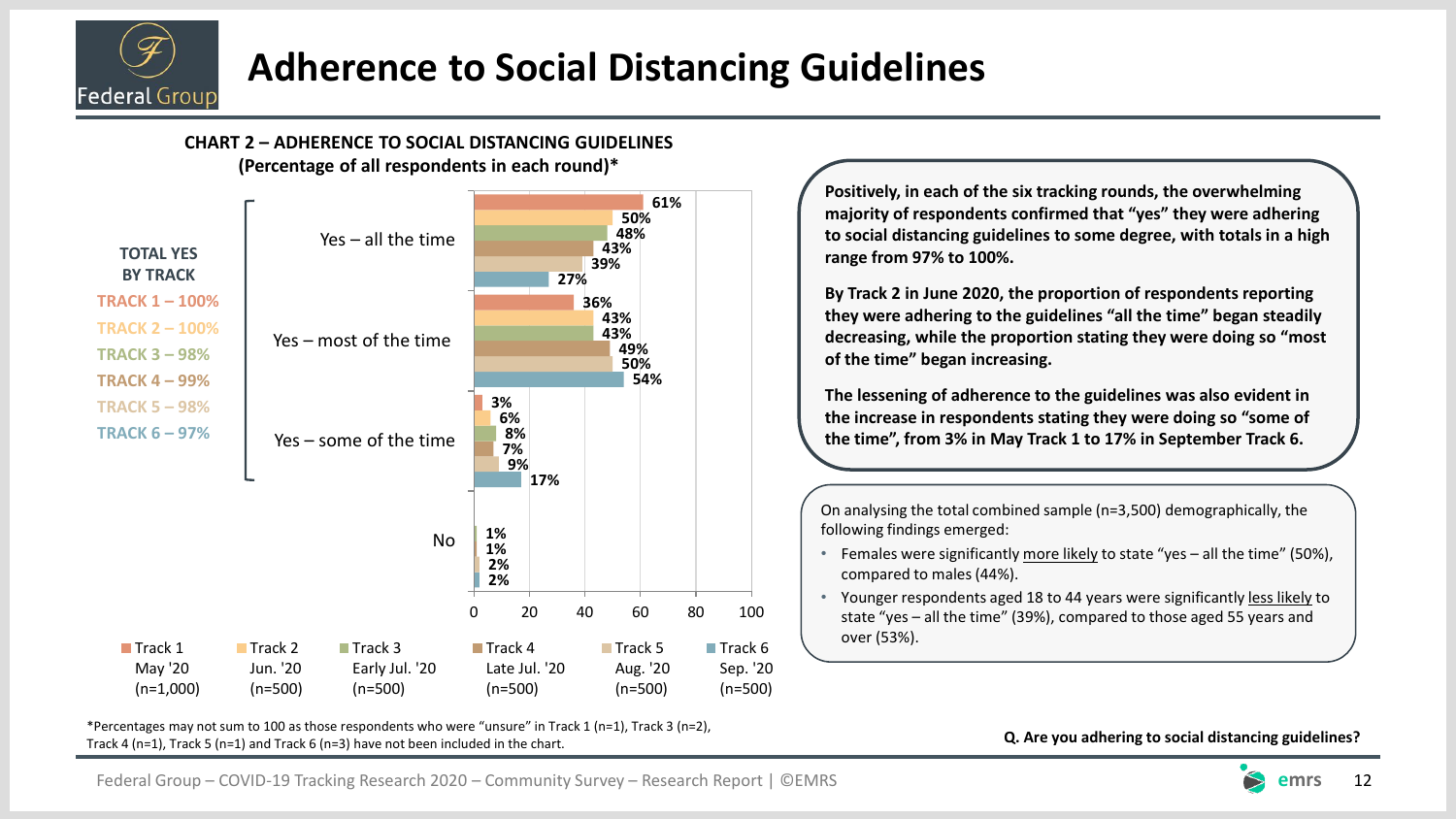

## **Expectations of the Duration of Social Distancing**



Federal Group – COVID-19 Tracking Research 2020 – Community Survey – Research Report | ©EMRS 13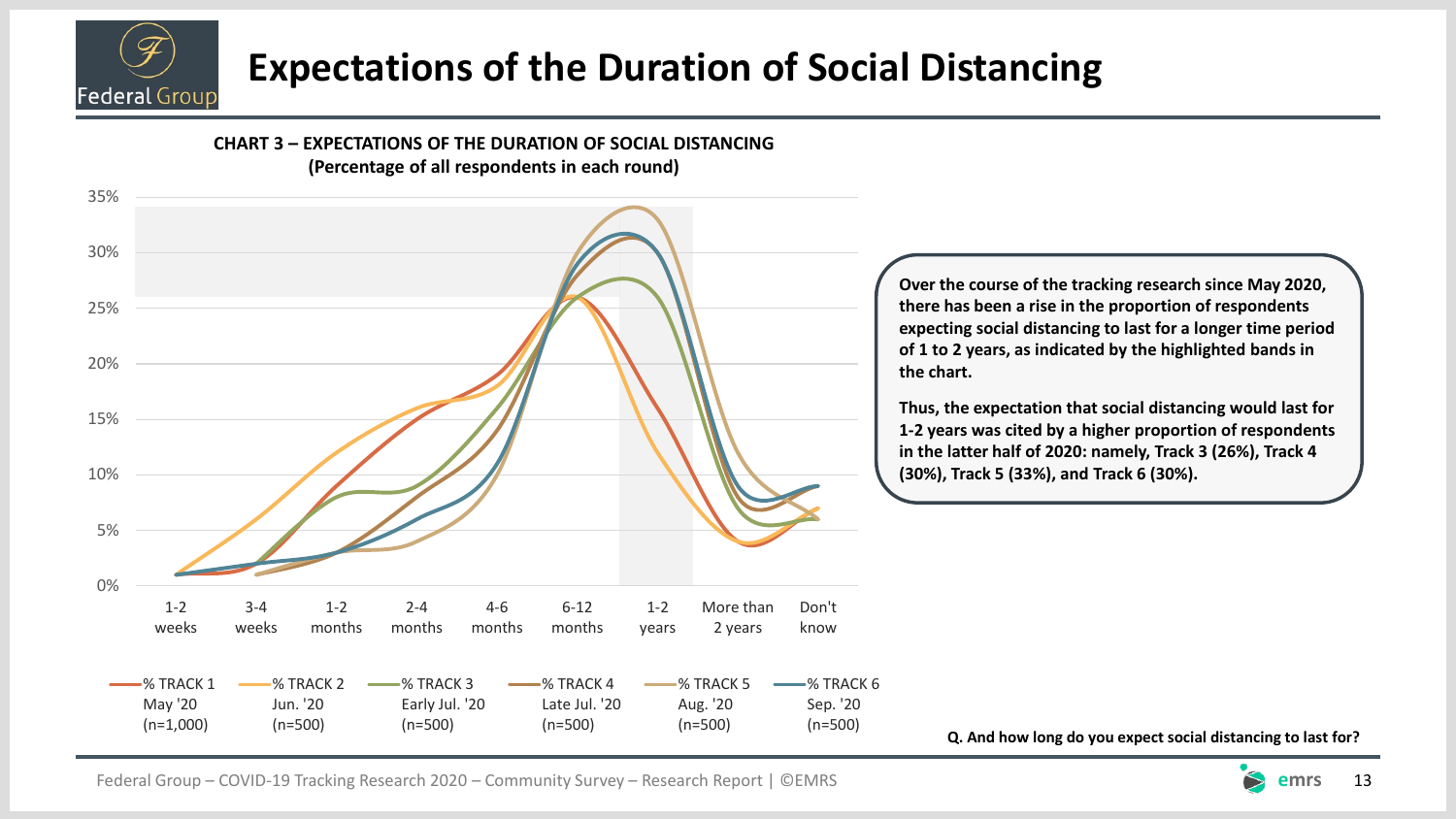

## **Personal Test for COVID-19**

**CHART 4 – PERSONAL TEST FOR COVID-19 (Percentage of all respondents in each round)†**



**Since June 2020, the proportion of respondents who had been tested for COVID-19 steadily increased. By September 2020, around one quarter of those participating in Track 6 confirmed having been tested (26%).** Note: Respondents were able to participate in more than one track, and therefore the increases may be attributable in part to a cumulative effect. On analysing the total combined sample (n=3,500) demographically, the following findings emerged: • Females were significantly more likely to have been tested (21% in total), compared to males (16%). • Younger respondents aged 18-34 years were significantly more likely to have been tested (26%), particularly when compared to those aged 70 years and over (11%).

#### †This question was not asked in the Track 1 research round.

**Q. Have you been tested for COVID-19?**

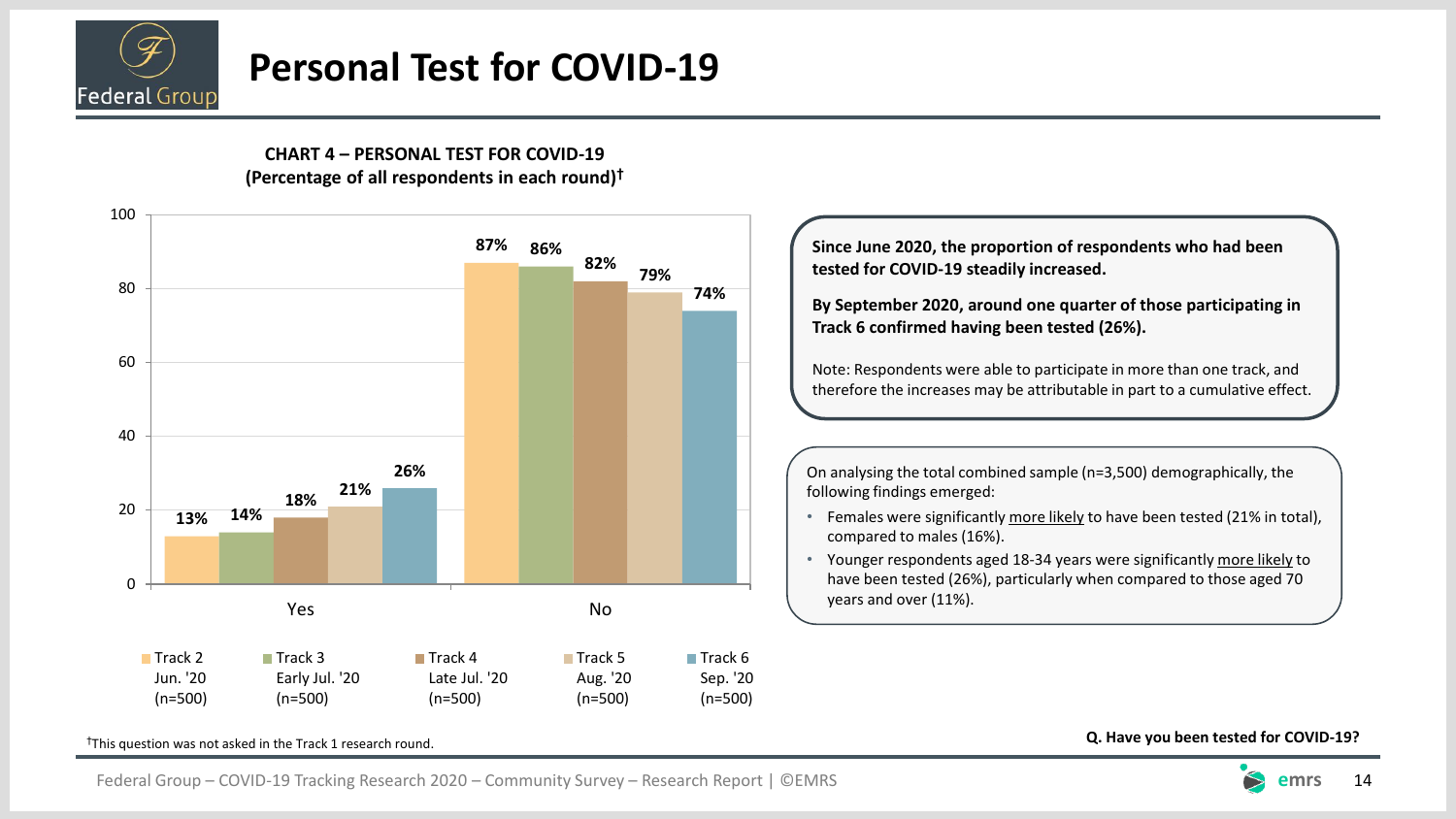

## **Confidence in the State Government to Manage a Second Wave**

### **CHART 5 – CONFIDENCE IN THE STATE GOVERNMENT TO MANAGE A SECOND WAVE**



**(Percentage of all respondents in each round)\*†**

\*Percentages may not sum to 100 as those respondents who were "unsure" in Track 2 (n=2), Track 3 (n=4), Track 4 (n=4) and Track 6 (n=5) have not been included in the chart. †This question was not asked in the Track 1 research round.

**At all stages of the COVID-19 research from Track 2 onwards, the clear majority of respondents indicated their confidence to some degree that any increase in positive tests or a new outbreak in Tasmania would be well managed by the State Government. The high totals of those confident ranged between 89% and 95%.**

**In the initial two tracks where this question was asked (Track 2 and Track 3), the proportion of respondents who were "very confident" was somewhat higher than those who were "somewhat confident".**

**There was a marginal shift in late July 2020 (Track 4), where those who were "somewhat confident" began to constitute the slightly larger proportion.**

On analysing the total combined sample (n=3,500) demographically, the following findings emerged:

• Subtracting the total percentage *not confident* from the total percentage *confident*, net confidence was significantly higher among females (90), compared to males (81).

> **Q. If there was an increase in positive tests or a new outbreak in Tasmania, how confident are you that it would be well managed by the State Government?**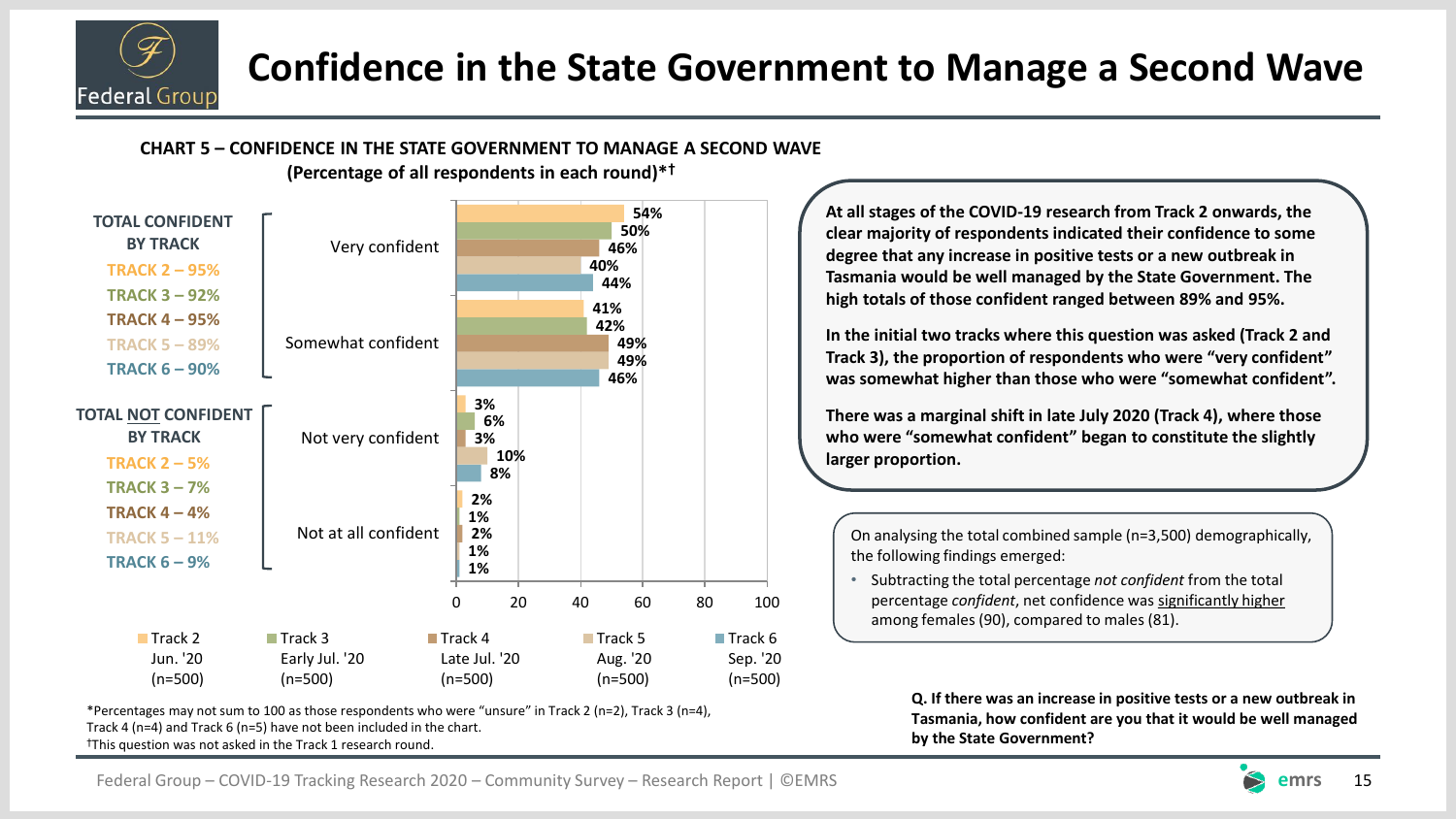

## **Section Five Barriers to Socialising**

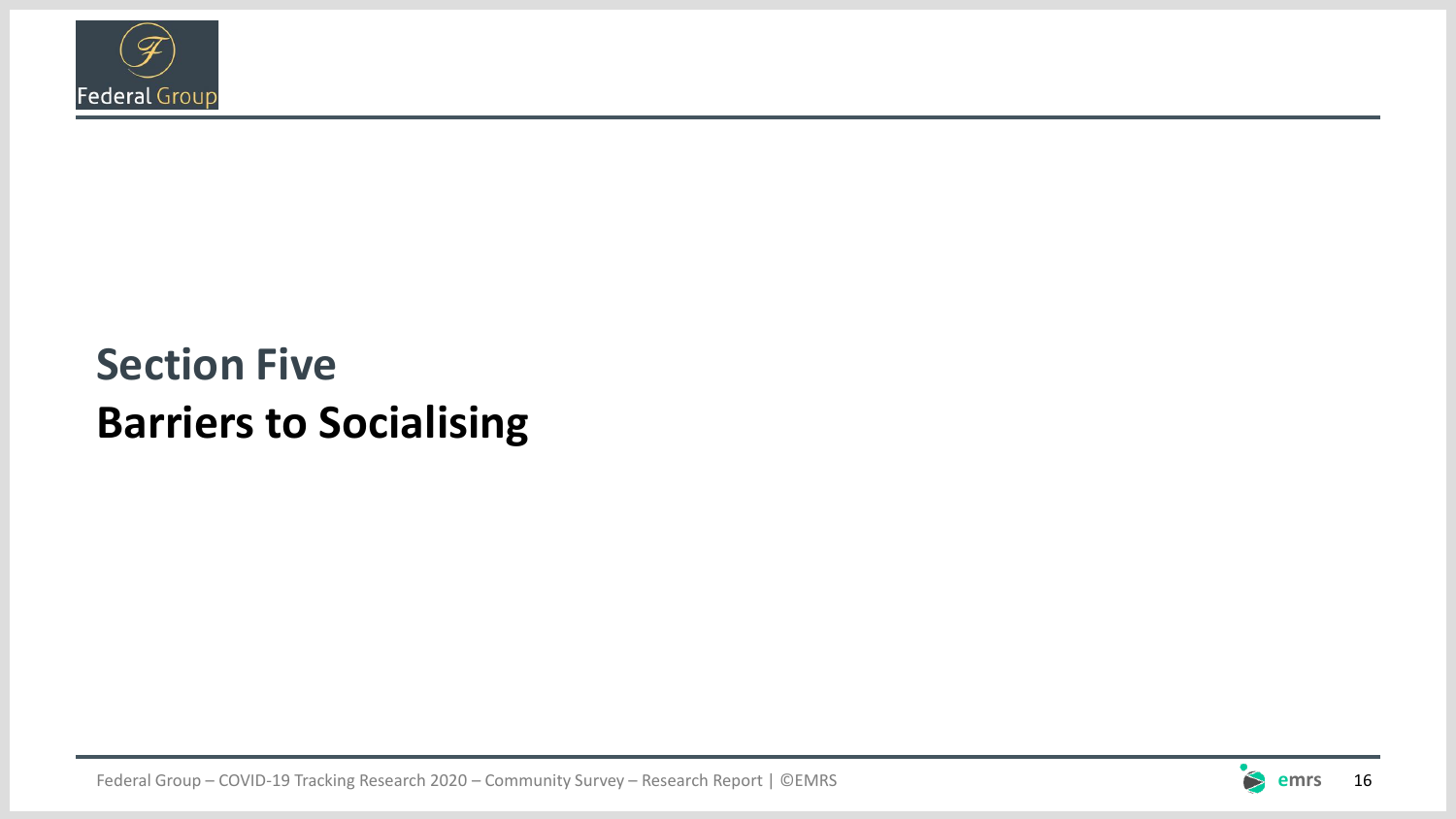

## **General Level of Concern about Socialising or Social Environments**

### **CHART 6 – GENERAL LEVEL OF CONCERN ABOUT SOCIALISING OR GOING TO SOCIAL ENVIRONMENTS**



**(Percentage of all respondents in each round)\***

\*Percentages may not sum to 100 as those respondents who were "unsure" in Track 1 (n=2), Track 3 (n=1), Track 5 (n=1) and Track 6 (n=1) have not been included in the chart.

**In each of the research rounds from Tracks 1 to 4, more than one half of the respondents were concerned to some degree about socialising or going to social environments, with the combined totals ranging from 54% to 66%.** 

**By Track 5, the totals were split equally between those concerned and those not concerned (50% in each case). The shift became more pronounced in September (Track 6), with 41% concerned to some degree and 59% not concerned.**

**Across all six tracking rounds, respondents tended to give the less strong response of "somewhat" concerned, or "not very" concerned.** 

On analysing the total combined sample (n=3,500) demographically, the following findings emerged:

- Females were significantly more likely to be concerned to some degree (62% in total), compared to males (50%).
- Respondents aged 55 years and over were significantly more likely to be concerned (63% in total), compared to those aged 18 to 44 years (49%).

#### **Q. Are you concerned at all about socialising or going to social environments currently?**

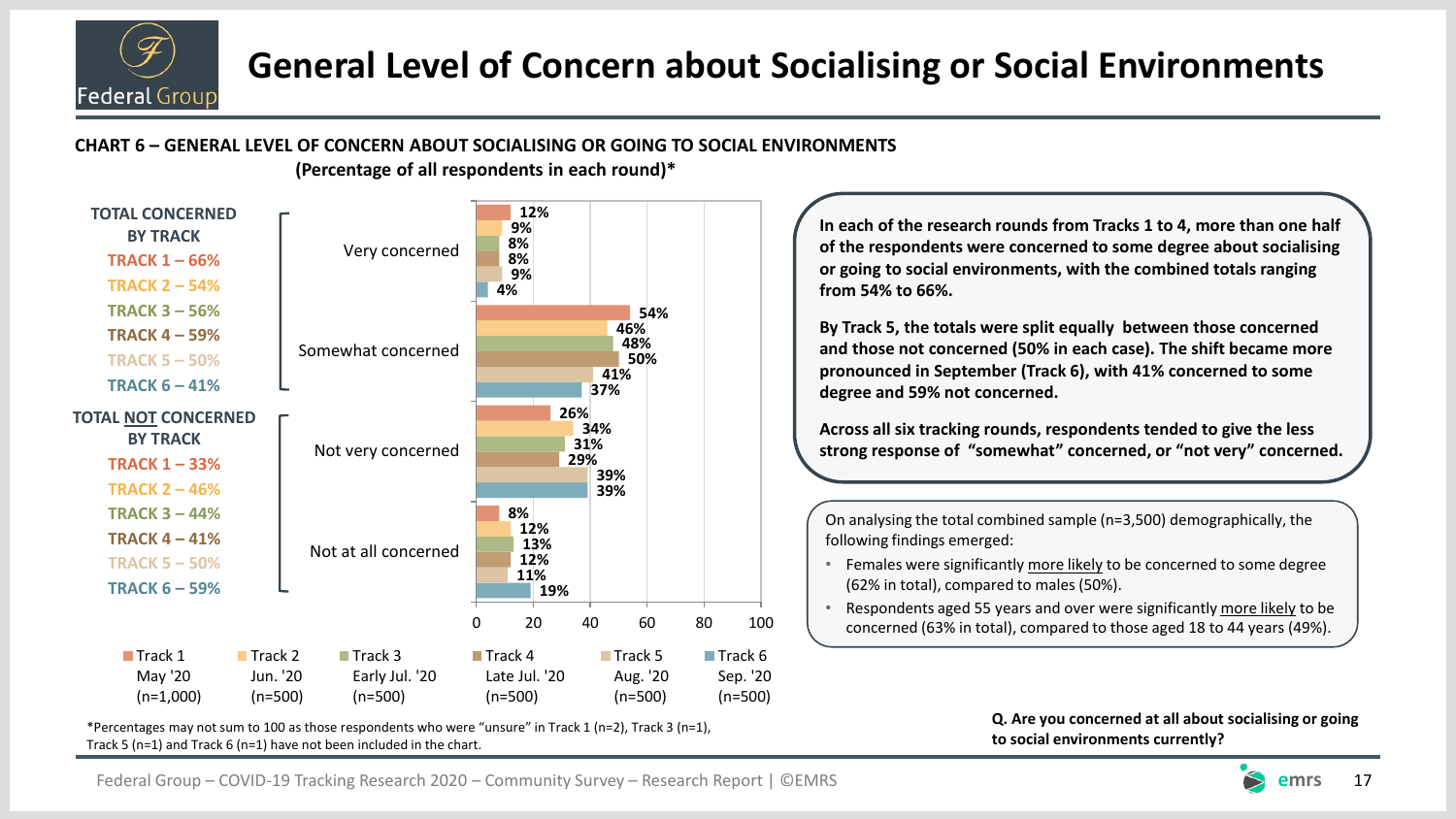

### **Specified Concerns about Socialising or Visiting Hospitality Venues**

| <u> TABLE 6 – SPECIFIED CONCERNS ABOUT SOCIALISING OR VISITING HOSPITALITY VENUES</u><br>(Percentage of all respondents in each round)* |                    |                                                     |                    |                                             |                    |                                                          |                    |                                                 |                           |                                                      |                            |                                                         |
|-----------------------------------------------------------------------------------------------------------------------------------------|--------------------|-----------------------------------------------------|--------------------|---------------------------------------------|--------------------|----------------------------------------------------------|--------------------|-------------------------------------------------|---------------------------|------------------------------------------------------|----------------------------|---------------------------------------------------------|
| <b>Area of Concern</b>                                                                                                                  |                    | <b>TRACK 1</b><br><b>May</b><br>2020<br>$(n=1,000)$ |                    | <b>TRACK 2</b><br>June<br>2020<br>$(n=500)$ |                    | <b>TRACK 3</b><br><b>Early July</b><br>2020<br>$(n=500)$ |                    | <b>TRACK4</b><br>Late July<br>2020<br>$(n=500)$ |                           | <b>TRACK 5</b><br><b>August</b><br>2020<br>$(n=500)$ |                            | <b>TRACK 6</b><br><b>September</b><br>2020<br>$(n=500)$ |
|                                                                                                                                         | TOTAL<br>CONCERNED | TOTAL<br><u>NOT</u><br>CONCERNED                    | TOTAL<br>CONCERNED | <b>CONCERNED</b><br>TOTAL<br>$\frac{1}{2}$  | TOTAL<br>CONCERNED | TOTAL<br>NOT<br>CONCERNED<br>$\overline{C}$              | TOTAL<br>CONCERNED | TOTAL<br>NOT<br>CONCERNED                       | CONCERNED<br><b>TOTAL</b> | TOTAL<br>NOT<br>CONCERNED<br>$\overline{C}$          | TOTAL<br>CONCERNE <u>D</u> | TOTAL<br><u>NOT</u><br>CONCERNED                        |
| <b>Contracting COVID-19 from another customer</b>                                                                                       | 67                 | 33                                                  | 54                 | 46                                          | 57                 | 42                                                       | 61                 | 39                                              | 57                        | 43                                                   | 43                         | 57                                                      |
| <b>Contracting COVID-19 from a surface</b>                                                                                              | 55                 | 45                                                  | 39                 | 60                                          | 41                 | 59                                                       | 45                 | 54                                              | 42                        | 57                                                   | 33                         | 66                                                      |
| <b>Contracting COVID-19 from a staff member</b>                                                                                         | 50                 | 50                                                  | 38                 | 62                                          | 43                 | 57                                                       | 47                 | 53                                              | 46                        | 54                                                   | 32                         | 67                                                      |
| Being able to afford these activities                                                                                                   | 34                 | 65                                                  | 34                 | 65                                          | 35                 | 64                                                       | 36                 | 63                                              | 37                        | 63                                                   | 37                         | 63                                                      |

**TABLE 6 – SPECIFIED CONCERNS ABOUT SOCIALISING OR VISITING HOSPITALITY VENUES**

**On being prompted by a list of potential concerns related to socialising or visiting hospitality venues, "contracting COVID-19 from another customer" emerged as the primary cause for concern at some level in all six tracking rounds, ranging in total from 54% to 67% of respondents in Tracks 1 to 5, and decreasing in Track 6 to 43%.** 

**"Being able to afford these activities" was most likely to be regarded as the area of least concern across all six tracks, with totals from 63% to 65% of respondents stating they were not concerned about it.** 

\*Percentages do not sum to 100 as those who were "unsure" have not been included in this table.

**Q. Thinking about going out to socialise or visit cafes, restaurants, pubs, clubs or casinos, which of the following concern you?**

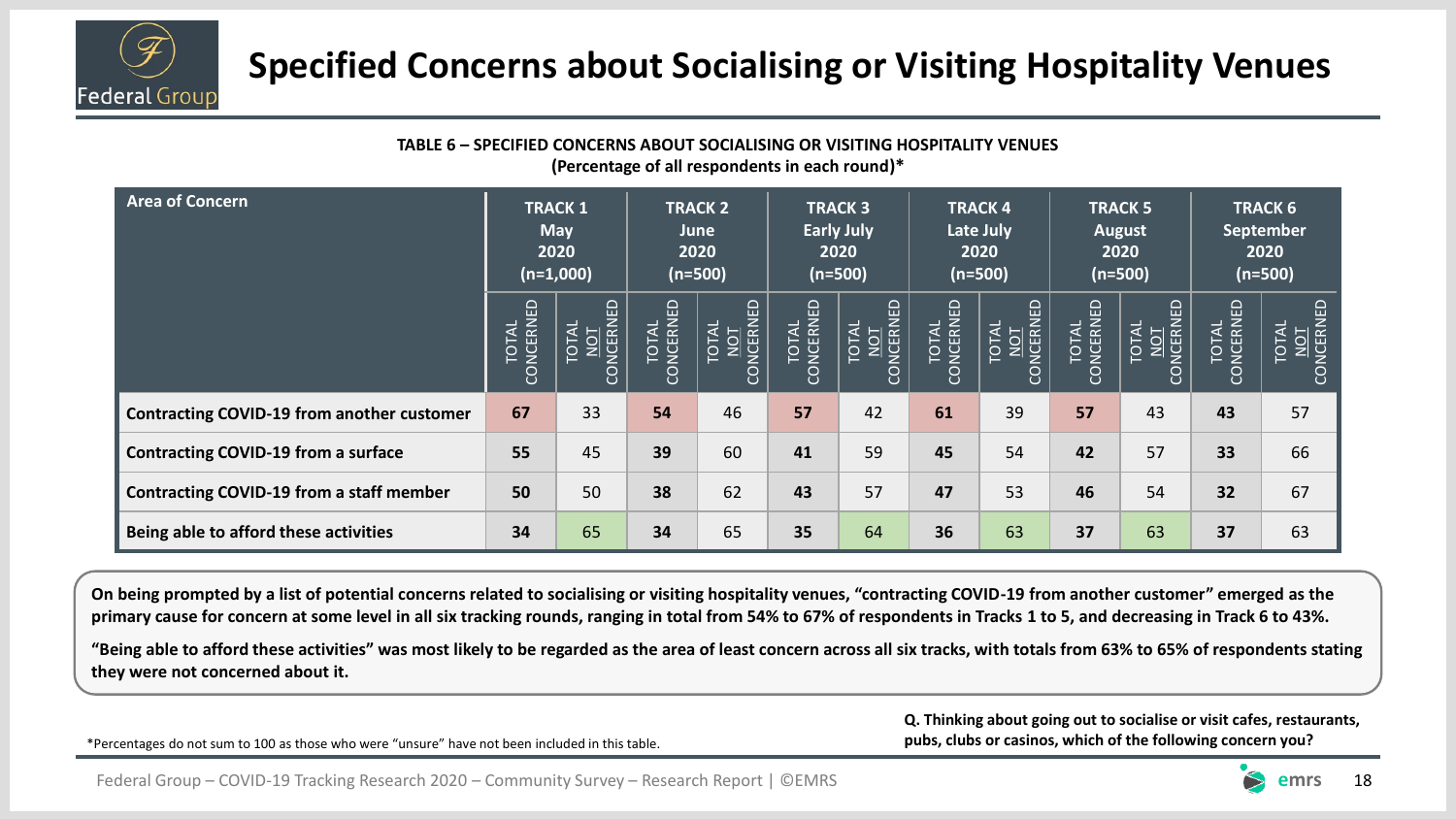

## **Section Six Perceptions of the Government Restrictions on Hospitality and Tourism Businesses**

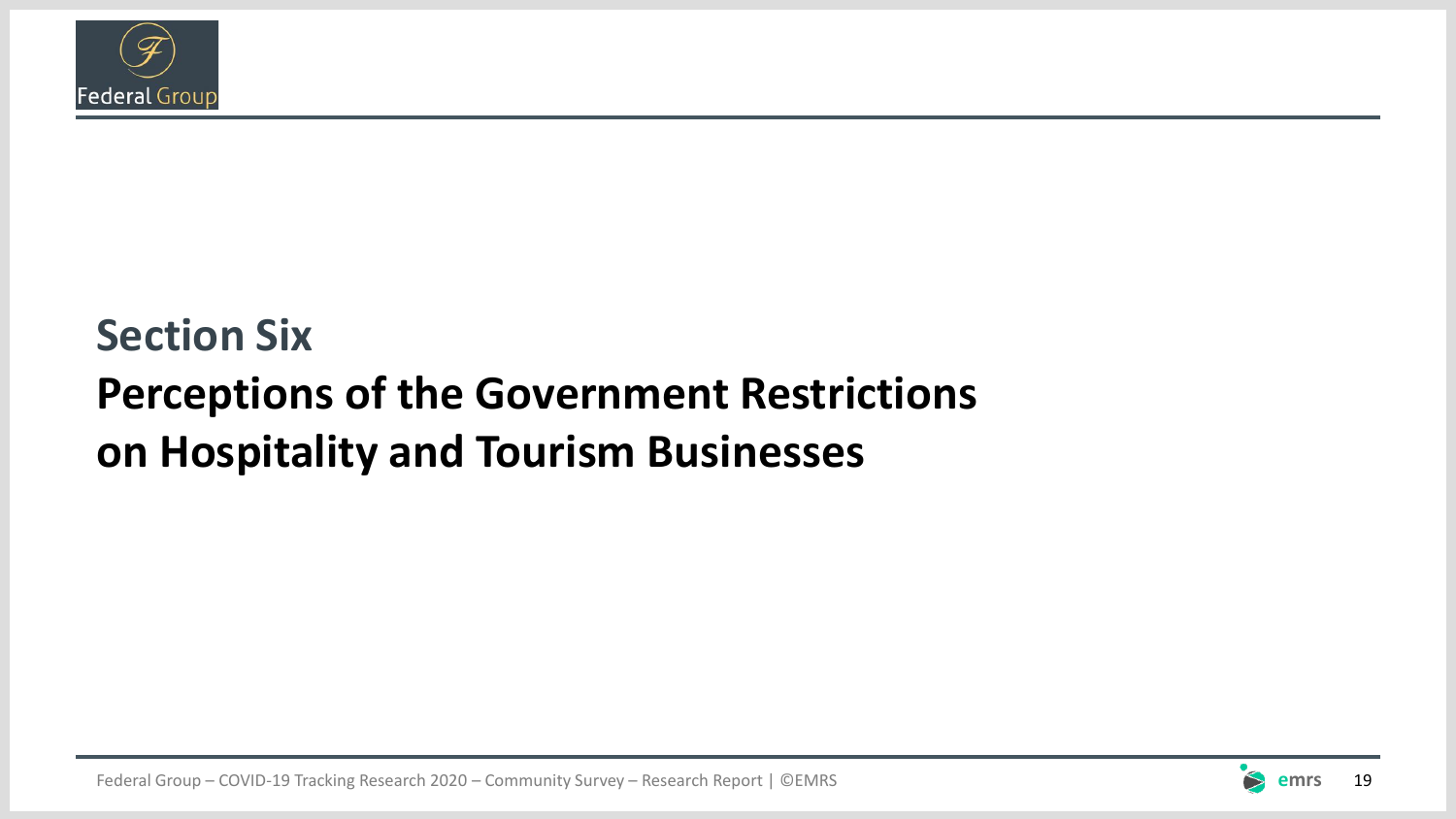

## **Perceptions of the Government Restrictions on Hospitality and Tourism**

#### **CHART 7 – PERCEPTIONS OF THE GOVERNMENT RESTRICTIONS ON HOSPITALITY AND TOURISM (Percentage of all respondents in each round)\***



\*Percentages may not sum to 100 as those respondents who were "unsure" in Track 1 (n=5), Track 2 (n=7), Track 3 (n=3), Track 4 (n=1), Track 5 (n=5) and Track 6 (n=4) have not been included in the chart.

**In all six tracking rounds, the clear majority of respondents believed that the government restrictions imposed on hospitality and tourism businesses were "about right", the figures falling into a high and close range from 84% to 88%.**

**In the latest Track 6 in September 2020, there was a very slight increase in the proportion thinking that the restrictions were "too restrictive" (12%).**

On analysing the total combined sample (n=3,500) demographically, the following findings emerged:

- Males were significantly more likely to believe the restrictions were **too restrictive** (12% in total), compared to females (4%).
- Females were significantly more likely to believe the restrictions were **about right**  (90%), compared to males (83%).
- Older respondents aged 70 years and over were significantly more likely to believe the restrictions were **about right** (90%).

**Q. Thinking about the government restrictions that were imposed on hospitality and tourism businesses, do you believe they were…**

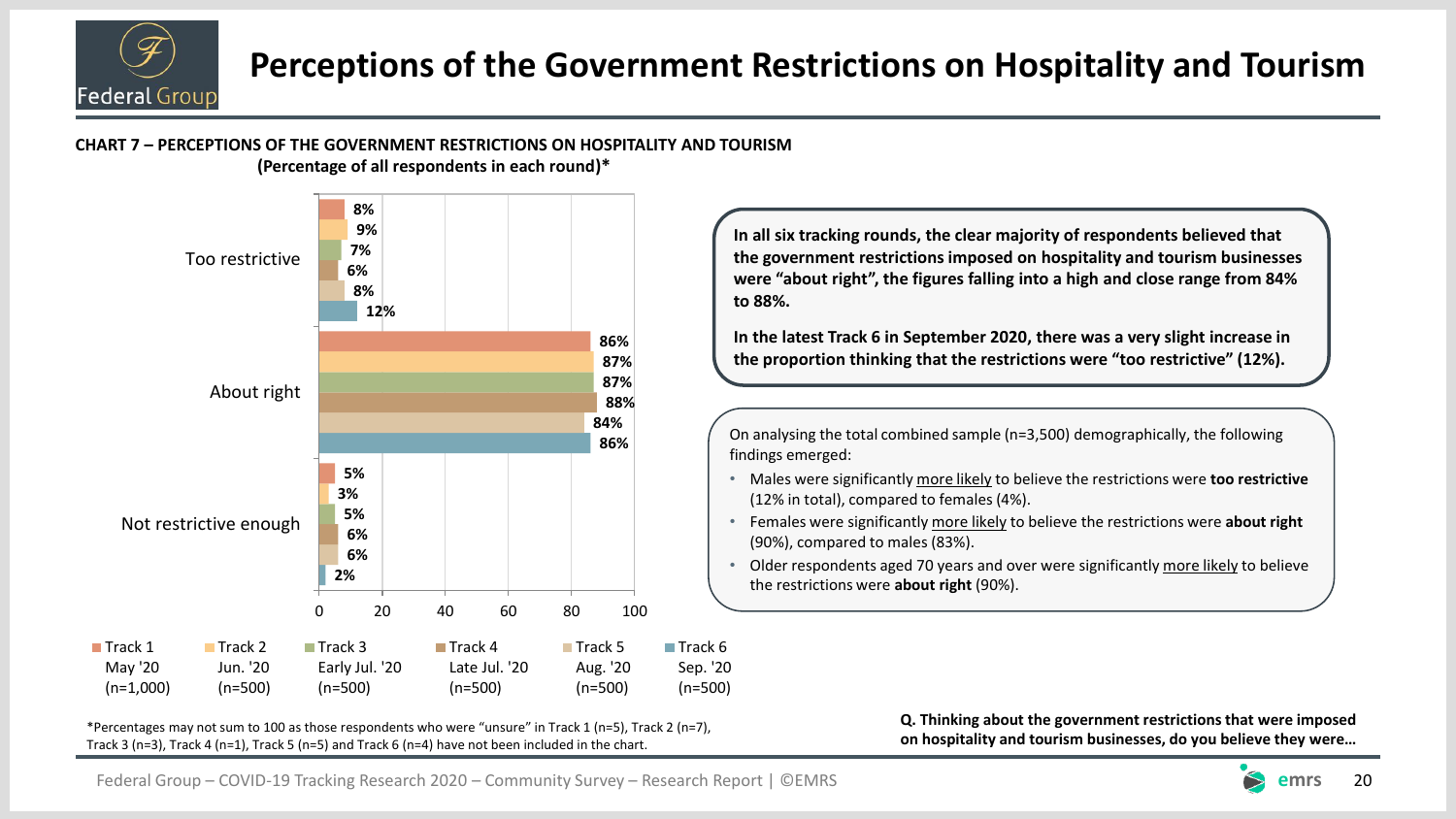

## **Perceptions of the Pace of Easing Government Restrictions on Hospitality and Tourism**



**CHART 8 – PERCEPTIONS OF THE PACE OF EASING GOVERNMENT RESTRICTIONS ON HOSPITALITY AND TOURISM**

\*Percentages may not sum to 100 as those respondents who were "unsure" in Track 1 (n=15), Track 2 (n=8), Track 3 (n=6), Track 4 (n=5), Track 5 (n=6) and Track 6 (n=8) have not been included in the chart.

**In all six tracking rounds, the clear majority of respondents believed that the government restrictions imposed on hospitality and tourism businesses were being eased "at about the right pace", the figures falling into a range from 69% to 77%.** 

**The view that the restrictions were being eased "too quickly" was somewhat more prevalent in Track 1 (18%).**

**In the two most recent tracks, a slight shift was discernible in the proportion of respondents believing that the restrictions were not being eased "quickly enough", namely Track 5 (18%) and Track 6 (23%).**

On analysing the total combined sample (n=3,500) demographically, the following findings emerged:

- Males were significantly more likely to believe the restrictions were being eased **not quickly enough** (19% in total), compared to females (8%).
- Females were significantly more likely to believe the restrictions were being eased **at about the right pace** (75%, compared to 69% of males), or **too quickly**  (15%, compared to 10% of males).
- Older respondents aged 70 years and over were significantly more likely to believe the restrictions were being eased **at about the right pace** (77%).

**Q. And thinking about those same government restrictions on hospitality and tourism businesses, do you believe they are being eased…**

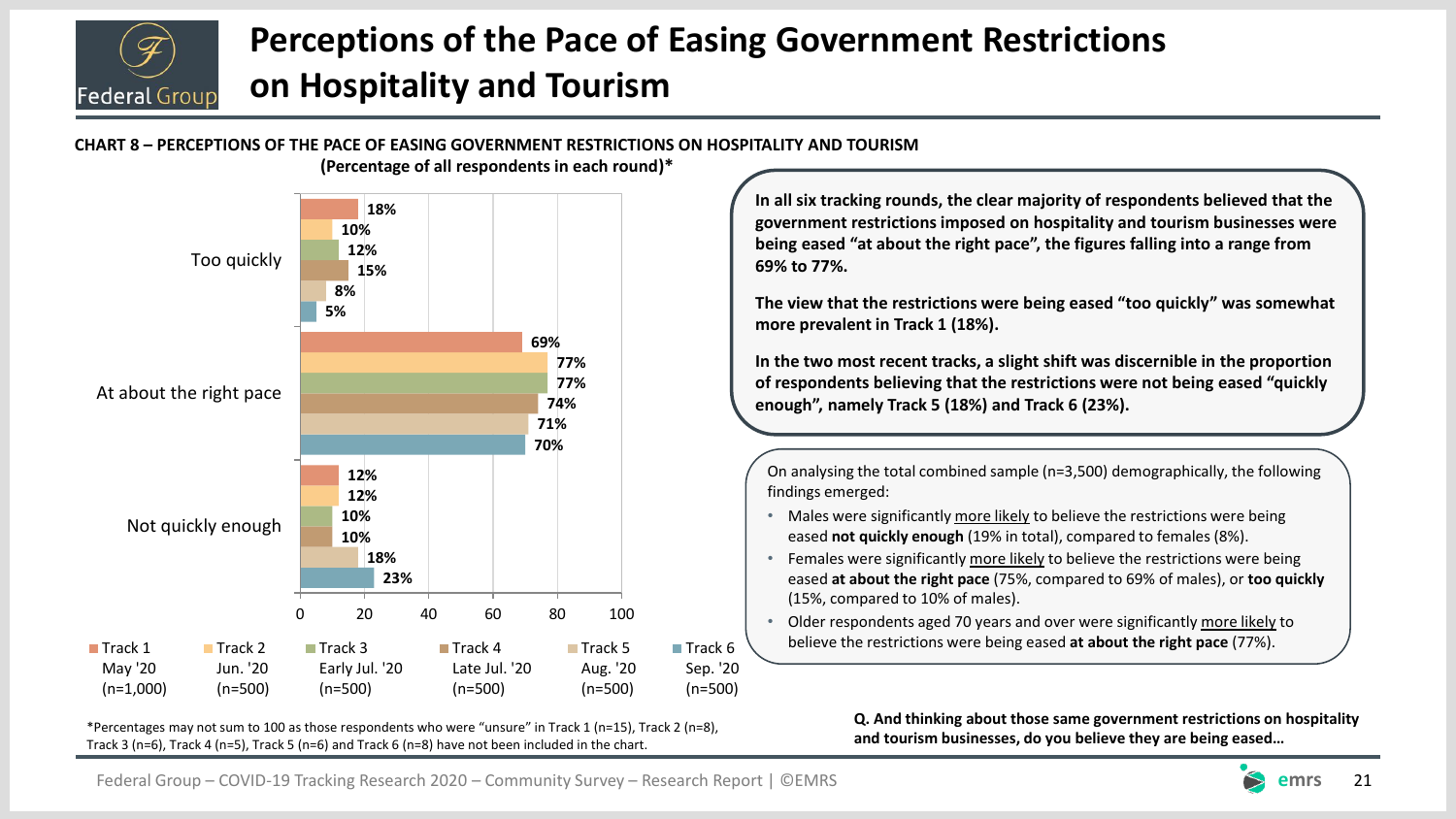

## **Section Seven Past and Future Overnight Trips Staying in Paid Accommodation**

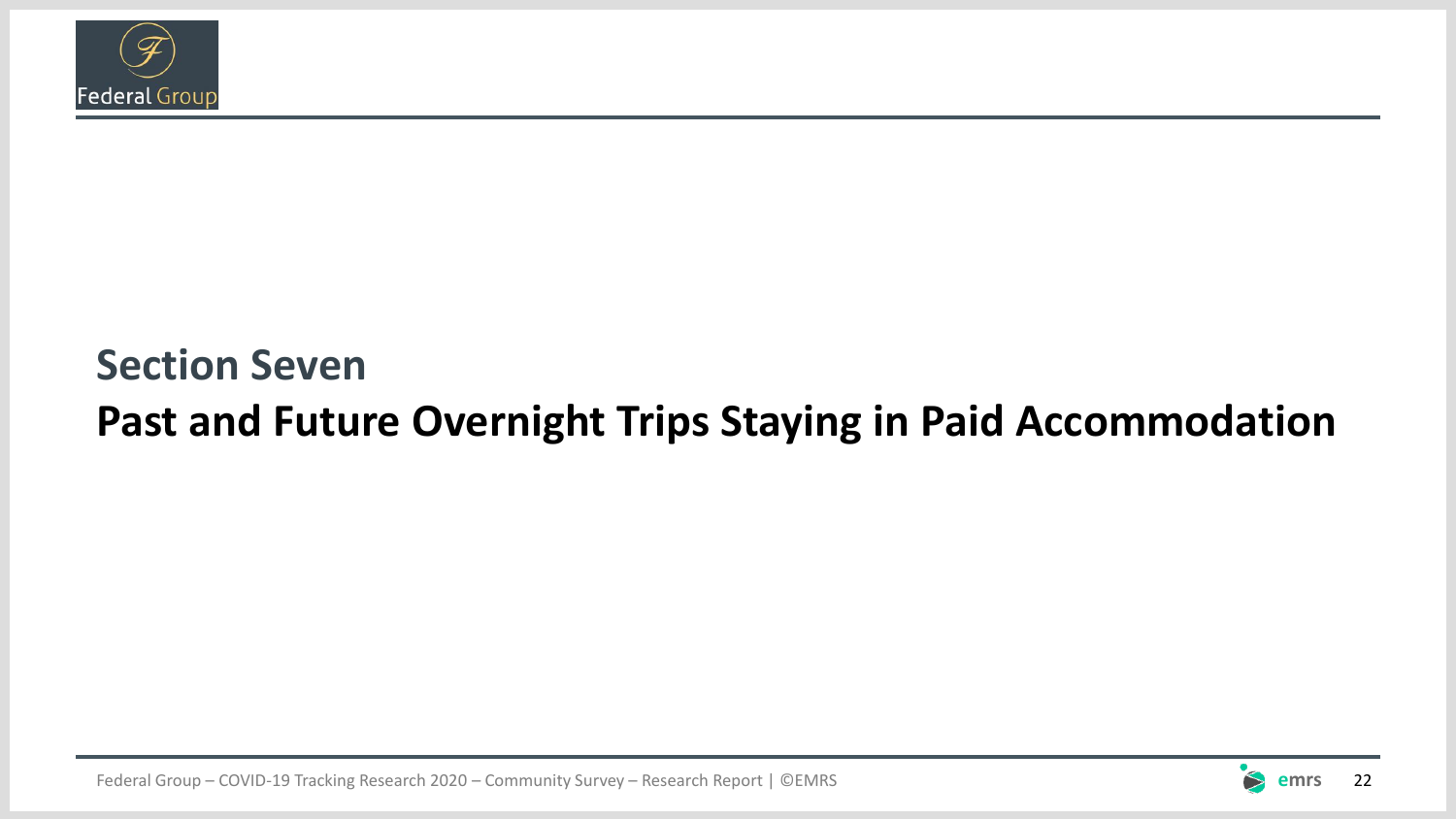

## **Overnight Trips Already Planned, Booked or Taken Since Restrictions were Lifted in Tasmania**

**CHART 9 – OVERNIGHT TRIPS ALREADY PLANNED, BOOKED OR TAKEN SINCE RESTRICTIONS WERE LIFTED IN TASMANIA (Percentage of all respondents in each round)\*†**



**From June to August 2020, the proportion of respondents who had already planned, booked, or taken an overnight trip staying in paid accommodation upon restrictions being lifted in Tasmania remained relatively steady across the four research tracks, in a range from 19% to 24%.**

**A significant 27 percentage-point increase subsequently emerged, from 24% in August 2020 up to 51% in September 2020, reflecting an encouraging rebound in the domestic travel market.** 

There were no statistically significant variations to be noted on analysing the results by the demographic subgroups.

\*Percentages may not sum to 100 as those respondents who were "unsure" in Track 2 (n=2), Track 3 (n=5), Track 4 (n=3) and Track 5 (n=1) have not been included in the chart.

†This question was not asked in the Track 1 research round.

**Q. Have you already planned, booked, or taken an overnight trip staying in paid accommodation since restrictions were lifted in Tasmania?**

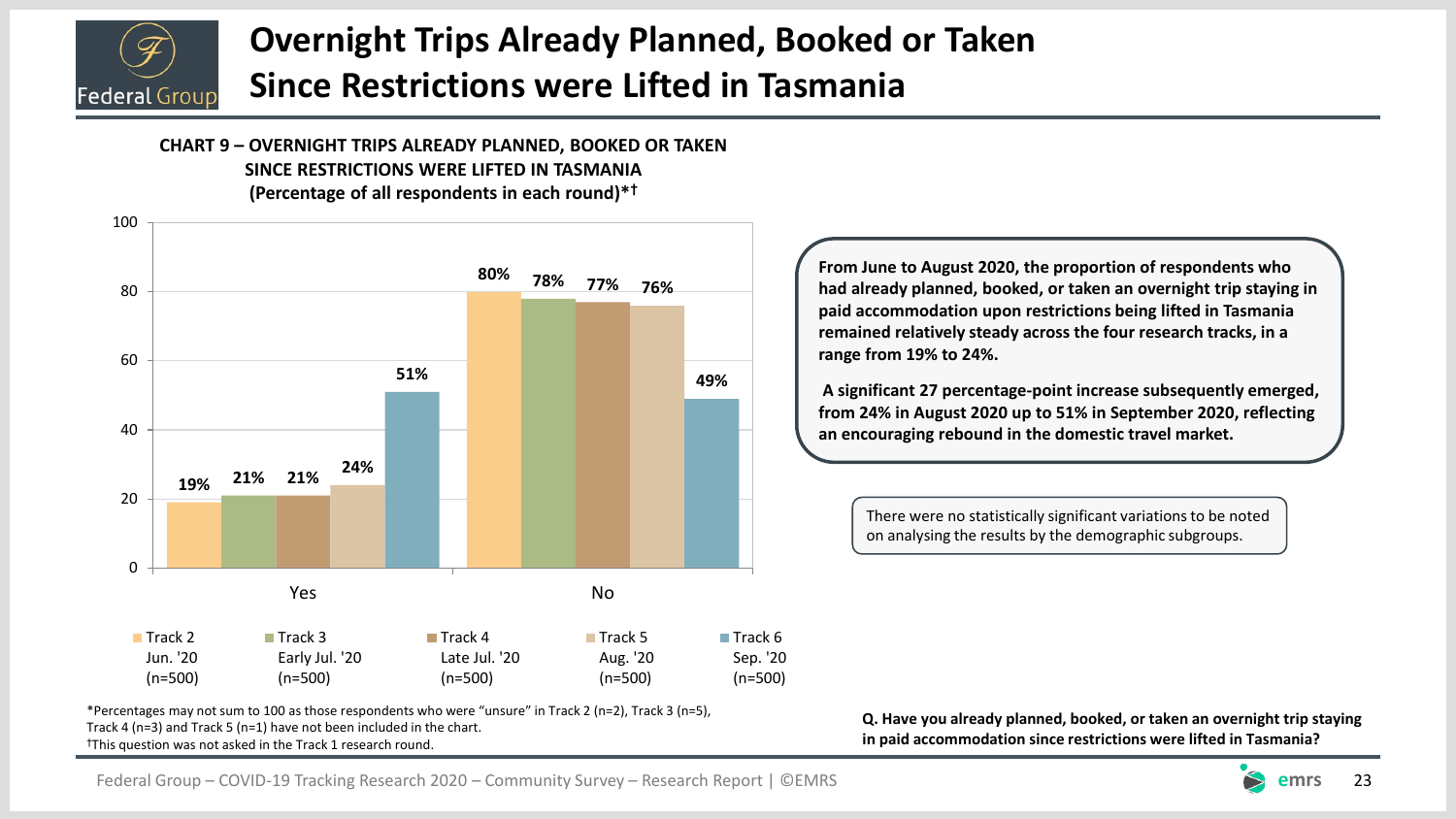

## **Frequency of Intended Overnight Trips within Tasmania While Restrictions Remain on Mainland and Overseas Travel**

#### **CHART 10 – FREQUENCY OF INTENDED OVERNIGHT TRIPS WITHIN TASMANIA WHILE RESTRICTIONS REMAIN ON MAINLAND AND OVERSEAS TRAVEL (Percentage of all respondents in each round)\*†**



†This question was not asked in the Track 1 research round.

**In the tracking rounds from June 2020 onwards, respondents were most likely to report that they intended taking "about the same" number of trips within Tasmania staying in paid accommodation while the restrictions remained on mainland and overseas travel.**

**This was least the case in the August 2020 round, where the margin narrowed significantly between those stating "about the same" (41%) and those stating "more trips" (40%).** 

**In the latest September Track 6, around one in three reported they would be taking "more trips" (35%).**

On analysing the total combined sample (n=3,500) demographically, the sole significant finding to emerge was that:

• Older respondents aged 70 years and over were significantly less likely to state they intended taking **more trips** (25%), and were the most likely to say they would be taking **less trips** (13%).

> **Q. While restrictions on travel to mainland Australia and overseas remain in place, do you intend to take more, less or about the same number of overnight trips within Tasmania staying in paid accommodation?**

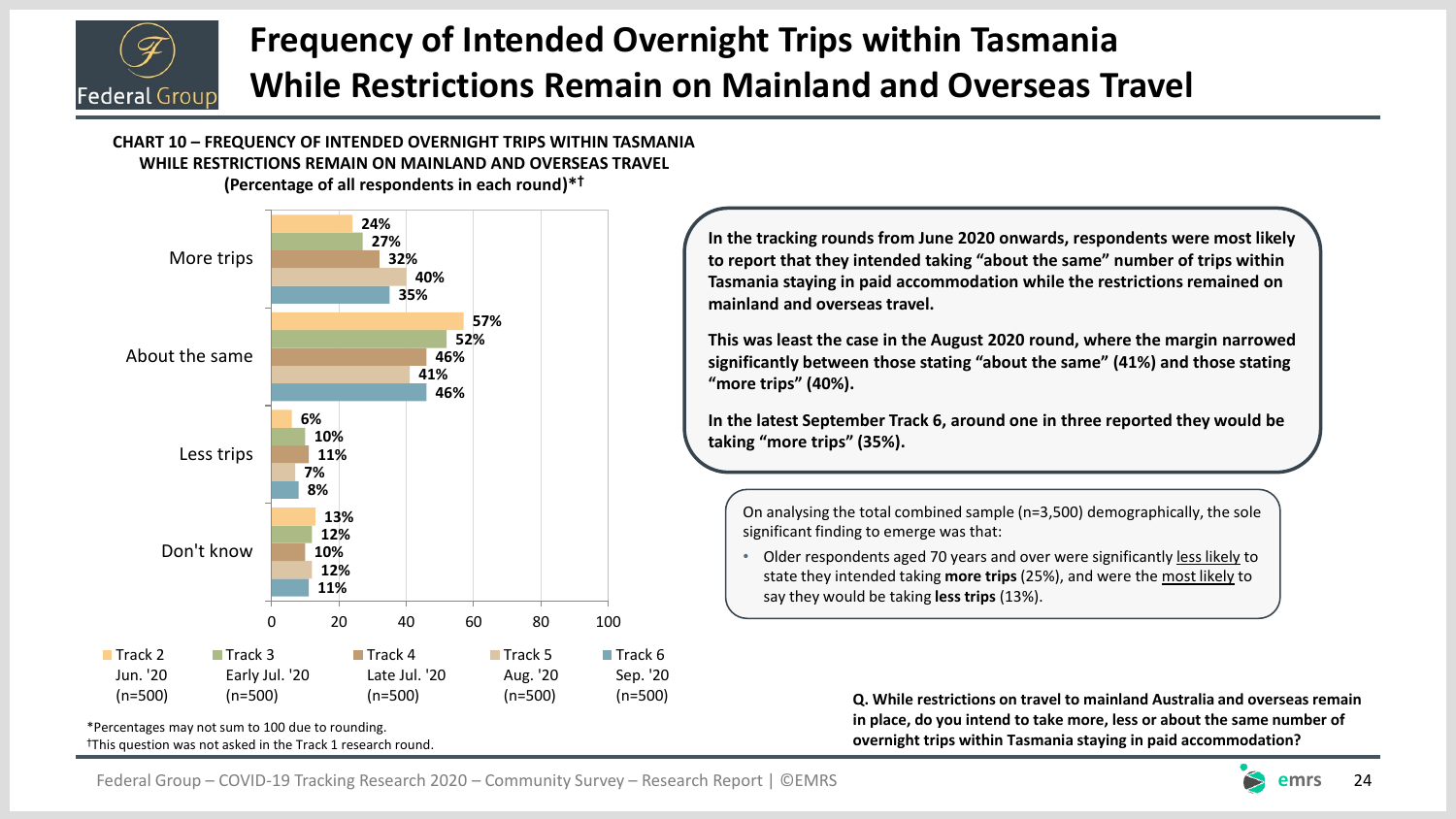

### **Frequency of Interstate Travel Prior to the COVID-19 Restrictions**



\*Percentages may not sum to 100 as those respondents who were "unsure" in Track 2 (n=2), Track 3 (n=2), Track 4 (n=3), Track 5 (n=3) and Track 6 (n=3) have not been included in the chart. †This question was not asked in the Track 1 research round.

**Q. Prior to the COVID-19 restrictions being enforced, how often did you travel interstate (to mainland Australia) staying in paid accommodation?** 

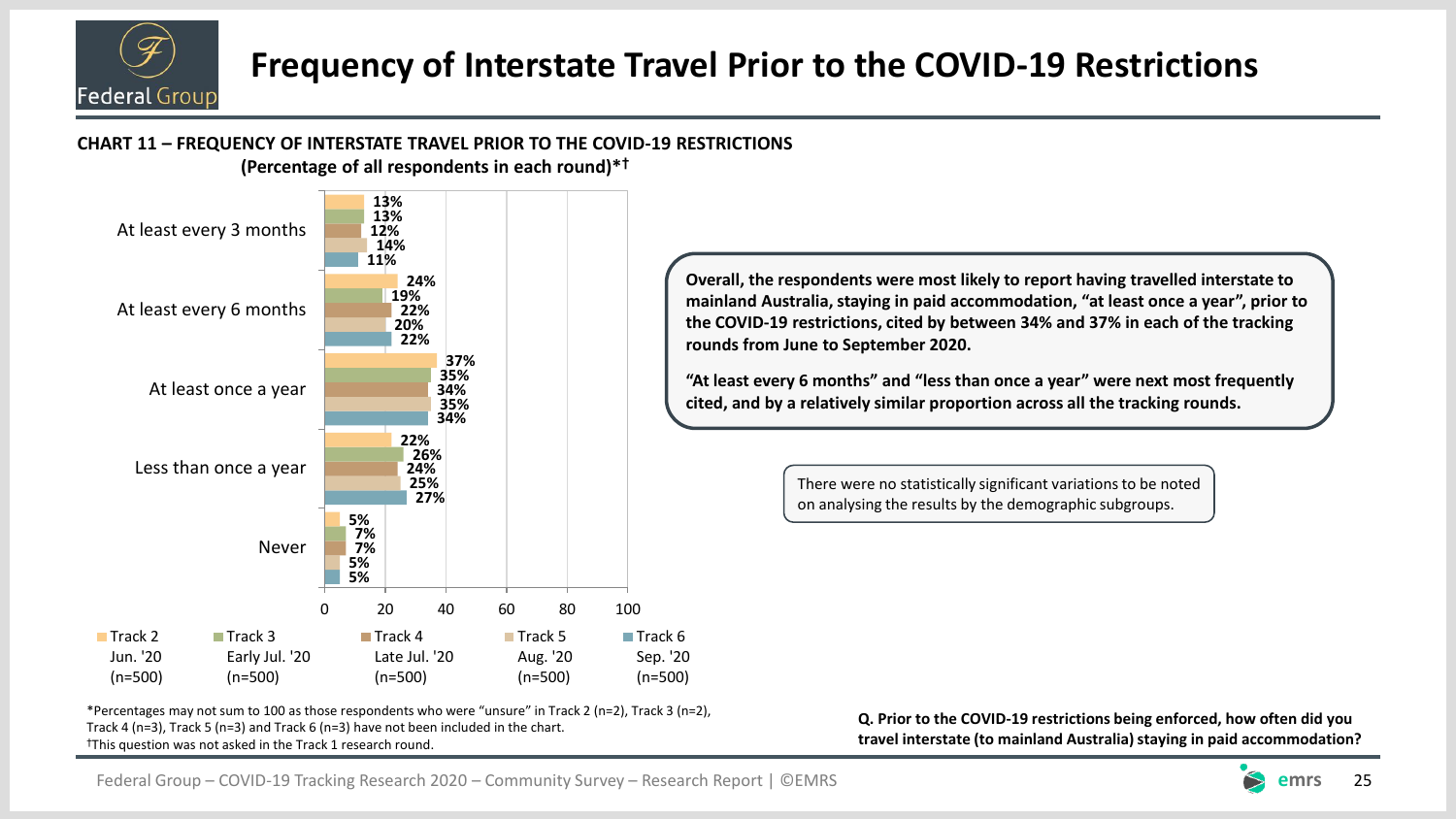

## **Frequency of Intended Interstate Travel Post the Lifting of the COVID-19 Restrictions**

**CHART 12 – FREQUENCY OF INTENDED INTERSTATE TRAVEL POST THE LIFTING OF THE COVID-19 RESTRICTIONS (Percentage of all respondents in each round)\*†**



†This question was not asked in the Track 1 research round.

**Overall, the respondents were most likely to report intended travel interstate to mainland Australia, staying in paid accommodation, "at least once a year", or "less than once a year" upon the lifting of the COVID-19 restrictions, cited by between 25% and 34% in each of the tracking rounds from June to September 2020.**

**Even though the levels of frequency of past interstate travel, prior to the COVID-19 restrictions, shifted downwards to some slight decreases in respondents' intended frequency of interstate travel post the restrictions being lifted, it should be noted that the variations were relatively marginal and affected to some degree by the increases in respondents stating "don't know".** 

On analysing the total combined sample of the five tracks (n=2,500), the following findings were noted:

- Males were significantly more likely to state they thought they would travel to the mainland **at least every 3 months** (9%) or **at least every 6 months** (19%), compared to females (5% and 12% respectively).
- Respondents aged 55-69 years were the most likely to state **at least every 6 months** (20%).
- Respondents aged 70 years and over were significantly more likely to state **at least once a year** (39%).

**Q. Thinking now about COVID-19 restrictions being lifted and interstate travel (to mainland Australia) being allowed, how often do you think you will travel to the mainland staying in paid accommodation once it is possible to do so?**

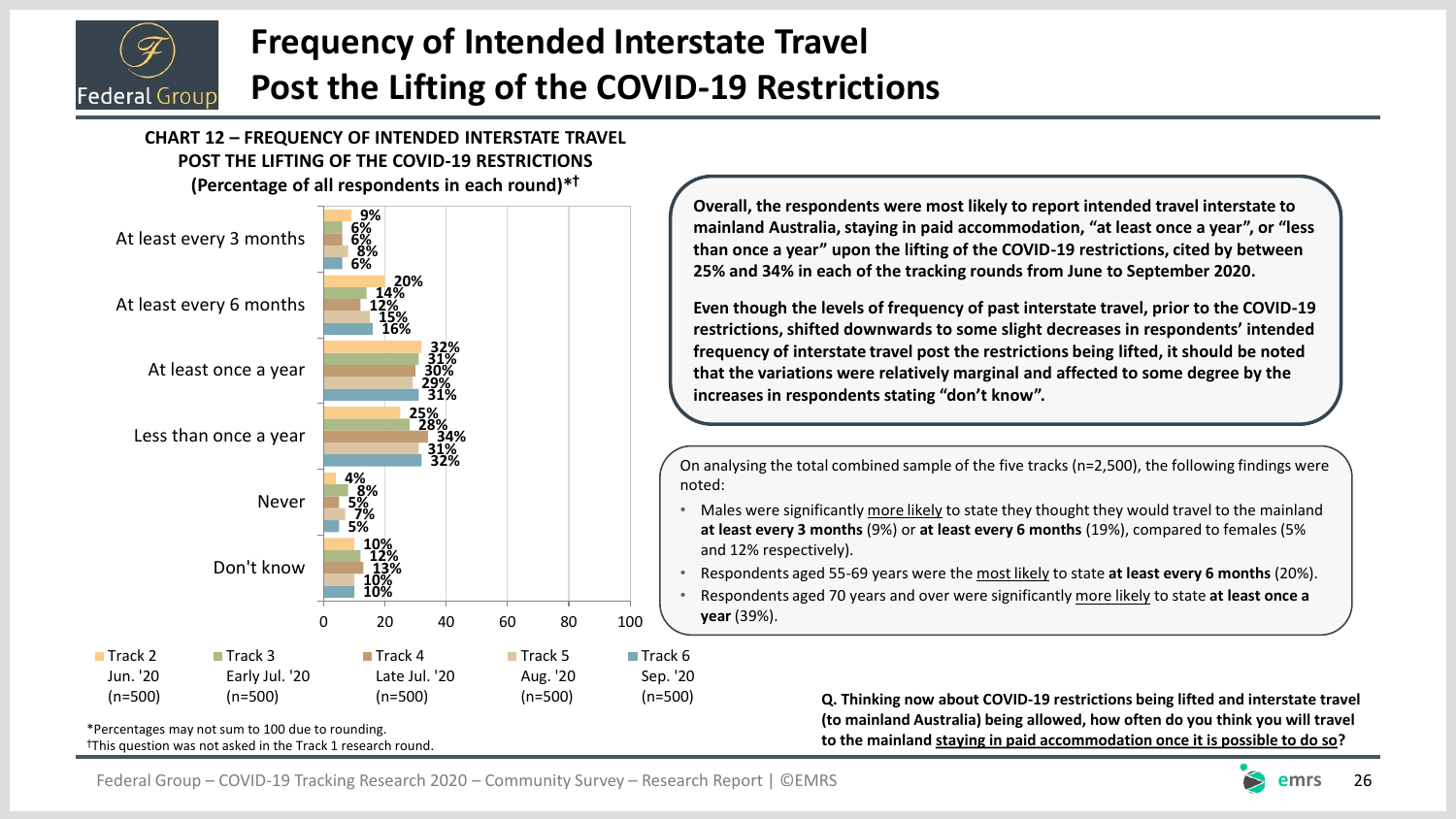

## **Section Eight Economic and Social Recovery from the COVID-19 Impacts**

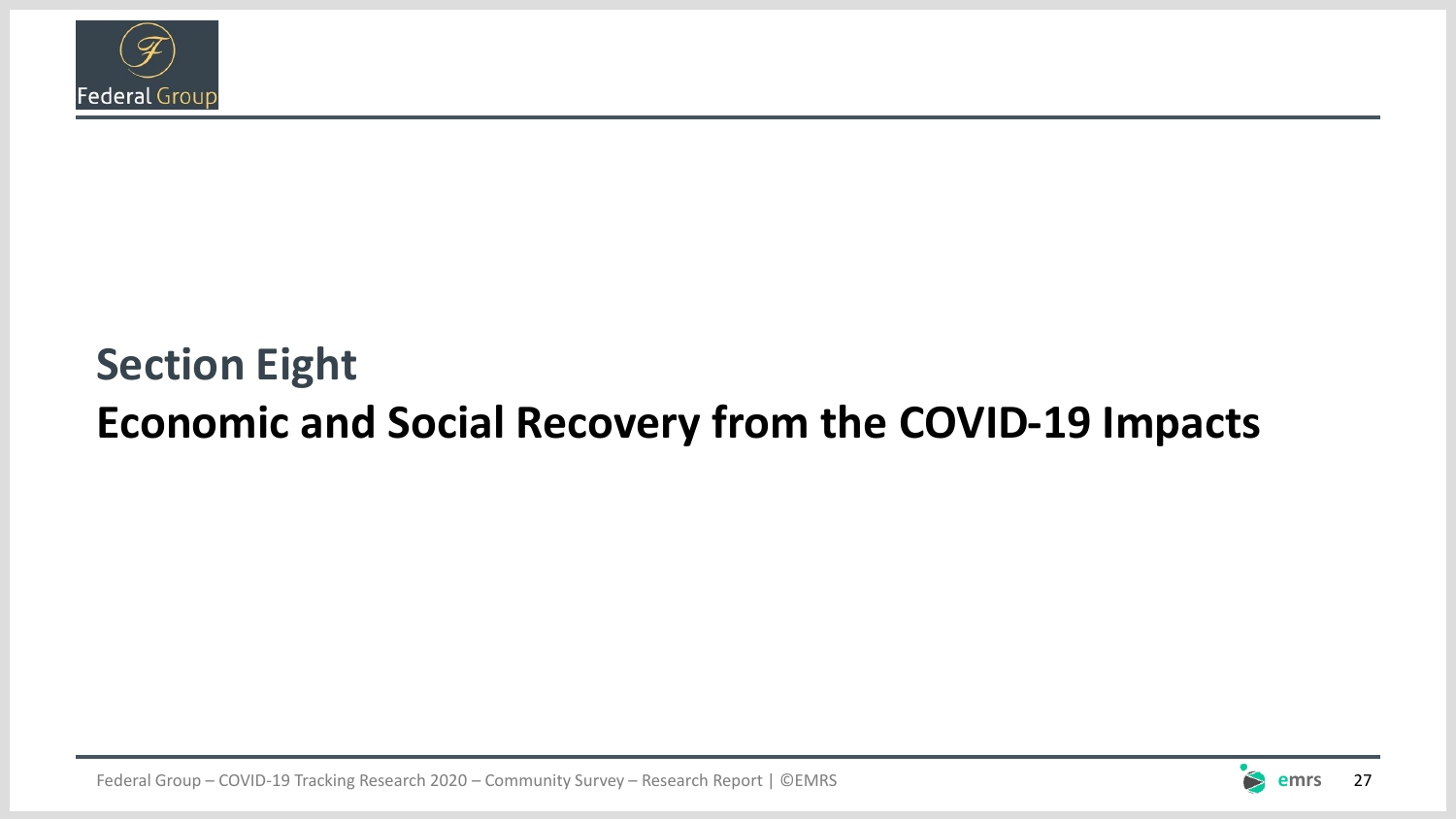

## **Importance of Specified Industry Sectors for Government Investment and Support to Help Tasmania Recover Economically**

| (Percentage of all respondents in each round)* <sup>†</sup> |                                             |                                   |                          |                                                          |                   |                                                  |                              |                                                                                                        |                                |                                                  |  |  |  |
|-------------------------------------------------------------|---------------------------------------------|-----------------------------------|--------------------------|----------------------------------------------------------|-------------------|--------------------------------------------------|------------------------------|--------------------------------------------------------------------------------------------------------|--------------------------------|--------------------------------------------------|--|--|--|
| <b>Economic Sector</b>                                      | <b>TRACK 2</b><br>June<br>2020<br>$(n=500)$ |                                   |                          | <b>TRACK 3</b><br><b>Early July</b><br>2020<br>$(n=500)$ |                   | <b>TRACK 4</b><br>Late July<br>2020<br>$(n=500)$ |                              | <b>TRACK 5</b><br><b>August</b><br>2020<br>$(n=500)$                                                   |                                | <b>TRACK 6</b><br>September<br>2020<br>$(n=500)$ |  |  |  |
|                                                             | Z<br><b>IPORTAM</b><br>₹<br>5<br>Σ,         | <b>TOTAL</b><br><b>PORTA</b><br>≅ | MPORTANT<br><b>TOTAL</b> | TOTAL<br><u>NOT</u><br>IMPORTANT                         | MPORTANT<br>TOTAL | TOTAL<br>NOT<br>IMPORTANT                        | PORTANT<br><b>TOTAL</b><br>Σ | $\begin{array}{ c } \hline & \underline{\mathtt{NOT}} \\ \hline \end{array}$ IMPORTANT<br><b>TOTAL</b> | TOTAL<br>IPORTAN <u>T</u><br>Σ | <b>TOTAL</b><br>PORT                             |  |  |  |
| <b>Hospitality</b>                                          | 92                                          | 8                                 | 92                       | $\overline{7}$                                           | 91                | 8                                                | 91                           | 9                                                                                                      | 92                             | 8                                                |  |  |  |
| <b>Tourism</b>                                              | 89                                          | 11                                | 91                       | 8                                                        | 90                | 9                                                | 93                           | 7                                                                                                      | 93                             | $\overline{7}$                                   |  |  |  |
| <b>Residential housing construction</b>                     | 89                                          | 10                                | 88                       | 11                                                       | 87                | 13                                               | 87                           | 12                                                                                                     | 86                             | 13                                               |  |  |  |
| Road/rail/port infrastructure                               | 86                                          | 12                                | 82                       | 16                                                       | 85                | 14                                               | 81                           | 18                                                                                                     | 83                             | 16                                               |  |  |  |
| <b>Arts and entertainment</b>                               | 81                                          | 18                                | 80                       | 17                                                       | 80                | 20                                               | 79                           | 21                                                                                                     | 81                             | 19                                               |  |  |  |
| <b>Commercial property construction</b>                     | 61                                          | 38                                | 56                       | 42                                                       | 61                | 37                                               | 59                           | 40                                                                                                     | 57                             | 42                                               |  |  |  |

**TABLE 7 – IMPORTANCE OF SPECIFIED INDUSTRY SECTORS FOR GOVERNMENT INVESTMENT AND SUPPORT TO HELP TASMANIA RECOVER ECONOMICALLY (Percentage of all respondents in each round)\*†**

**On being prompted by a list of specified industry sectors, respondents were significantly more likely to identify "hospitality", "tourism", and "residential housing construction" as important for government investment and support to help Tasmania's economic recovery from COVID-19, each recording importance totals in a high and close range from 86% to 93% across the individual tracks.**

**Of the listed sectors, "commercial property construction" was nominated as important by a significantly lower proportion of respondents in each of the tracks. Nonetheless, with figures ranging between totals of 56% and 61%, the majority here too considered the sector important.**

\*Percentages do not sum to 100 as the table does not include those who were "unsure". †This question was not asked in the Track 1 research round.

**Q. Thinking about how Tasmania might best recover from the economic damage caused by COVID-19, how important is it for all governments to invest in and support each of the following industry sectors?** 

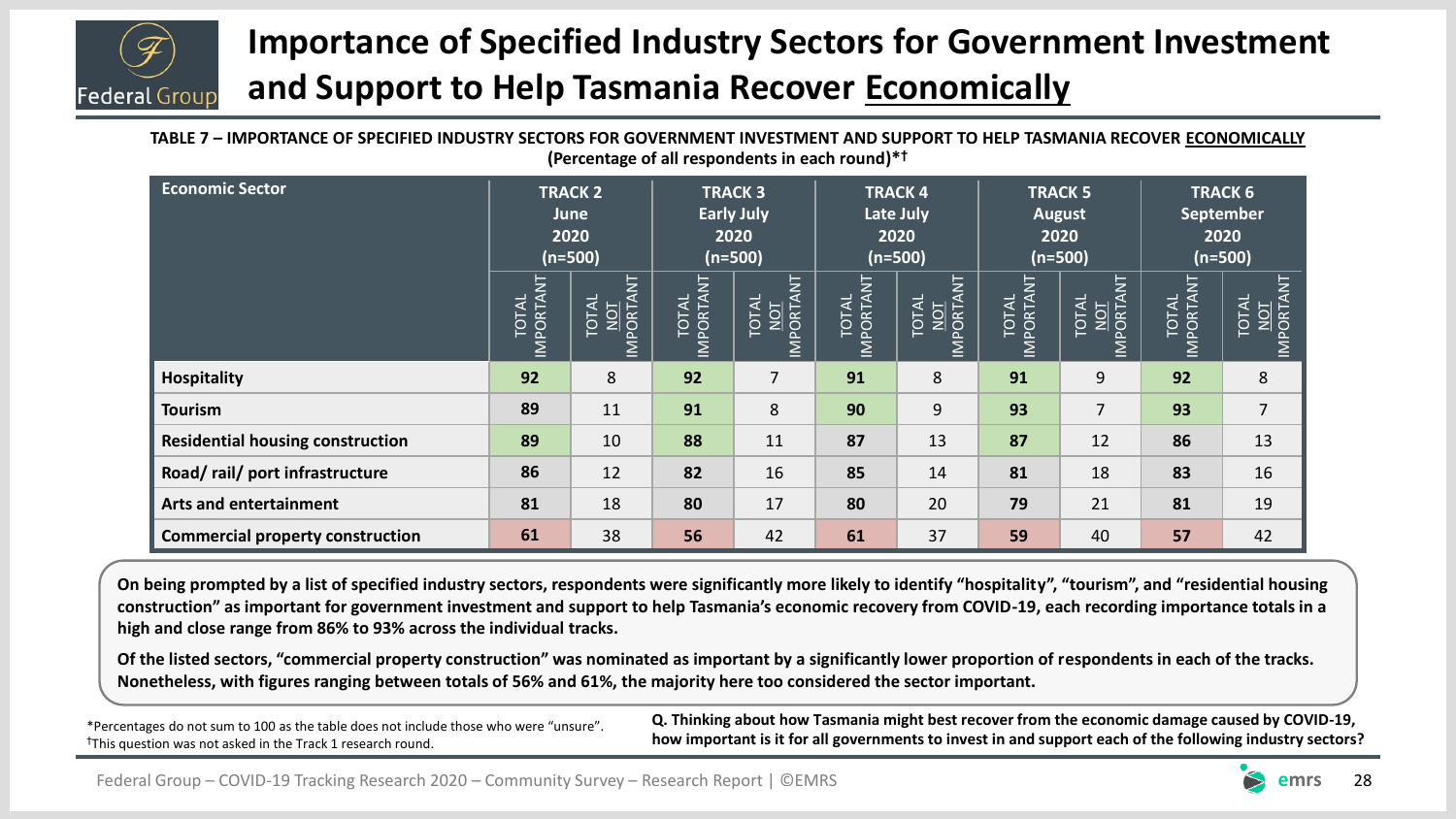

## **Ranking of Industry Sectors for Government Investment and Support from Most Important (1) to Least Important (6) – Average Scores**

**CHART 13 – RANKING OF SPECIFIED INDUSTRY SECTORS FOR GOVERNMENT INVESTMENT AND SUPPORT TO HELP TASMANIA RECOVER ECONOMICALLY (Average importance scores)†**



**As the average scores for the above industry sectors clearly indicate, "tourism" was ranked highest in importance for government investment and support to help Tasmania's economic recovery, across all the tracks from June to September 2020, followed by "hospitality" and "residential housing construction".**

†This question was not asked in the Track 1 research round.

**Q. Thinking about how Tasmania might best recover from the economic damage caused by COVID-19, please rank the following industry sectors from most important (1) to least important (6) for governments to invest in and support.**

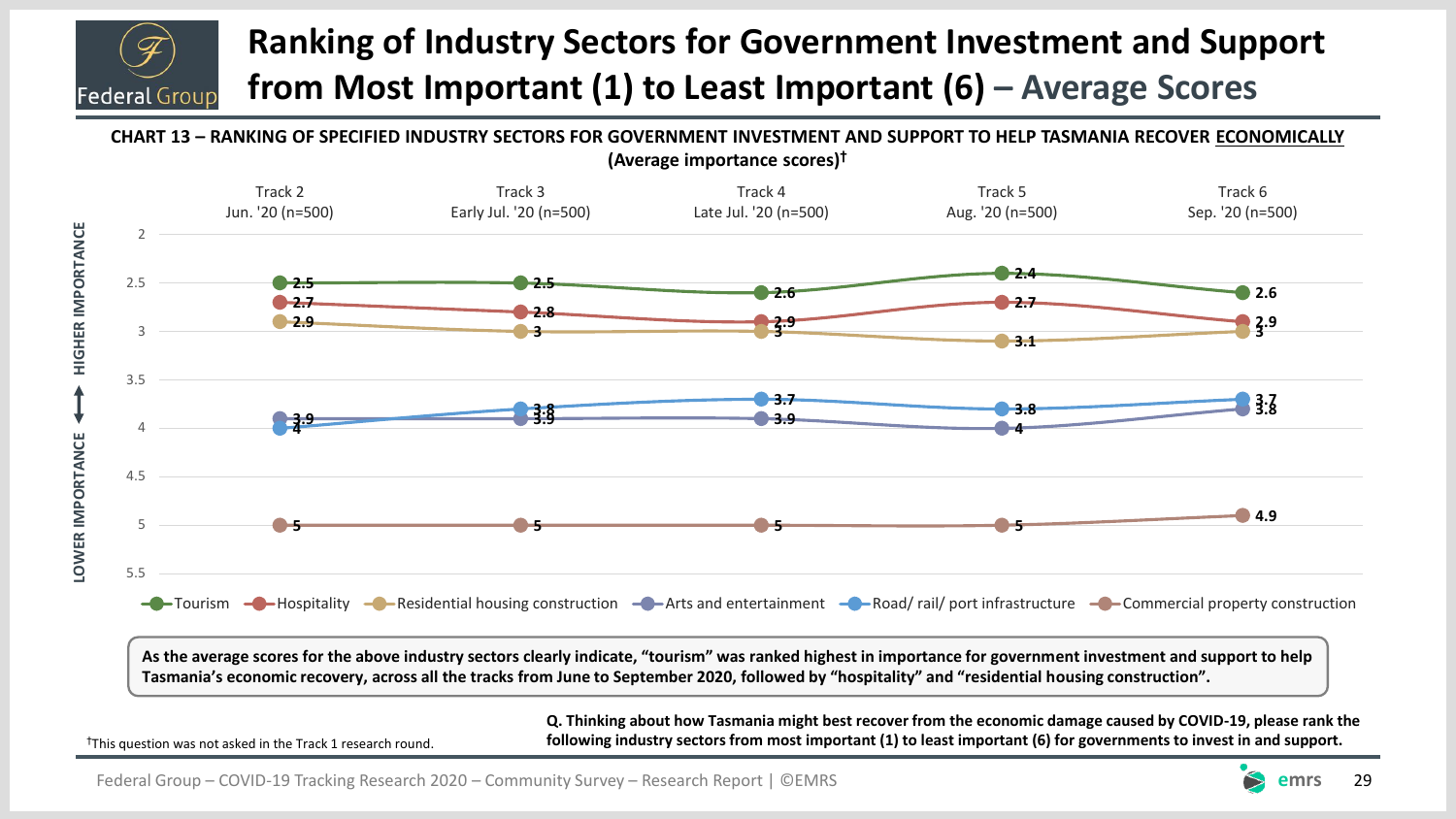

## **Importance of Specified Areas for Government Investment and Support to Help Tasmania Recover Socially**

| (Percentage of all respondents in each round) $*$ <sup>T</sup> |                                                            |                                             |                                     |                           |                                  |                                                  |                    |                                              |                        |                                                  |  |  |  |
|----------------------------------------------------------------|------------------------------------------------------------|---------------------------------------------|-------------------------------------|---------------------------|----------------------------------|--------------------------------------------------|--------------------|----------------------------------------------|------------------------|--------------------------------------------------|--|--|--|
| <b>Social Area</b>                                             |                                                            | <b>TRACK 2</b><br>June<br>2020<br>$(n=500)$ | <b>TRACK 3</b><br><b>Early July</b> | 2020<br>$(n=500)$         |                                  | <b>TRACK 4</b><br>Late July<br>2020<br>$(n=500)$ | 2020               | <b>TRACK 5</b><br><b>August</b><br>$(n=500)$ |                        | <b>TRACK 6</b><br>September<br>2020<br>$(n=500)$ |  |  |  |
|                                                                | PORTANT<br><b>TOTAL</b><br>$\overline{\underline{\Sigma}}$ | TOTAL<br><u>NOT</u><br>IMPORTANT            | TOTAL<br>IMPORTA <u>NT</u>          | Ξ<br>NORTAI<br>TOTAL<br>Σ | <b>IMPORTANT</b><br><b>TOTAL</b> | NPORTANT<br><b>TOTAL</b>                         | TOTAL<br>IMPORTANT | TOTAL<br>NOT<br>IMPORTANT                    | TOTAL<br>IPORTANT<br>Σ | TOTAL<br><b>NOT</b><br><b>IMPORTA</b>            |  |  |  |
| <b>Job creation</b>                                            | 99                                                         | $\mathbf{1}$                                | 98                                  | $\overline{2}$            | 98                               | $\overline{2}$                                   | 97                 | $\overline{2}$                               | 98                     | $\overline{2}$                                   |  |  |  |
| <b>Hospitals</b>                                               | 98                                                         | $\overline{2}$                              | 97                                  | $\overline{2}$            | 99                               | $\mathbf{1}$                                     | 98                 | $\mathbf{1}$                                 | 99                     | $\mathbf{1}$                                     |  |  |  |
| <b>Vocational training and skills</b>                          | 94                                                         | 6                                           | 97                                  | $\overline{2}$            | 96                               | 3                                                | 98                 | $\overline{2}$                               | 98                     | $\overline{2}$                                   |  |  |  |
| <b>Schools and education</b>                                   | 96                                                         | 4                                           | 96                                  | 4                         | 96                               | $\overline{4}$                                   | 97                 | 3                                            | 96                     | 3                                                |  |  |  |
| <b>Mental health</b>                                           | 95                                                         | 5                                           | 95                                  | 5                         | 96                               | 4                                                | 96                 | 4                                            | 97                     | 3                                                |  |  |  |
| <b>Affordable housing</b>                                      | 94                                                         | 6                                           | 94                                  | 6                         | 96                               | 4                                                | 94                 | 5                                            | 94                     | 6                                                |  |  |  |

**TABLE 8 – IMPORTANCE OF SPECIFIED AREAS FOR GOVERNMENT INVESTMENT AND SUPPORT TO HELP TASMANIA RECOVER SOCIALLY (Percentage of all respondents in each round)\*†**

**On being prompted by a list of specified social areas, the great majority of respondents attributed each with importance for government investment and support to help Tasmania's social recovery from COVID-19.** 

**This was the case across all the individual tracks, each area recording combined importance totals in a high and close range from 94% to 99%.** 

\*Percentages do not sum to 100 as the table does not include those who were "unsure". †This question was not asked in the Track 1 research round.

**Q. Thinking about how Tasmania might best recover from the social damage caused by COVID-19, how important is it for all governments to invest in and support each of the following areas?** 

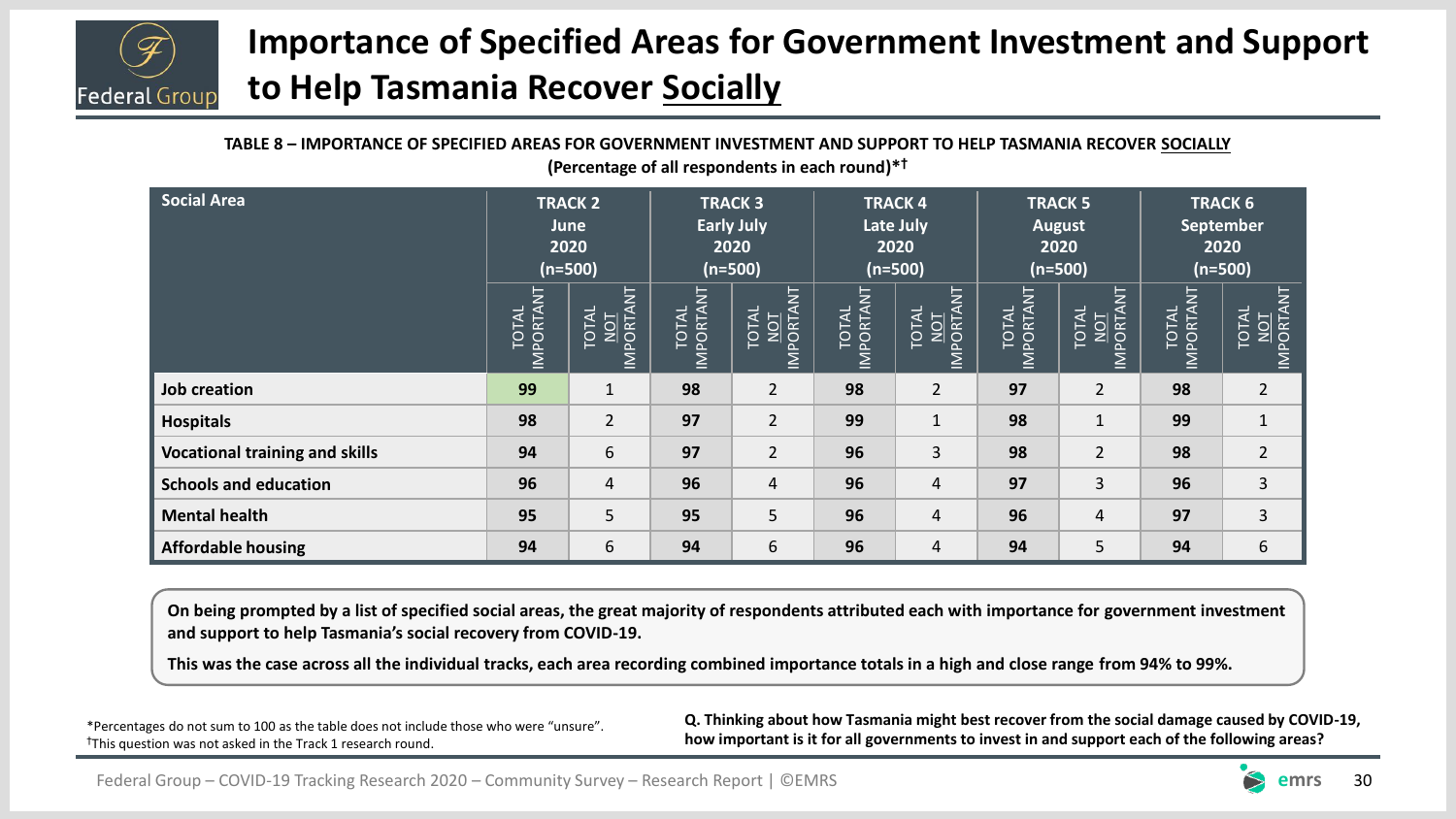### **Ranking of Social Areas for Government Investment and Support from Most Important (1) to Least Important (6) – Average Scores Federal Group**



**The average scores for the above social areas allow the importance rankings to emerge more clearly. Thus, "job creation" was ranked highest in importance in all the individual tracks from June to August 2020, the exception being the most recent track in September 2020, where "hospitals" recorded the highest ranking.** 

> **Q. Thinking again about how Tasmania might best recover from the social damage caused by COVID-19, please rank the following areas from most important (1) to least important (6) for all governments to invest in and support.**

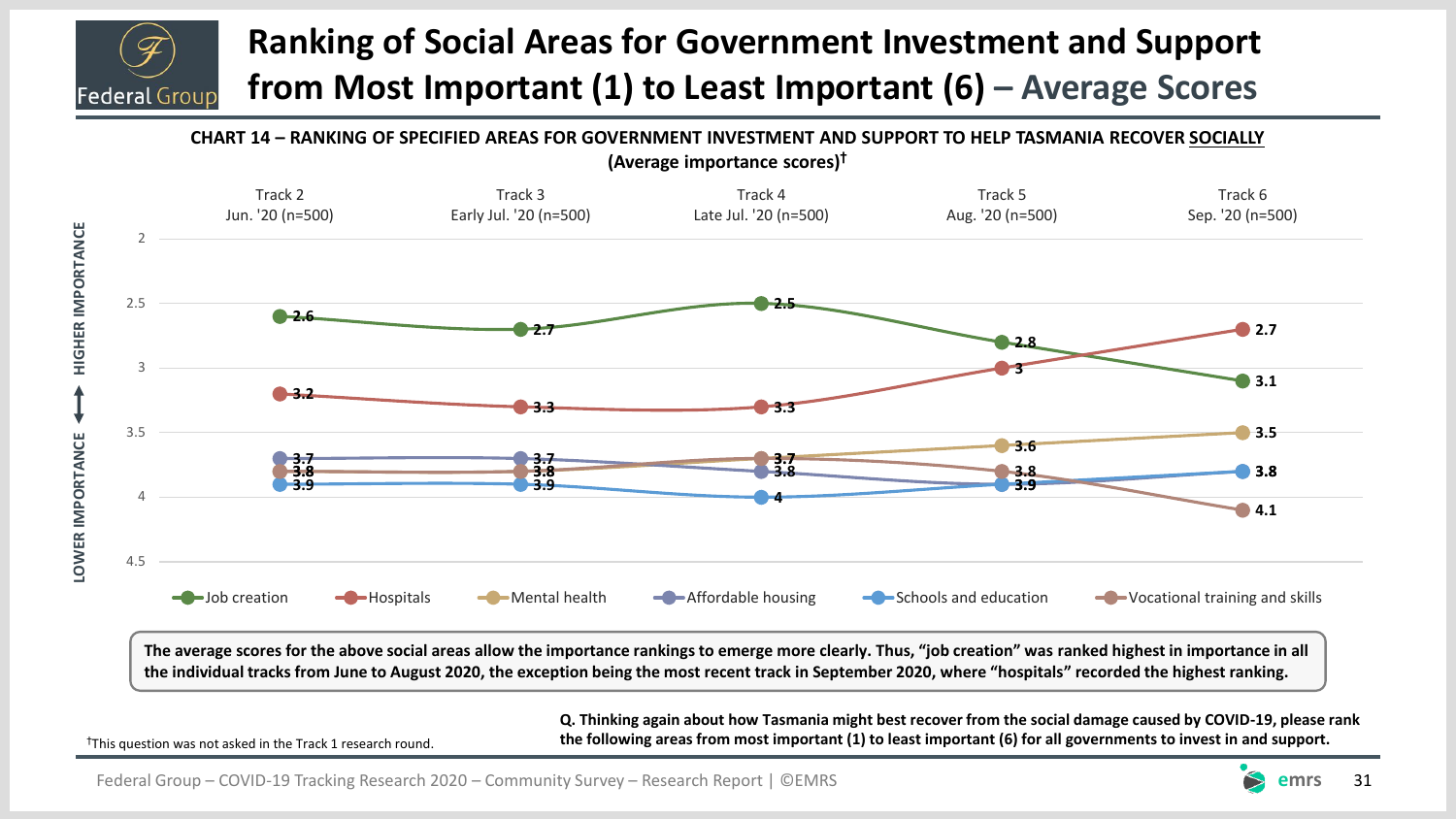

## **Section Nine Support for Interstate Travel to and from Tasmania Prior to 1 December**

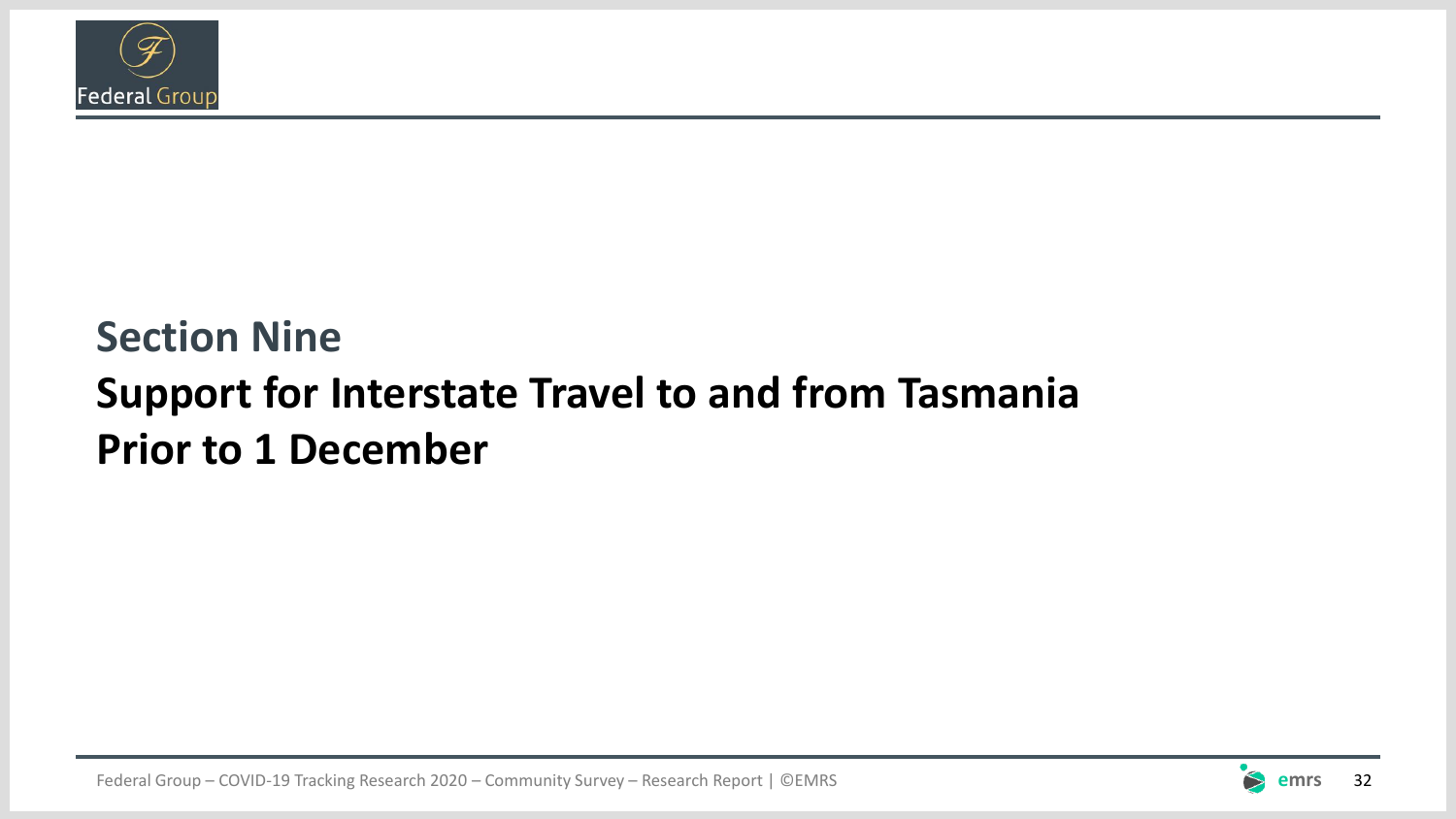

#### **CHART 15 – SUPPORT FOR INTERSTATE TRAVEL TO AND FROM TASMANIA PRIOR TO 1 DECEMBER FROM AREAS WITH NO COVID-19 COMMUNITY TRANSMISSION**



**(Percentage of all respondents in Track 5 and Track 6)†**

†This question was only asked in the Track 5 and Track 6 research rounds.

**A discernible rise was recorded across the two most recent tracking rounds in respondents believing that there should be interstate travel to and from Tasmania prior to 1 December for those states and territories with no COVID-19 community transmission.**

**The combined total stating "yes" increased by 11 percentage points, from 55% in August Track 5 to 66% in September Track 6.**

**Within these totals, the greatest shift was in those stating "yes – definitely", from 16% in August Track 5 up to 27% in September Track 6.**

On analysing the total combined sample of the two tracks (n=1,000) demographically, the following findings emerged:

- Males were significantly more likely to state **yes** there should be such interstate travel (66% in total), compared to females (55%).
- Older respondents aged 70 years and over were significantly more likely to state **no** (48%).

**Q. Considering the recent Tasmanian Government announcement that the Tasmanian borders would remain closed until at least 1 December, do you think that there should be interstate travel to and from Tasmania prior to 1 December for those states and territories with no community transmission of COVID-19?**

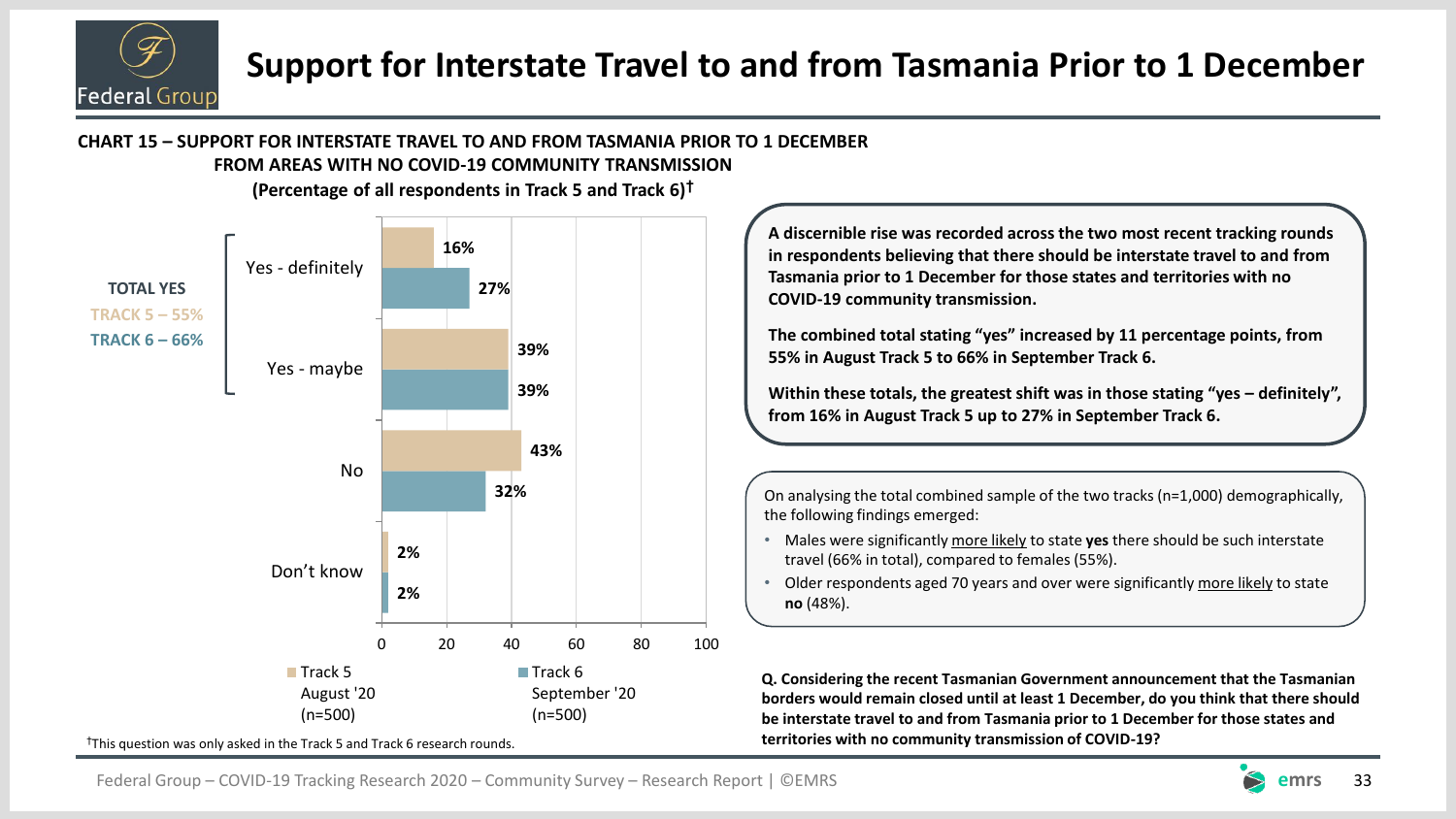

## **Section Ten Attendance at Live Performances**

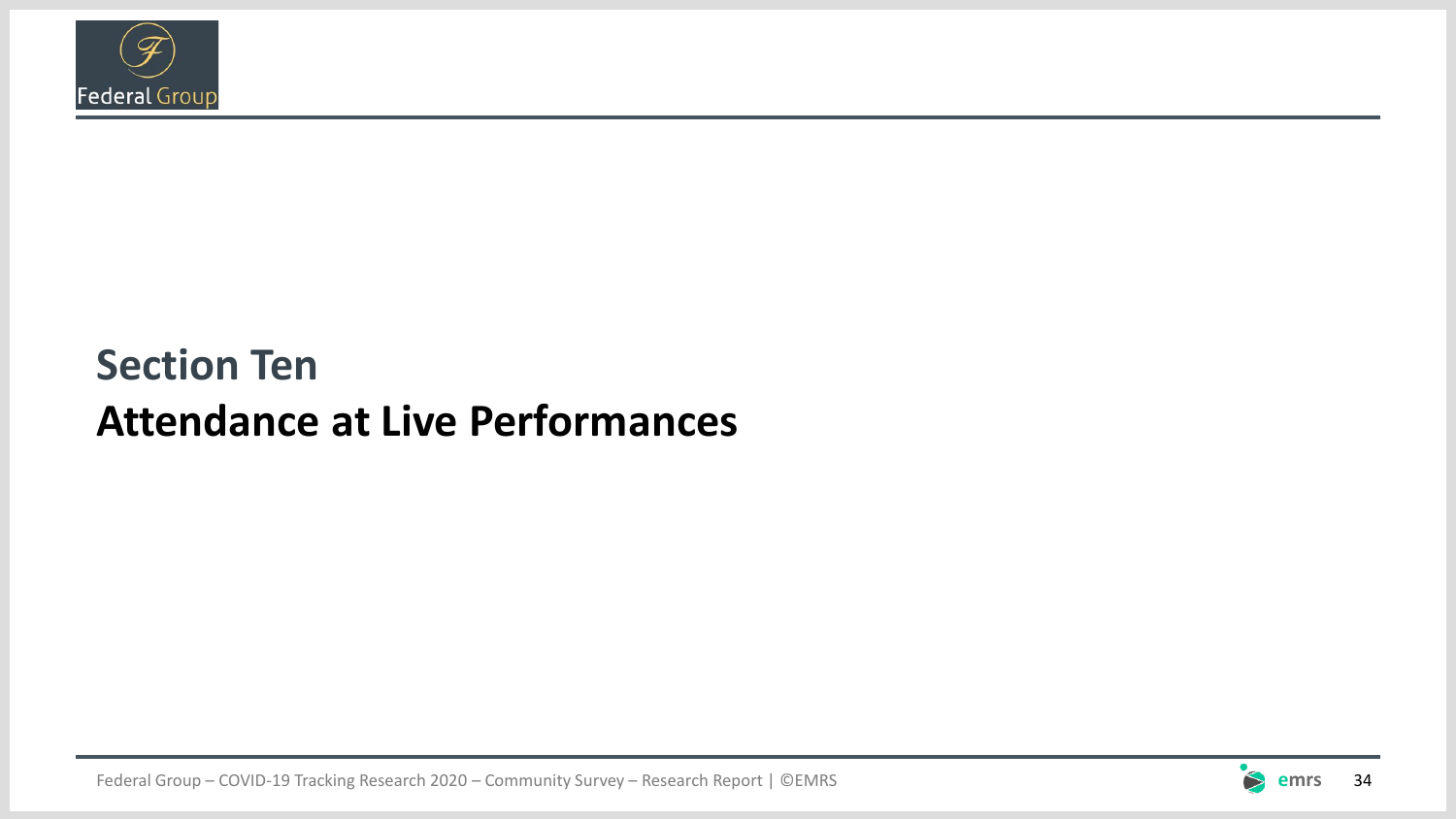

## **Frequency of Attending Live Performances Previously Prior to the COVID-19 Restrictions**

### **CHART 16 – FREQUENCY OF ATTENDING LIVE PERFORMANCES PREVIOUSLY PRIOR TO THE COVID-19 RESTRICTIONS**



**The respondents in the September 2020 research round were most likely to report that, prior to the COVID-19 restrictions, they had attended live performances "at least once a year" or "less than once a year" (24% in each case).** 

**A significant proportion of the sample confirmed more frequent attendance at live performances, namely "at least every 6 months", "every 3 months" or "once a month" (a combined total of 41%).** 

> There were no statistically significant variations to be noted on analysing the results by the demographic subgroups.

■ Track 6 September '20 (n=500)

†This question was only asked in the Track 6 research round.

**Q. Thinking back prior to the COVID-19 restrictions, how often did you attend live performances?**

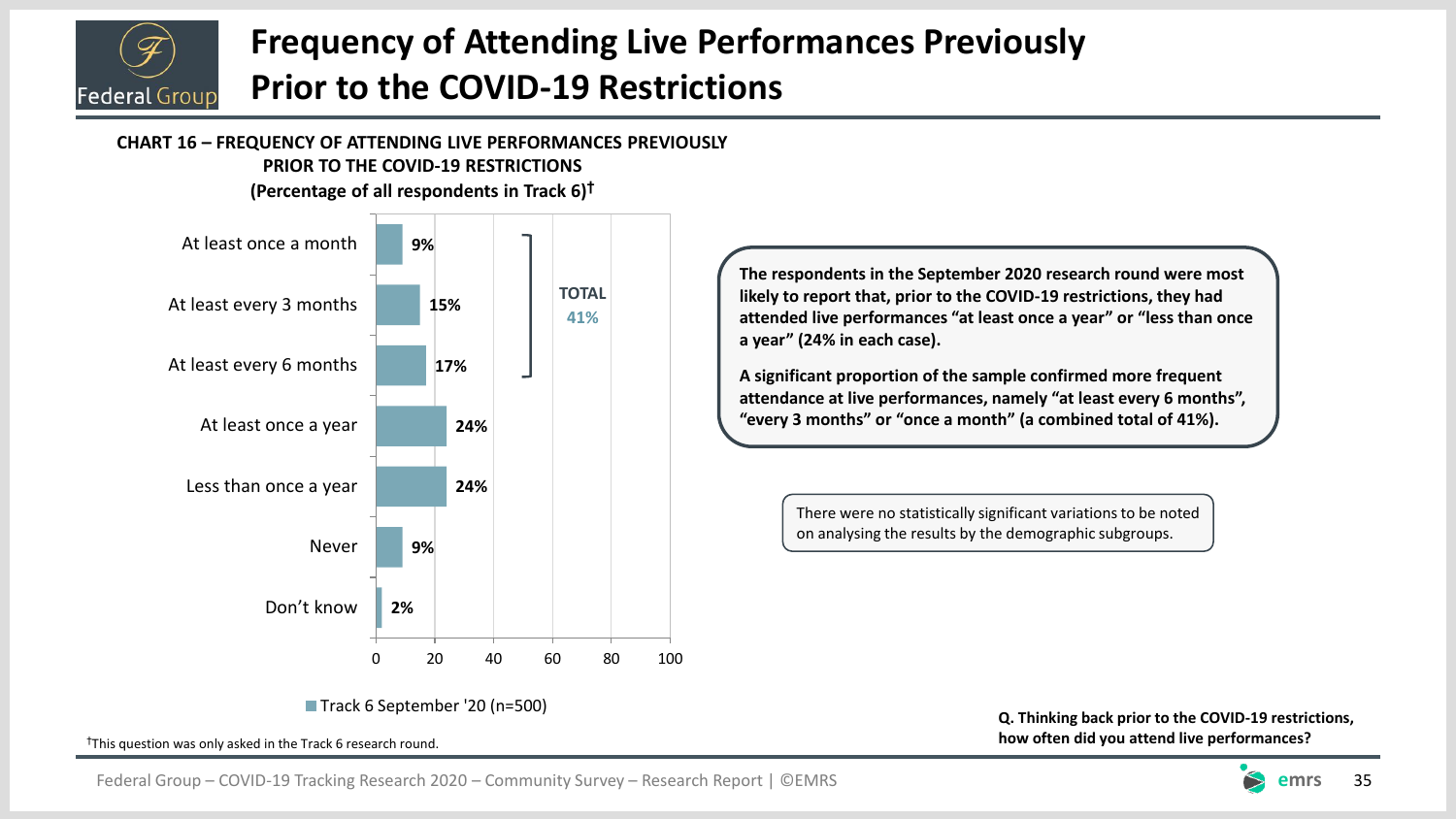

## **Frequency of Likely Attendance at Live Performances Post the COVID-19 Restrictions Compared to Previously**

**CHART 17 – FREQUENCY OF LIKELY ATTENDANCE AT LIVE PERFORMANCES POST THE COVID-19 RESTRICTIONS COMPARED TO PREVIOUSLY (Percentage of all respondents in Track 6 who attended live performances prior to the COVID-19 restrictions)†**



**In September 2020, the respondents were most likely by far to state that, once the COVID-19 restrictions were eased, they would be likely to attend live performances at "about the same" frequency as prior to COVID-19 (70%).**

**Among the remainder, there was only a marginal difference between the proportions stating "more often" (9%) and "less often" (14%).** 

> There were no statistically significant variations to be noted on analysing the results by the demographic subgroups.

**Q. Once the COVID-19 restrictions on live performances are eased, how often are you likely to attend live performances compared to prior to COVID-19?** 

†This question was only asked in the Track 6 research.